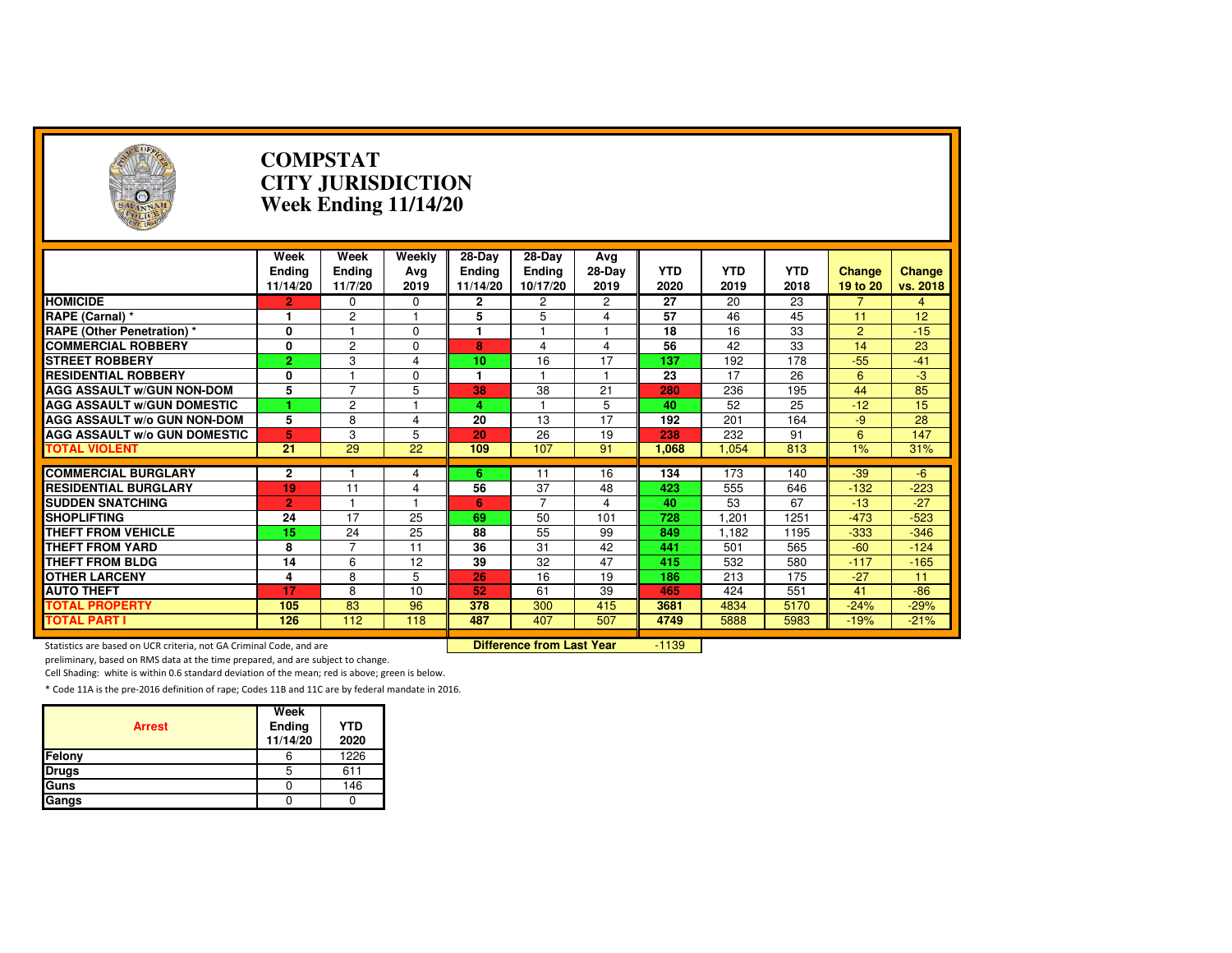

#### **COMPSTATNORTH PRECINCTWeek Ending 11/14/20**

#### **PRECINCT COMMANDER:**

**CAPT. CARY HILL**



|                                     | Week<br><b>Endina</b><br>11/14/20 | Week<br><b>Ending</b><br>11/7/20 | Weekly<br>Avg<br>2019 | $28$ -Day<br><b>Ending</b><br>11/14/20 | 28-Day<br><b>Ending</b><br>10/17/20 | Avg<br>28-Day<br>2019 | <b>YTD</b><br>2020 | <b>YTD</b><br>2019 | <b>YTD</b><br>2018 | <b>Change</b><br>19 to 20 | <b>Change</b><br>vs. 2018 |
|-------------------------------------|-----------------------------------|----------------------------------|-----------------------|----------------------------------------|-------------------------------------|-----------------------|--------------------|--------------------|--------------------|---------------------------|---------------------------|
| <b>HOMICIDE</b>                     |                                   | 0                                | 0                     |                                        | 0                                   | 0                     | $\overline{7}$     | 5                  | 5.                 | 2                         | $\overline{2}$            |
| RAPE (Carnal) *                     | 0                                 |                                  | $\Omega$              | $\overline{2}$                         | 4                                   |                       | 19                 | 12                 | 13                 | $\overline{7}$            | 6                         |
| <b>RAPE (Other Penetration) *</b>   | $\bf{0}$                          | 1                                | 0                     | ٠                                      |                                     | $\Omega$              | 5                  | 6                  | 6                  | $-1$                      | $-1$                      |
| <b>COMMERCIAL ROBBERY</b>           | 0                                 | $\Omega$                         | 0                     | $\overline{2}$                         |                                     | м                     | 8                  | 5                  | 6                  | 3                         | $\overline{2}$            |
| <b>STREET ROBBERY</b>               |                                   | $\overline{c}$                   |                       | 7                                      | 7                                   | 5                     | 51                 | 60                 | 60                 | $-9$                      | $-9$                      |
| <b>RESIDENTIAL ROBBERY</b>          | $\mathbf 0$                       |                                  | $\Omega$              |                                        | $\Omega$                            | $\Omega$              | 4                  | 3                  | 5                  |                           | $-1$                      |
| <b>AGG ASSAULT w/GUN NON-DOM</b>    | $\overline{2}$                    | 2                                |                       | 13                                     | 8                                   | 4                     | 79                 | 52                 | 43                 | 27                        | 36                        |
| <b>AGG ASSAULT W/GUN DOMESTIC</b>   | $\bf{0}$                          | $\Omega$                         | $\Omega$              |                                        | $\Omega$                            |                       | 8                  | 10                 | 9                  | $-2$                      | -1                        |
| <b>AGG ASSAULT W/o GUN NON-DOM</b>  | 1                                 | $\overline{\mathbf{1}}$          |                       | 3.                                     |                                     | 6                     | 55                 | 69                 | 54                 | $-14$                     | H                         |
| <b>AGG ASSAULT W/o GUN DOMESTIC</b> | $\overline{2}$                    | $\overline{c}$                   |                       | 8                                      | 6                                   | 5                     | 53                 | 59                 | 32                 | $-6$                      | 21                        |
| <b>TOTAL VIOLENT</b>                | $\overline{7}$                    | 10                               | 6                     | 39                                     | 28                                  | 24                    | 289                | 281                | 233                | 3%                        | 24%                       |
|                                     |                                   |                                  |                       |                                        |                                     |                       |                    |                    |                    |                           |                           |
| <b>COMMERCIAL BURGLARY</b>          | 0                                 |                                  |                       | 3                                      | 3                                   | 4<br>$\overline{ }$   | 40                 | 47                 | 31                 | $-7$<br>$\overline{7}$    | 9                         |
| <b>RESIDENTIAL BURGLARY</b>         | 3                                 | 4                                |                       | 10                                     | 5                                   |                       | 80                 | 73                 | 68                 |                           | 12                        |
| <b>SUDDEN SNATCHING</b>             | ۴                                 |                                  | <sup>0</sup>          | 4                                      | 5                                   |                       | 21                 | 16                 | 28                 | 5                         | $-7$                      |
| <b>SHOPLIFTING</b>                  | 5                                 | 3                                | 3                     | 10                                     | 9                                   | 12                    | 117                | 146                | 209                | $-29$                     | $-92$                     |
| THEFT FROM VEHICLE                  | 4                                 | 8                                | 6                     | 33                                     | 13                                  | 24                    | 184                | 281                | 249                | $-97$                     | $-65$                     |
| <b>THEFT FROM YARD</b>              | $\overline{2}$                    | $\overline{2}$                   | 3                     | 10                                     | 8                                   | 11                    | 117                | 136                | 152                | $-19$                     | $-35$                     |
| <b>THEFT FROM BLDG</b>              | 3                                 |                                  | 3                     | 13                                     | 9                                   | 11                    | 87                 | 122                | 162                | $-35$                     | $-75$                     |
| <b>OTHER LARCENY</b>                | $\bf{0}$                          | $\overline{2}$                   |                       | 6                                      | 3                                   | 4                     | 41                 | 39                 | 54                 | $\overline{2}$            | $-13$                     |
| <b>AUTO THEFT</b>                   | 4                                 | $\overline{c}$                   | 2                     | 16                                     | 14                                  | 8                     | 108                | 82                 | 115                | 26                        | $-7$                      |
| <b>TOTAL PROPERTY</b>               | 22                                | 24                               | 19                    | 105                                    | 69                                  | 82                    | 795                | 942                | 1068               | $-16%$                    | $-26%$                    |
| <b>TOTAL PART I</b>                 | 29                                | $\overline{34}$                  | 25                    | 144                                    | $\overline{97}$                     | 106                   | 1084               | 1223               | 1301               | $-11%$                    | $-17%$                    |

Statistics are based on UCR criteria, not GA Criminal Code, and are **Difference from Last Year** 

-139

preliminary, based on RMS data at the time prepared, and are subject to change.

Cell Shading: white is within 0.6 standard deviation of the mean; red is above; green is below.

| <b>Arrests</b> | Week<br>Ending<br>11/14/20 | <b>YTD</b><br>2020 |
|----------------|----------------------------|--------------------|
| Felony         |                            | 275                |
| <b>Drugs</b>   |                            | 129                |
| Guns           |                            | 36                 |
| Gangs          |                            |                    |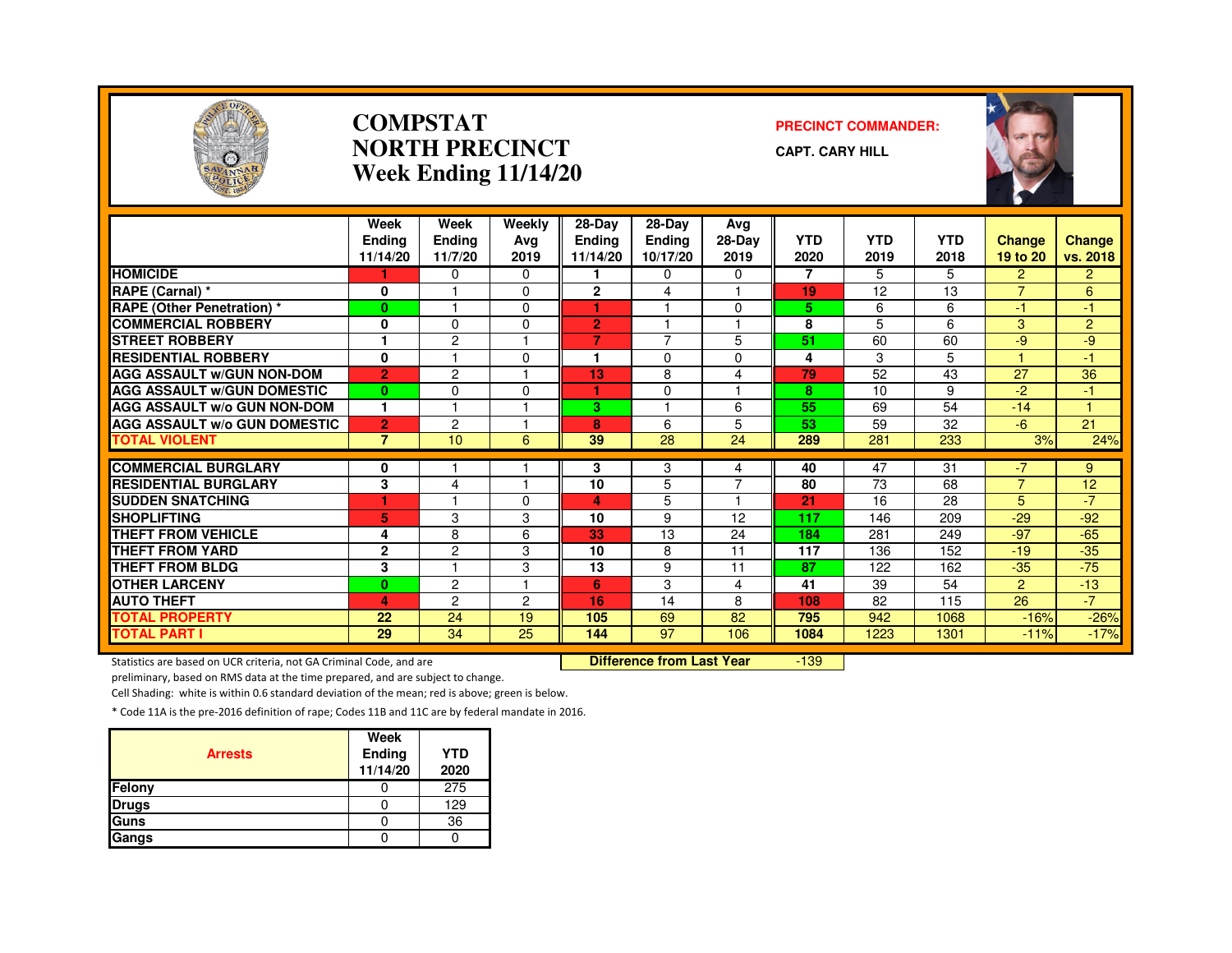

#### **COMPSTATCENTRAL PRECINCTWeek Ending 11/14/20**

#### **PRECINCT COMMANDER:**

**CAPT. TONYA REID**



|                                                                                                            | Week<br><b>Endina</b> | Week<br><b>Ending</b> | Weekly<br>Avg        | 28-Day<br><b>Endina</b> | 28-Day<br>Ending | Avg<br>28-Day        | <b>YTD</b>  | <b>YTD</b>   | <b>YTD</b>   | <b>Change</b> | <b>Change</b>   |
|------------------------------------------------------------------------------------------------------------|-----------------------|-----------------------|----------------------|-------------------------|------------------|----------------------|-------------|--------------|--------------|---------------|-----------------|
|                                                                                                            | 11/14/20              | 11/7/20               | 2019                 | 11/14/20                | 10/17/20         | 2019                 | 2020        | 2019         | 2018         | 19 to 20      | vs. 2018        |
| <b>HOMICIDE</b>                                                                                            |                       | $\mathbf 0$           | 0                    |                         | 0                | 0                    | 13          | 5            | 3            | 8             | 10 <sup>°</sup> |
| RAPE (Carnal) *                                                                                            | 0                     | $\Omega$              | 0                    | 0                       | $\mathbf{0}$     |                      | 19          | 10           | 11           | 9             | 8               |
| <b>RAPE (Other Penetration) *</b>                                                                          | 0                     | $\mathbf 0$           | $\Omega$             | $\mathbf{0}$            | $\mathbf 0$      | $\mathbf 0$          | 3           | 5            | 8            | $-2$          | $-5$            |
| <b>COMMERCIAL ROBBERY</b>                                                                                  | 0                     |                       | 0                    | $\mathbf{2}$            | $\overline{2}$   | $\overline{2}$       | 14          | 16           | 8            | $-2$          | 6               |
| <b>STREET ROBBERY</b>                                                                                      | 1                     | $\mathbf{0}$          |                      | $\overline{2}$          | $\overline{c}$   | 5                    | 37          | 56           | 51           | $-19$         | $-14$           |
| <b>RESIDENTIAL ROBBERY</b>                                                                                 | $\mathbf 0$           | $\mathbf 0$           | 0                    | 0                       | $\mathbf 0$      | 0                    | 9           | 3            | 8            | 6             | 1               |
| <b>AGG ASSAULT W/GUN NON-DOM</b>                                                                           | $\bf{0}$              |                       | $\overline{2}$       | 6                       | 13               | $\overline{7}$       | 70          | 79           | 70           | $-9$          | $\overline{0}$  |
| <b>AGG ASSAULT W/GUN DOMESTIC</b>                                                                          | $\mathbf{0}$          | $\Omega$              | 0                    | $\mathbf{0}$            | $\mathbf{0}$     |                      | 8           | 14           | 10           | $-6$          | $-2$            |
| <b>AGG ASSAULT W/o GUN NON-DOM</b>                                                                         | 3                     | 3                     |                      | 8                       | 3                | 4                    | 41          | 46           | 38           | $-5$          | 3               |
| <b>AGG ASSAULT W/o GUN DOMESTIC</b>                                                                        | $\mathbf{0}$          |                       |                      | 4                       | 10               | 5                    | 64          | 58           | 33           | 6             | 31              |
| <b>TOTAL VIOLENT</b>                                                                                       | 5                     | 6                     | 6                    | 23                      | 30               | 26                   | 278         | 292          | 240          | $-5%$         | 16%             |
| <b>COMMERCIAL BURGLARY</b>                                                                                 | 1                     |                       |                      |                         | $\overline{c}$   | 6                    | 40          | 51           | 32           | $-11$         | 8               |
| <b>RESIDENTIAL BURGLARY</b>                                                                                | 6                     | $\mathbf 0$<br>4      |                      | 19                      | 8                | 16                   | 129         | 183          | 180          | $-54$         | $-51$           |
| <b>SUDDEN SNATCHING</b>                                                                                    | 1                     | $\Omega$              | $\Omega$             |                         | $\Omega$         |                      | 6           | 11           | 11           | $-5$          | $-5$            |
| <b>SHOPLIFTING</b>                                                                                         | 5                     | 3                     | 5                    | 17                      | $\overline{7}$   | 19                   | 141         | 224          | 194          | $-83$         | $-53$           |
| <b>THEFT FROM VEHICLE</b>                                                                                  | 5                     | 4                     | 6                    | 14                      | 13               | 25                   | 194         | 293          | 305          | $-99$         | $-111$          |
| <b>THEFT FROM YARD</b>                                                                                     | 4                     | $\overline{c}$        | 4                    | 10                      | 6                | 15                   | 135         | 178          | 187          | $-43$         | $-52$           |
| <b>THEFT FROM BLDG</b>                                                                                     |                       |                       | 3                    | 9                       | 3                |                      | 93          | 120          | 146          | $-27$         |                 |
| <b>OTHER LARCENY</b>                                                                                       | 5<br>3                | $\overline{c}$        | $\overline{2}$       | 11                      | 6                | 10<br>$\overline{7}$ | 60          | 70           | 38           | $-10$         | $-53$<br>22     |
|                                                                                                            |                       |                       |                      |                         |                  |                      |             |              |              |               | $-27$           |
| <b>AUTO THEFT</b><br><b>TOTAL PROPERTY</b>                                                                 | 4                     | 3<br>19               | $\overline{2}$<br>24 | 15<br>97                | 23<br>68         | 10                   | 137         | 109          | 164          | 28            |                 |
|                                                                                                            | 34<br>39              | 25                    | 30                   |                         | 98               | 107                  | 935<br>1213 | 1239<br>1531 | 1257<br>1497 | $-25%$        | $-26%$          |
| <b>TOTAL PART I</b>                                                                                        |                       |                       |                      | 120                     |                  | 133                  |             |              |              | $-21%$        | $-19%$          |
| $-318$<br>Difference from Last Year<br>Statistics are based on UCR criteria, not GA Criminal Code, and are |                       |                       |                      |                         |                  |                      |             |              |              |               |                 |

preliminary, based on RMS data at the time prepared, and are subject to change.

Cell Shading: white is within 0.6 standard deviation of the mean; red is above; green is below.

| <b>Arrests</b> | Week<br>Ending<br>11/14/20 | <b>YTD</b><br>2020 |
|----------------|----------------------------|--------------------|
| Felony         |                            | 527                |
| <b>Drugs</b>   | ۰.                         | 303                |
| Guns           |                            | 74                 |
| Gangs          |                            |                    |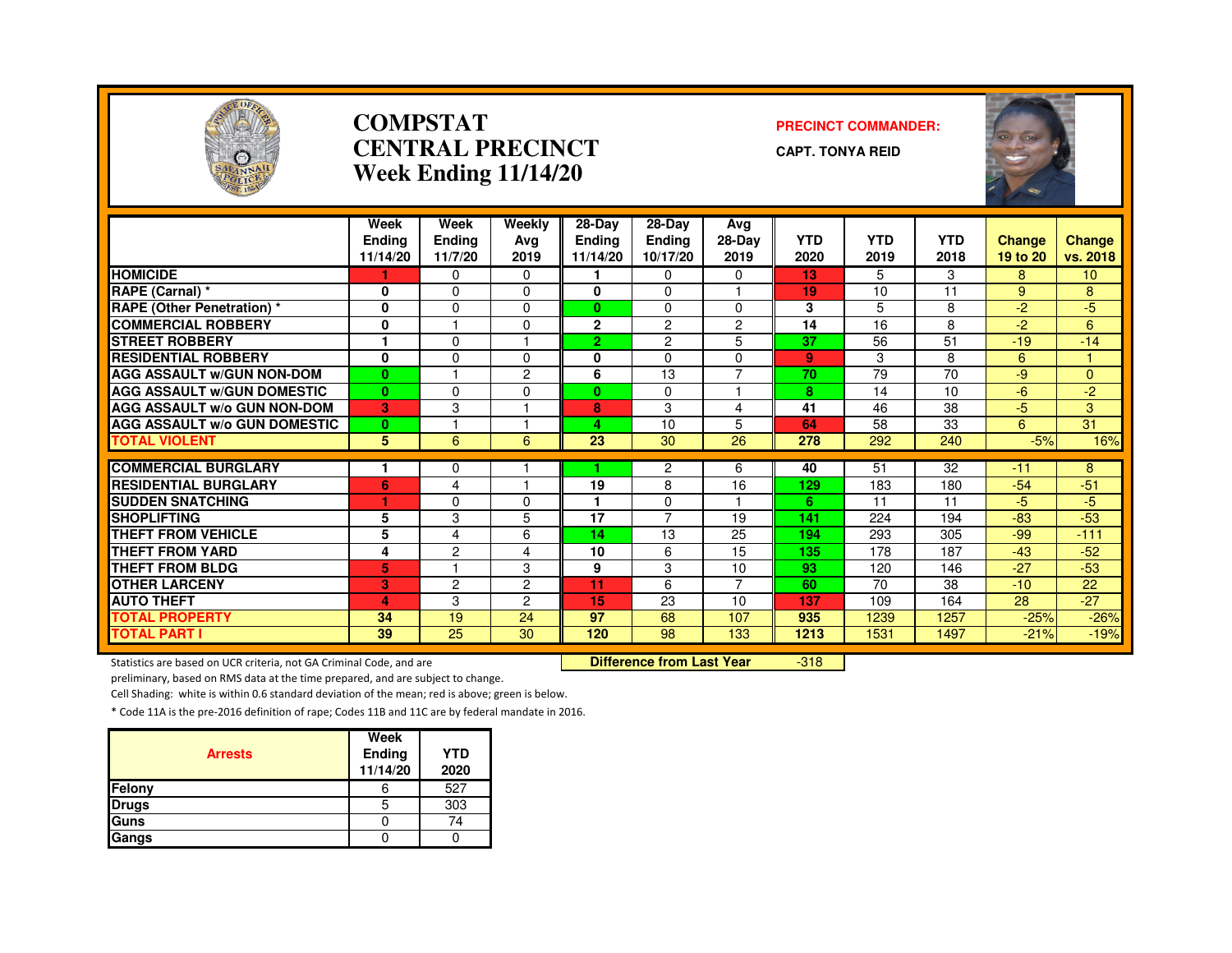

#### **COMPSTATSOUTH PRECINCTWeek Ending 11/14/20**

#### **PRECINCT COMMANDER:**

**CAPT. MICHELLE HALFORD**



|                                     | Week<br><b>Endina</b><br>11/14/20 | Week<br>Ending<br>11/7/20 | Weekly<br>Avg<br>2019 | 28-Day<br>Endina<br>11/14/20 | 28-Day<br><b>Ending</b><br>10/17/20 | Avg<br>28-Day<br>2019 | <b>YTD</b><br>2020 | <b>YTD</b><br>2019 | <b>YTD</b><br>2018 | <b>Change</b><br>19 to 20 | <b>Change</b><br>vs. 2018 |
|-------------------------------------|-----------------------------------|---------------------------|-----------------------|------------------------------|-------------------------------------|-----------------------|--------------------|--------------------|--------------------|---------------------------|---------------------------|
| <b>HOMICIDE</b>                     | 0                                 | $\Omega$                  | $\Omega$              | 0                            | $\mathbf{0}$                        |                       | $\overline{2}$     | 5                  | 4                  | $-3$                      | -2.                       |
| RAPE (Carnal) *                     |                                   |                           | $\Omega$              | 3                            | $\Omega$                            |                       | 17                 | 11                 | 11                 | 6                         | 6                         |
| <b>RAPE (Other Penetration) *</b>   | $\bf{0}$                          | $\Omega$                  | $\Omega$              | $\mathbf{0}$                 | $\mathbf{0}$                        | $\Omega$              | 5                  | 2                  | 13                 | 3                         | -8                        |
| <b>COMMERCIAL ROBBERY</b>           | 0                                 |                           | $\Omega$              | 3.                           | $\Omega$                            |                       | 23                 | 16                 | 12                 | $\overline{7}$            | 11                        |
| <b>STREET ROBBERY</b>               | $\bf{0}$                          |                           |                       |                              | 3                                   | 3                     | 25                 | 31                 | 33                 | -6                        | -8                        |
| <b>RESIDENTIAL ROBBERY</b>          | 0                                 | $\Omega$                  | $\Omega$              | 0                            | $\Omega$                            | $\Omega$              | 6                  | 4                  | 10                 | 2                         | $-4$                      |
| <b>AGG ASSAULT w/GUN NON-DOM</b>    | $\mathbf{1}$                      | 0                         |                       | 3                            | 4                                   | 3                     | 52                 | 35                 | 18                 | 17                        | 34                        |
| <b>AGG ASSAULT W/GUN DOMESTIC</b>   | $\bf{0}$                          |                           | $\Omega$              | ٠                            |                                     |                       | 9                  | 12                 | 6                  | -3                        | 3                         |
| AGG ASSAULT w/o GUN NON-DOM         | $\bf{0}$                          | $\overline{c}$            |                       | $\mathbf{2}$                 | 6                                   | $\overline{2}$        | 34                 | 30                 | 24                 | $\overline{4}$            | 10                        |
| <b>AGG ASSAULT W/o GUN DOMESTIC</b> | $\bf{0}$                          | $\Omega$                  |                       | $\overline{2}$               | 4                                   | 4                     | 46                 | 49                 | 26                 | -3                        | 20                        |
| <b>TOTAL VIOLENT</b>                | $\overline{2}$                    | 6                         | 4                     | 15                           | 18                                  | 17                    | 219                | 195                | 157                | 12%                       | 39%                       |
| <b>COMMERCIAL BURGLARY</b>          |                                   | 0                         |                       | 2                            | 4                                   | 5                     | 32                 | 57                 | 56                 | $-25$                     | $-24$                     |
| <b>RESIDENTIAL BURGLARY</b>         | 4                                 |                           | н                     | 10                           | 11                                  | 9                     | 85                 | 99                 | 180                | $-14$                     | $-95$                     |
| <b>ISUDDEN SNATCHING</b>            | $\bf{0}$                          | $\Omega$                  | $\Omega$              | $\mathbf{0}$                 | $\overline{c}$                      |                       | 8                  | 14                 | 12                 | -6                        | -4                        |
| <b>SHOPLIFTING</b>                  | 12                                | 9                         | 12                    | 34                           | 21                                  | 48                    | 282                | 559                | 581                | $-277$                    | $-299$                    |
| THEFT FROM VEHICLE                  | 3                                 | 6                         |                       | 18                           | 18                                  | 26                    | 260                | 313                | 332                | $-53$                     | $-72$                     |
| <b>THEFT FROM YARD</b>              | 0                                 | $\Omega$                  |                       | $\overline{7}$               | $\overline{7}$                      | 6                     | 81                 | 68                 | 96                 | 13                        | $-15$                     |
| <b>THEFT FROM BLDG</b>              | 3                                 | 3                         | 3                     | 13                           | 12                                  | 13                    | 117                | 147                | 136                | $-30$                     | $-19$                     |
| <b>OTHER LARCENY</b>                | 1                                 | $\overline{c}$            |                       | 6                            | 4                                   | 4                     | 39                 | 51                 | 24                 | $-12$                     | 15                        |
| <b>AUTO THEFT</b>                   | 3                                 | $\overline{c}$            | 3                     | 10                           | 9                                   | 11                    | 118                | 127                | 128                | -9                        | $-10$                     |
| <b>TOTAL PROPERTY</b>               | 27                                | 23                        | 29                    | 100                          | 88                                  | 123                   | 1022               | 1435               | 1545               | $-29%$                    | $-34%$                    |
| <b>TOTAL PART I</b>                 | 29                                | 29                        | 34                    | 115                          | 106                                 | 141                   | 1241               | 1630               | 1702               | $-24%$                    | $-27%$                    |

Statistics are based on UCR criteria, not GA Criminal Code, and are **Difference from Last Year** 

-389

preliminary, based on RMS data at the time prepared, and are subject to change.

Cell Shading: white is within 0.6 standard deviation of the mean; red is above; green is below.

| <b>Arrests</b> | Week<br>Ending<br>11/14/20 | <b>YTD</b><br>2020 |
|----------------|----------------------------|--------------------|
| Felony         |                            | 247                |
| <b>Drugs</b>   |                            | 119                |
| Guns           |                            | 19                 |
| Gangs          |                            |                    |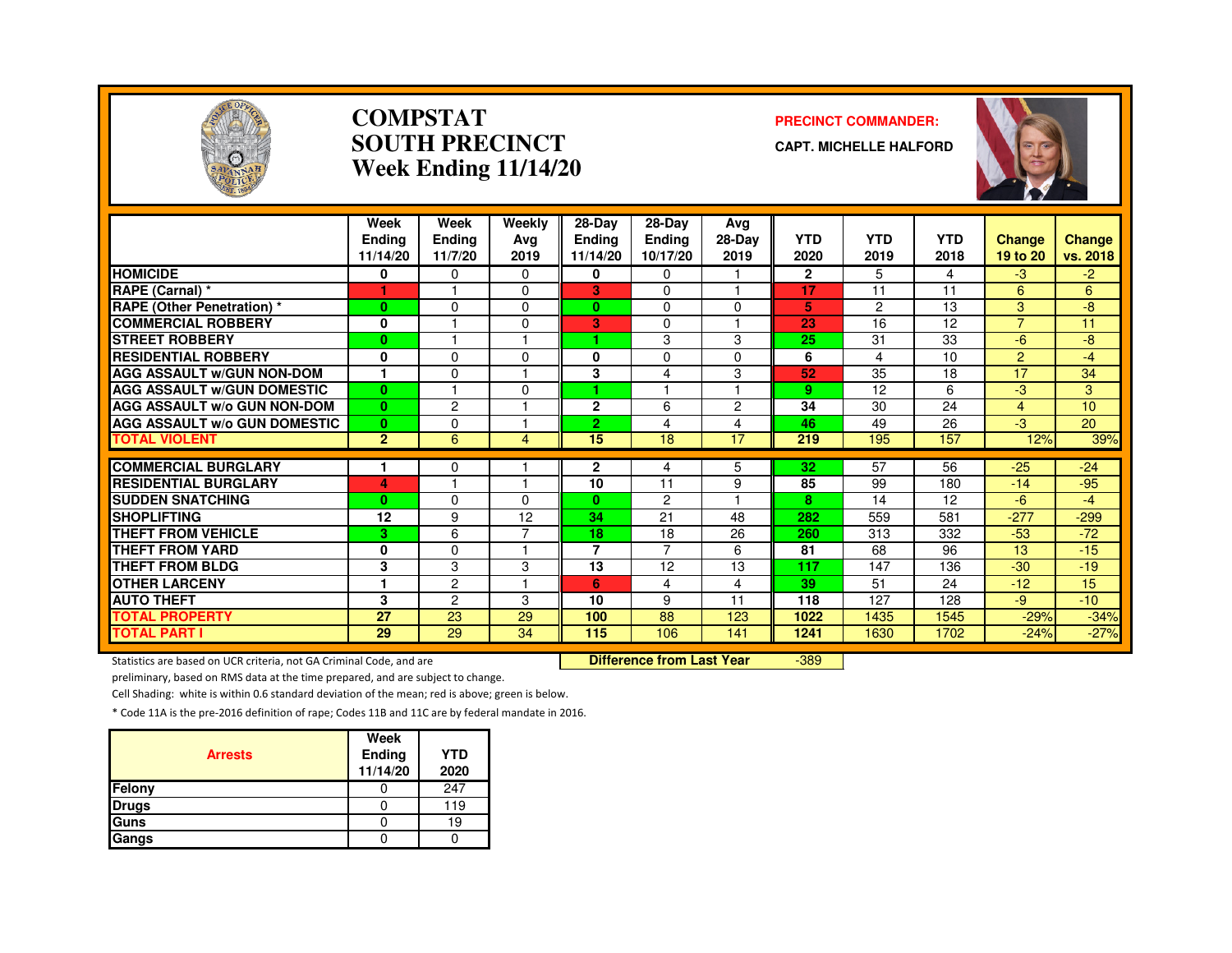

#### **COMPSTATEAST PRECINCTWeek Ending 11/14/20**

#### **PRECINCT COMMANDER:**

**CAPT. GEORGE GUNDICH**



|                                     | Week<br>Endina | Week<br><b>Ending</b> | Weekly<br>Ava  | $28-Dav$<br><b>Endina</b> | 28-Day<br><b>Ending</b> | Ava<br>$28-Dav$ | <b>YTD</b>     | <b>YTD</b>     | <b>YTD</b> | <b>Change</b> | Change   |
|-------------------------------------|----------------|-----------------------|----------------|---------------------------|-------------------------|-----------------|----------------|----------------|------------|---------------|----------|
|                                     | 11/14/20       | 11/7/20               | 2019           | 11/14/20                  | 10/17/20                | 2019            | 2020           | 2019           | 2018       | 19 to 20      | vs. 2018 |
| <b>HOMICIDE</b>                     | 0              | $\Omega$              | $\Omega$       | 0                         | 2                       | $\Omega$        | 5              | 5              | 11         | $\Omega$      | $-6$     |
| RAPE (Carnal) *                     | 0              | $\Omega$              | $\Omega$       | 0                         |                         |                 | $\overline{2}$ | 13             | 10         | $-11$         | -8       |
| <b>RAPE (Other Penetration)</b> *   | 0              | $\Omega$              | $\Omega$       | $\mathbf{0}$              | 0                       | $\Omega$        | 5              | 3              | 6          | 2             | -1.      |
| <b>COMMERCIAL ROBBERY</b>           | 0              | $\Omega$              | $\Omega$       |                           |                         |                 | 11             | 5              |            | 6             | 4        |
| <b>STREET ROBBERY</b>               | $\mathbf{0}$   | $\Omega$              |                | $\bf{0}$                  | 4                       | 4               | 24             | 45             | 34         | $-21$         | $-10$    |
| <b>RESIDENTIAL ROBBERY</b>          | 0              | $\Omega$              | $\Omega$       | 0                         |                         |                 | 4              | $\overline{7}$ | 3          | -3            |          |
| <b>AGG ASSAULT W/GUN NON-DOM</b>    | $\overline{2}$ | 4                     | $\overline{c}$ | 16                        | 13                      | 6               | 79             | 70             | 64         | 9             | 15       |
| <b>AGG ASSAULT W/GUN DOMESTIC</b>   | ٠              |                       | $\Omega$       | $\overline{2}$            | $\Omega$                | $\overline{2}$  | 15             | 16             | 0          | $-1$          | 15       |
| <b>AGG ASSAULT w/o GUN NON-DOM</b>  | 1              | $\overline{c}$        |                | $\overline{7}$            | 3                       | 5               | 62             | 56             | 48         | 6             | 14       |
| <b>AGG ASSAULT W/o GUN DOMESTIC</b> | 3              | $\Omega$              |                | 6                         | 6                       | 5               | 75             | 66             | 0          | 9             | 75       |
| <b>TOTAL VIOLENT</b>                | $\overline{7}$ | $\overline{7}$        | 6              | 32                        | 31                      | 24              | 282            | 286            | 183        | $-1%$         | 54%      |
|                                     |                |                       |                |                           |                         |                 |                |                |            |               |          |
| <b>COMMERCIAL BURGLARY</b>          | 0              | 0                     | 0              | 0                         | 2                       | $\overline{2}$  | 22             | 18             | 21         | 4             |          |
| <b>RESIDENTIAL BURGLARY</b>         | 6              | 2                     | $\overline{c}$ | 17                        | 13                      | 17              | 129            | 200            | 218        | $-71$         | $-89$    |
| <b>SUDDEN SNATCHING</b>             | $\mathbf{0}$   | $\Omega$              | 0              |                           | 0                       |                 | 5.             | 12             | 16         | $-7$          | $-11$    |
| <b>SHOPLIFTING</b>                  | $\overline{2}$ | $\overline{c}$        | 6              | 8                         | 13                      | 23              | 188            | 272            | 267        | $-84$         | $-79$    |
| THEFT FROM VEHICLE                  | 3              | 6                     | 6              | 23                        | 11                      | 24              | 211            | 295            | 309        | $-84$         | $-98$    |
| <b>THEFT FROM YARD</b>              | $\overline{2}$ | 3                     | $\overline{2}$ | 9                         | 10                      | 10              | 108            | 119            | 130        | $-11$         | $-22$    |
| <b>THEFT FROM BLDG</b>              | 3              | 1                     | 3              | 4                         | 8                       | 12              | 118            | 143            | 136        | $-25$         | $-18$    |
| <b>OTHER LARCENY</b>                | $\mathbf{0}$   | 2                     |                | 3                         | 3                       | 5.              | 46             | 53             | 59         | $-7$          | $-13$    |
| <b>AUTO THEFT</b>                   | 6              |                       | 2              | 11                        | 15                      | 10              | 102            | 106            | 144        | $-4$          | $-42$    |
| <b>TOTAL PROPERTY</b>               | 22             | 17                    | 23             | 76                        | 75                      | 103             | 929            | 1218           | 1300       | $-24%$        | $-29%$   |
| <b>TOTAL PART I</b>                 | 29             | 24                    | 29             | 108                       | 106                     | 127             | 1211           | 1504           | 1483       | $-19%$        | $-18%$   |

Statistics are based on UCR criteria, not GA Criminal Code, and are **Difference from Last Year** 

-293

preliminary, based on RMS data at the time prepared, and are subject to change.

Cell Shading: white is within 0.6 standard deviation of the mean; red is above; green is below.

| <b>Arrests</b> | Week<br>Ending<br>11/14/20 | <b>YTD</b><br>2020 |
|----------------|----------------------------|--------------------|
| Felony         |                            |                    |
| <b>Drugs</b>   |                            | 60                 |
| Guns           |                            |                    |
| Gangs          |                            |                    |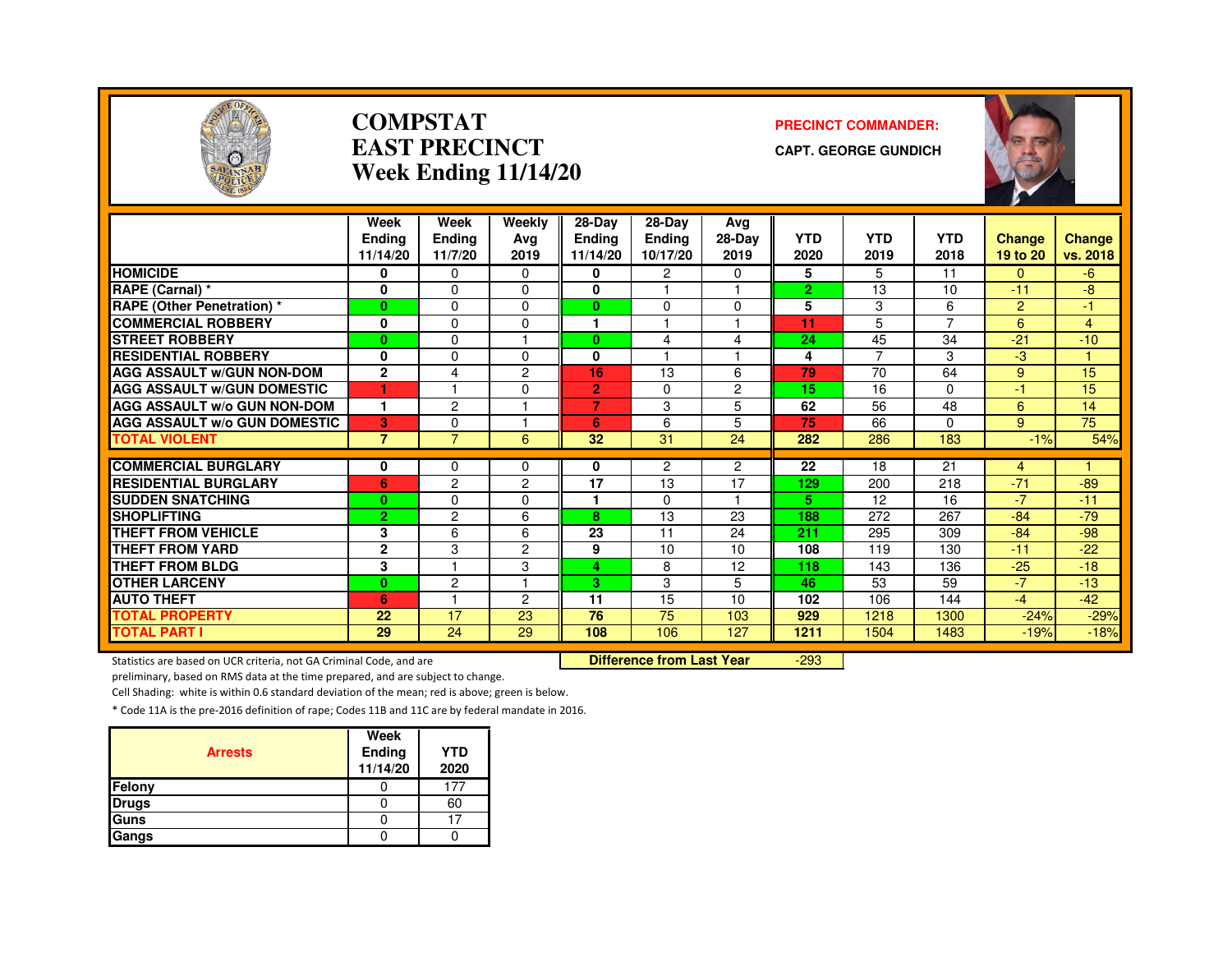# **BEAT 21 North PrecinctWeek Ending 11/14/20**

|                                     |                | <b>Last 4 Weeks</b> |               |                   | 28 Days       | 28 Day  |                |              |                |                 |                |
|-------------------------------------|----------------|---------------------|---------------|-------------------|---------------|---------|----------------|--------------|----------------|-----------------|----------------|
|                                     | <b>Endina</b>  | <b>Endina</b>       | <b>Endina</b> | Ending            | <b>Endina</b> | Average | <b>YTD</b>     | <b>YTD</b>   | <b>YTD</b>     | <b>Change</b>   | <b>Change</b>  |
|                                     | 10/24/20       | 10/31/20            |               | 11/07/20 11/14/20 | 11/14/20      | 2019    | 2020           | 2019         | 2018           | 19 to 20        | vs. 2018       |
| <b>HOMICIDE</b>                     | 0              | 0                   | $\mathbf{0}$  | 0                 | 0             | 0.0     | $\mathbf{0}$   | 0            | $\mathbf{0}$   | $\mathbf{0}$    | $\mathbf{0}$   |
| RAPE (Carnal) *                     | $\Omega$       | $\Omega$            | $\Omega$      | $\Omega$          | $\Omega$      | 0.2     | 3              | 2            | $\Omega$       | $\mathbf{1}$    | 3              |
| <b>RAPE (Other Penetration) *</b>   | 0              | $\Omega$            | 0             | $\Omega$          | $\Omega$      | 0.0     | $\Omega$       | $\Omega$     | $\mathbf{1}$   | $\Omega$        | $-1$           |
| <b>COMMERCIAL ROBBERY</b>           | 0              | 0                   | 0             | 0                 | $\Omega$      | 0.0     | $\Omega$       | $\Omega$     | $\Omega$       | $\mathbf{0}$    | $\Omega$       |
| <b>STREET ROBBERY</b>               | 0              | 0                   | 0             | 0                 | 0             | 0.0     | 5              | 0            | 0              | 5               | 5              |
| <b>RESIDENTIAL ROBBERY</b>          | 0              | $\Omega$            | $\Omega$      | $\Omega$          | $\Omega$      | 0.0     | $\Omega$       | $\Omega$     | $\Omega$       | $\Omega$        | $\Omega$       |
| <b>AGG ASSAULT W/GUN NON-DOM</b>    | $\Omega$       | $\mathbf 0$         | $\Omega$      | $\mathbf{1}$      | $\mathbf{1}$  | 0.1     | 4              | 3            | $\mathbf{1}$   | $\mathbf{1}$    | 3              |
| <b>AGG ASSAULT W/GUN DOMESTIC</b>   | 0              | 0                   | 0             | 0                 | $\Omega$      | 0.0     | $\overline{2}$ | 0            | $\mathbf{1}$   | $\overline{2}$  | 1              |
| <b>AGG ASSAULT W/o GUN NON-DOM</b>  | $\Omega$       | 0                   | $\Omega$      | $\Omega$          | $\Omega$      | 0.2     | $\mathbf{1}$   | 2            | $\overline{2}$ | $-1$            | $-1$           |
| <b>AGG ASSAULT W/o GUN DOMESTIC</b> | $\mathbf{1}$   | $\overline{2}$      | $\mathbf{1}$  | $\Omega$          | 4             | 0.4     | 15             | 5            | $\mathbf{1}$   | 10 <sup>1</sup> | 14             |
| <b>TOTAL VIOLENT</b>                | $\mathbf{1}$   | $\overline{2}$      | $\mathbf{1}$  | $\mathbf{1}$      | 5             | 0.8     | 30             | 12           | 6              | 150%            | 400%           |
|                                     |                |                     |               |                   |               |         |                |              |                |                 |                |
| <b>COMMERCIAL BURGLARY</b>          | 0              | 0                   | 0             | 0                 | $\Omega$      | 0.1     | 2              | $\mathbf{1}$ | 5              | 1               | $-3$           |
| <b>RESIDENTIAL BURGLARY</b>         | 0              | $\Omega$            | $\mathbf{1}$  | $\Omega$          | $\mathbf{1}$  | 1.3     | 8              | 14           | 12             | -6              | $-4$           |
| <b>SUDDEN SNATCHING</b>             | 0              | 0                   | 1             | 0                 | $\mathbf{1}$  | 0.0     | $\overline{2}$ | $\Omega$     | $\Omega$       | $\overline{2}$  | $\overline{2}$ |
| <b>SHOPLIFTING</b>                  | 0              | 0                   | 0             | $\Omega$          | $\Omega$      | 0.5     | $\overline{2}$ | 6            | $\overline{2}$ | $-4$            | $\Omega$       |
| <b>THEFT FROM VEHICLE</b>           | 0              | $\mathbf{1}$        | $\mathbf{1}$  | $\mathbf{1}$      | 3             | 3.8     | 8              | 47           | 37             | $-39$           | $-29$          |
| <b>THEFT FROM YARD</b>              | $\Omega$       | $\Omega$            | $\Omega$      | $\Omega$          | $\Omega$      | 0.6     | 5              | 5            | 14             | $\Omega$        | -9             |
| <b>THEFT FROM BLDG</b>              | 0              | 0                   | 0             | 1                 | 1             | 0.5     | 10             | 6            | 14             | $\overline{4}$  | $-4$           |
| <b>OTHER LARCENY</b>                | 1              | 0                   | $\Omega$      | $\Omega$          | $\mathbf{1}$  | 0.6     | 3              | 3            | 13             | $\Omega$        | $-10$          |
| <b>AUTO THEFT</b>                   | $\overline{2}$ | 1                   | $\Omega$      | $\Omega$          | 3             | 1.5     | 11             | 16           | 18             | $-5$            | $-7$           |
| <b>TOTAL PROPERTY</b>               | 3              | $\overline{2}$      | 3             | $\overline{2}$    | 10            | 8.7     | 51             | 98           | 115            | $-48%$          | $-56%$         |
| <b>TOTAL PART I</b>                 | 4              | 4                   | 4             | 3                 | 15            | 9.5     | 81             | 110          | 121            | $-26%$          | $-33%$         |

 **Difference from Last Year**

-29

Statistics are based on UCR criteria, not GA Criminal Code.

\* Rape Code 11A is the historical definition of rape (aka Legacy Rape); Rape Codes 11B and 11C are those moved from Part II to Part I in 2017.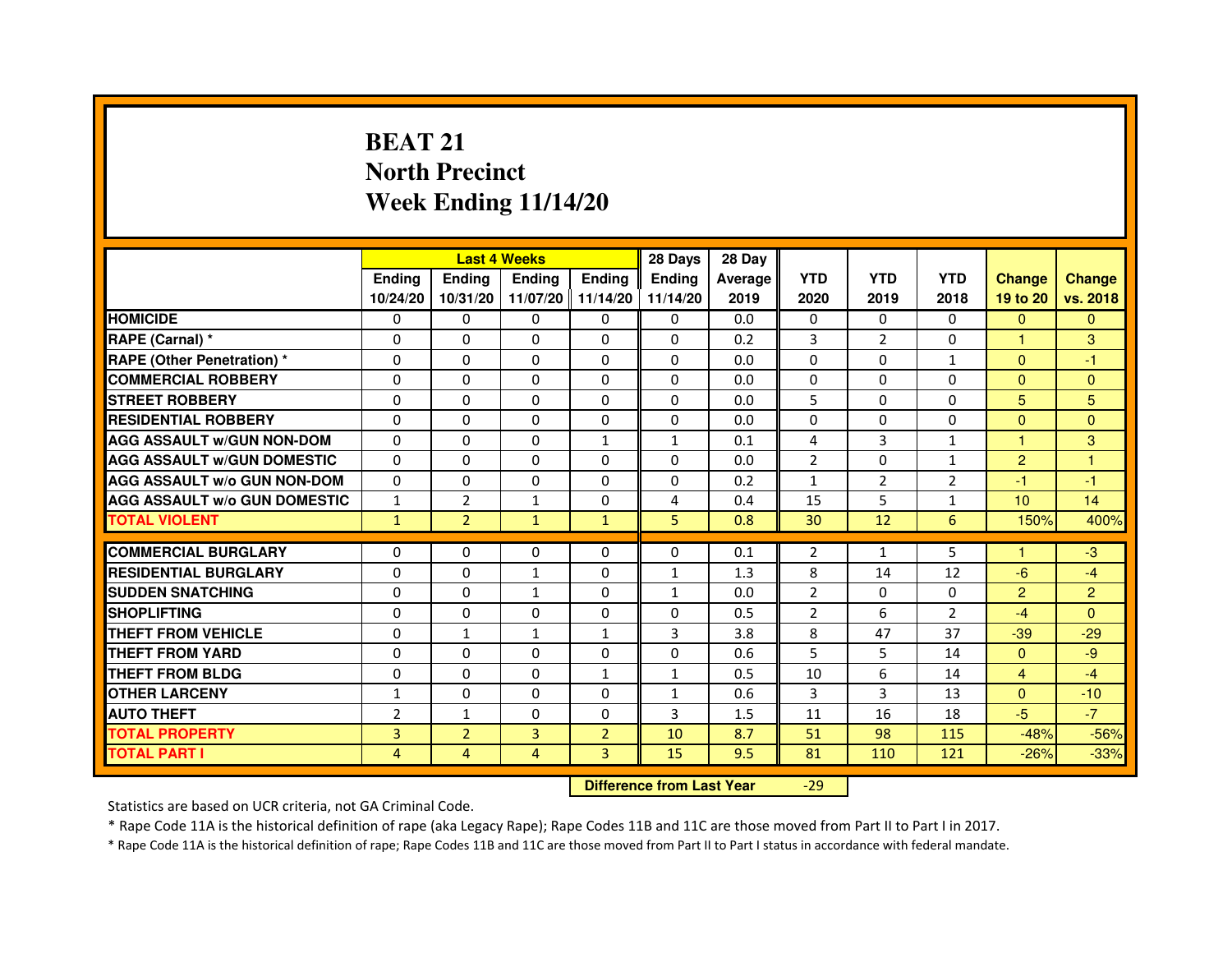## **BEAT 22 North PrecinctWeek Ending 11/14/20**

|                                     |                | <b>Last 4 Weeks</b> |              |                | 28 Days                          | 28 Day  |                |                |                |                |                |
|-------------------------------------|----------------|---------------------|--------------|----------------|----------------------------------|---------|----------------|----------------|----------------|----------------|----------------|
|                                     | <b>Ending</b>  | <b>Ending</b>       | Ending       | <b>Ending</b>  | Ending                           | Average | <b>YTD</b>     | <b>YTD</b>     | <b>YTD</b>     | <b>Change</b>  | <b>Change</b>  |
|                                     | 10/24/20       | 10/31/20            | 11/07/20     | 11/14/20       | 11/14/20                         | 2019    | 2020           | 2019           | 2018           | 19 to 20       | vs. 2018       |
| <b>HOMICIDE</b>                     | 0              | $\Omega$            | $\Omega$     | $\mathbf{1}$   | $\mathbf{1}$                     | 0.1     | $\overline{2}$ | $\mathbf{1}$   | 4              | 1.             | $-2$           |
| RAPE (Carnal) *                     | 0              | $\mathbf{0}$        | 0            | 0              | 0                                | 0.2     | 2              | $\overline{2}$ | 3              | $\Omega$       | $-1$           |
| RAPE (Other Penetration) *          | $\Omega$       | 0                   | 1            | $\Omega$       | $\mathbf{1}$                     | 0.0     | $\mathbf{1}$   | $\mathbf{0}$   | 1              | 1              | $\overline{0}$ |
| <b>COMMERCIAL ROBBERY</b>           | $\Omega$       | $\Omega$            | $\Omega$     | $\Omega$       | 0                                | 0.2     | $\mathbf{1}$   | $\mathbf{1}$   | 3              | $\mathbf{0}$   | $-2$           |
| <b>STREET ROBBERY</b>               | $\Omega$       | $\Omega$            | $\mathbf{1}$ | $\Omega$       | $\mathbf{1}$                     | 0.7     | 5              | 9              | 12             | $-4$           | $-7$           |
| <b>RESIDENTIAL ROBBERY</b>          | 0              | 0                   | 0            | 0              | 0                                | 0.1     | $\mathbf{1}$   | $\mathbf{1}$   | $\mathbf{0}$   | $\mathbf{0}$   | 1              |
| <b>AGG ASSAULT w/GUN NON-DOM</b>    | $\Omega$       | $\overline{3}$      | $\mathbf{1}$ | $\Omega$       | 4                                | 1.5     | 29             | 17             | 14             | 12             | 15             |
| <b>AGG ASSAULT W/GUN DOMESTIC</b>   | $\Omega$       | $\Omega$            | $\Omega$     | $\Omega$       | $\Omega$                         | 0.4     | $\overline{2}$ | 4              | $\mathbf{1}$   | $-2$           | $\mathbf{1}$   |
| <b>AGG ASSAULT W/o GUN NON-DOM</b>  | $\Omega$       | $\Omega$            | $\Omega$     | $\Omega$       | $\Omega$                         | 1.2     | 3              | 14             | 10             | $-11$          | $-7$           |
| <b>AGG ASSAULT w/o GUN DOMESTIC</b> | $\Omega$       | $\Omega$            | 0            | $\mathbf{1}$   | $\mathbf{1}$                     | 1.6     | 8              | 18             | 13             | $-10$          | $-5$           |
| <b>TOTAL VIOLENT</b>                | $\mathbf 0$    | 3                   | 3            | $\overline{2}$ | 8                                | 5.8     | 54             | 67             | 61             | $-19%$         | $-11%$         |
| <b>COMMERCIAL BURGLARY</b>          | 0              | 0                   | 0            | 0              | 0                                | 0.5     | 3              | 6              | 5              | $-3$           | $-2$           |
| <b>RESIDENTIAL BURGLARY</b>         | $\Omega$       | $\Omega$            | $\Omega$     | 1              | $\mathbf{1}$                     | 1.3     | 29             | 11             | 20             | 18             | 9              |
| <b>SUDDEN SNATCHING</b>             | $\Omega$       | $\Omega$            | $\Omega$     | $\Omega$       | $\Omega$                         | 0.2     | $\mathbf{1}$   | $\overline{2}$ | 4              | $-1$           | $-3$           |
| <b>SHOPLIFTING</b>                  | 0              | $\Omega$            | 0            | $\Omega$       | 0                                | 0.9     | 7              | 12             | 35             | $-5$           | $-28$          |
| THEFT FROM VEHICLE                  | 3              | $\mathbf{1}$        | 0            | $\Omega$       | 4                                | 2.8     | 26             | 32             | 32             | $-6$           | $-6$           |
| <b>THEFT FROM YARD</b>              | $\Omega$       | $\Omega$            | $\Omega$     | $\Omega$       | $\Omega$                         | 1.4     | 10             | 15             | 21             | $-5$           | $-11$          |
| <b>THEFT FROM BLDG</b>              | $\Omega$       | $\Omega$            | $\Omega$     | $\mathbf{1}$   | $\mathbf{1}$                     | 1.8     | 13             | 16             | 16             | $-3$           | $-3$           |
| <b>OTHER LARCENY</b>                | 0              | $\Omega$            | 1            | 0              | 1                                | 0.2     | 5              | 3              | $\overline{2}$ | $\overline{2}$ | 3              |
| <b>AUTO THEFT</b>                   | $\overline{2}$ | $\Omega$            | $\Omega$     | $\Omega$       | $\overline{2}$                   | 1.8     | 18             | 18             | 23             | $\Omega$       | $-5$           |
| <b>TOTAL PROPERTY</b>               | 5              | $\mathbf{1}$        | $\mathbf{1}$ | $\overline{2}$ | $\overline{9}$                   | 10.9    | 112            | 115            | 158            | $-3%$          | $-29%$         |
| <b>TOTAL PART I</b>                 | 5              | $\overline{4}$      | 4            | 4              | 17                               | 16.7    | 166            | 182            | 219            | $-9%$          | $-24%$         |
|                                     |                |                     |              |                | <b>Difference from Last Year</b> |         | $-16$          |                |                |                |                |

 **Difference from Last Year**

Statistics are based on UCR criteria, not GA Criminal Code.

\* Rape Code 11A is the historical definition of rape (aka Legacy Rape); Rape Codes 11B and 11C are those moved from Part II to Part I in 2017.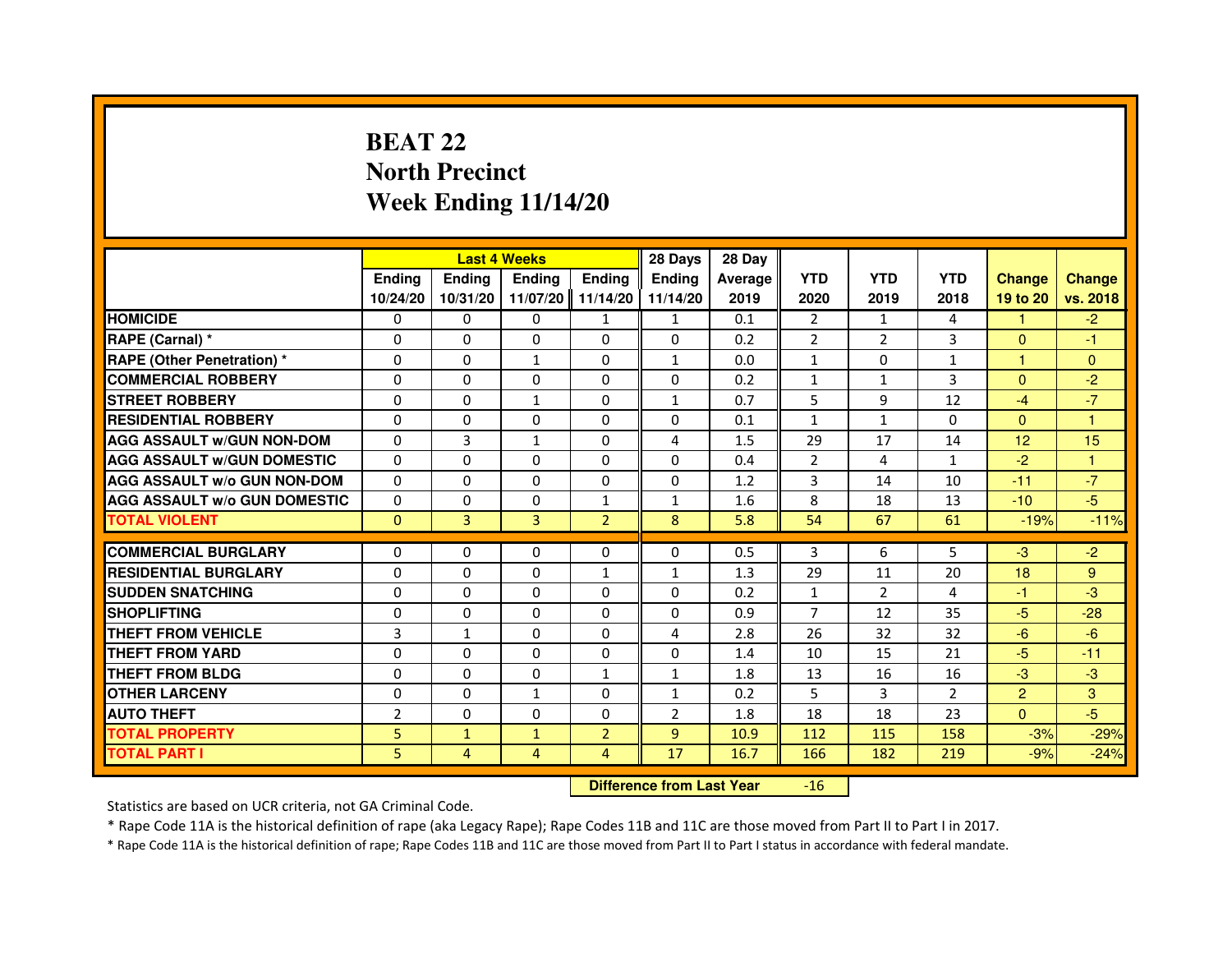# **BEAT 23 North PrecinctWeek Ending 11/14/20**

|                                     |                | <b>Last 4 Weeks</b>              |                |                | 28 Days        | 28 Day  |                |                |                |                      |                |
|-------------------------------------|----------------|----------------------------------|----------------|----------------|----------------|---------|----------------|----------------|----------------|----------------------|----------------|
|                                     | <b>Ending</b>  | Ending                           | Ending         | Ending         | Ending         | Average | <b>YTD</b>     | <b>YTD</b>     | <b>YTD</b>     | <b>Change</b>        | <b>Change</b>  |
|                                     | 10/24/20       | 10/31/20                         | 11/07/20       | 11/14/20       | 11/14/20       | 2019    | 2020           | 2019           | 2018           | 19 to 20             | vs. 2018       |
| <b>HOMICIDE</b>                     | 0              | $\Omega$                         | 0              | 0              | $\mathbf{0}$   | 0.2     | 3              | 2              | $\mathbf{1}$   | 1.                   | $\overline{2}$ |
| RAPE (Carnal) *                     | 0              | 0                                | 0              | 0              | 0              | 0.1     | $\mathbf{1}$   | $\mathbf{1}$   | 3              | $\Omega$             | $-2$           |
| RAPE (Other Penetration) *          | $\Omega$       | $\Omega$                         | $\Omega$       | $\Omega$       | $\Omega$       | 0.0     | $\overline{2}$ | $\Omega$       | $\Omega$       | $\overline{2}$       | $\overline{2}$ |
| <b>COMMERCIAL ROBBERY</b>           | 0              | $\Omega$                         | $\Omega$       | $\Omega$       | $\Omega$       | 0.0     | $\Omega$       | $\Omega$       | $\mathbf{1}$   | $\overline{0}$       | $-1$           |
| <b>STREET ROBBERY</b>               | $\Omega$       | $\mathbf{1}$                     | $\Omega$       | $\Omega$       | $\mathbf{1}$   | 0.2     | 10             | $\overline{7}$ | 5              | 3                    | 5              |
| <b>RESIDENTIAL ROBBERY</b>          | 0              | 0                                | 0              | 0              | 0              | 0.0     | $\mathbf{1}$   | 0              | 3              | $\mathbf{1}$         | $-2$           |
| <b>AGG ASSAULT w/GUN NON-DOM</b>    | $\Omega$       | $\mathbf{1}$                     | $\Omega$       | $\mathbf{1}$   | $\overline{2}$ | 1.0     | 16             | 10             | 14             | 6                    | $\overline{2}$ |
| <b>AGG ASSAULT W/GUN DOMESTIC</b>   | $\mathbf{1}$   | $\Omega$                         | $\Omega$       | $\Omega$       | $\mathbf{1}$   | 0.2     | 3              | $\overline{3}$ | 3              | $\Omega$             | $\Omega$       |
| <b>AGG ASSAULT W/o GUN NON-DOM</b>  | $\Omega$       | $\Omega$                         | $\Omega$       | $\Omega$       | $\Omega$       | 1.2     | 4              | 14             | 8              | $-10$                | $-4$           |
| <b>AGG ASSAULT w/o GUN DOMESTIC</b> | $\mathbf{1}$   | $\Omega$                         | $\Omega$       | $\Omega$       | $\mathbf{1}$   | 0.8     | 8              | 9              | 8              | $-1$                 | $\Omega$       |
| <b>TOTAL VIOLENT</b>                | $\overline{2}$ | $\overline{2}$                   | $\mathbf{0}$   | $\mathbf{1}$   | 5              | 3.6     | 48             | 46             | 46             | 4%                   | 4%             |
| <b>COMMERCIAL BURGLARY</b>          | 0              | 0                                | 1              | 0              | $\mathbf{1}$   | 1.3     | 8              | 16             | 11             | $-8$                 | -3             |
| <b>RESIDENTIAL BURGLARY</b>         | $\mathbf{1}$   | 1                                | $\overline{2}$ | $\Omega$       | 4              | 0.8     | 19             | 11             | 14             | 8                    | 5              |
| <b>SUDDEN SNATCHING</b>             | $\Omega$       | $\Omega$                         | $\Omega$       | $\Omega$       | $\Omega$       | 0.2     | $\overline{3}$ | $\overline{2}$ | $\overline{2}$ | $\mathbf{1}$         | $\mathbf{1}$   |
| <b>SHOPLIFTING</b>                  | 0              | $\Omega$                         | $\mathbf{1}$   | $\mathbf{1}$   | 2              | 1.5     | 12             | 19             | 31             | $-7$                 | $-19$          |
| <b>THEFT FROM VEHICLE</b>           | 0              | $\overline{2}$                   | $\Omega$       | 0              | $\overline{2}$ | 2.5     | 29             | 28             | 30             | $\blacktriangleleft$ | $-1$           |
| <b>THEFT FROM YARD</b>              | $\Omega$       | $\Omega$                         | $\mathbf{1}$   | $\overline{2}$ | 3              | 1.0     | 25             | 11             | 26             | 14                   | $-1$           |
| <b>THEFT FROM BLDG</b>              | $\Omega$       | $\mathbf{1}$                     | $\mathbf{1}$   | $\Omega$       | $\overline{2}$ | 1.0     | 12             | 13             | 22             | $-1$                 | $-10$          |
| <b>OTHER LARCENY</b>                | 1              | $\Omega$                         | $\Omega$       | 0              | $\mathbf{1}$   | 0.2     | 4              | 3              | $\overline{7}$ | 1                    | $-3$           |
| <b>AUTO THEFT</b>                   | $\Omega$       | $\mathbf{1}$                     | $\mathbf{1}$   | $\overline{3}$ | 5              | 1.1     | 19             | 11             | 14             | 8                    | 5              |
| <b>TOTAL PROPERTY</b>               | $\overline{2}$ | 5                                | $\overline{7}$ | $6\phantom{1}$ | 20             | 9.6     | 131            | 114            | 157            | 15%                  | $-17%$         |
| <b>TOTAL PART I</b>                 | $\overline{4}$ | $\overline{7}$                   | $\overline{7}$ | $\overline{7}$ | 25             | 13.2    | 179            | 160            | 203            | 12%                  | $-12%$         |
|                                     |                | <b>Difference from Last Year</b> |                | 19             |                |         |                |                |                |                      |                |

 **Difference from Last Year**

Statistics are based on UCR criteria, not GA Criminal Code.

\* Rape Code 11A is the historical definition of rape (aka Legacy Rape); Rape Codes 11B and 11C are those moved from Part II to Part I in 2017.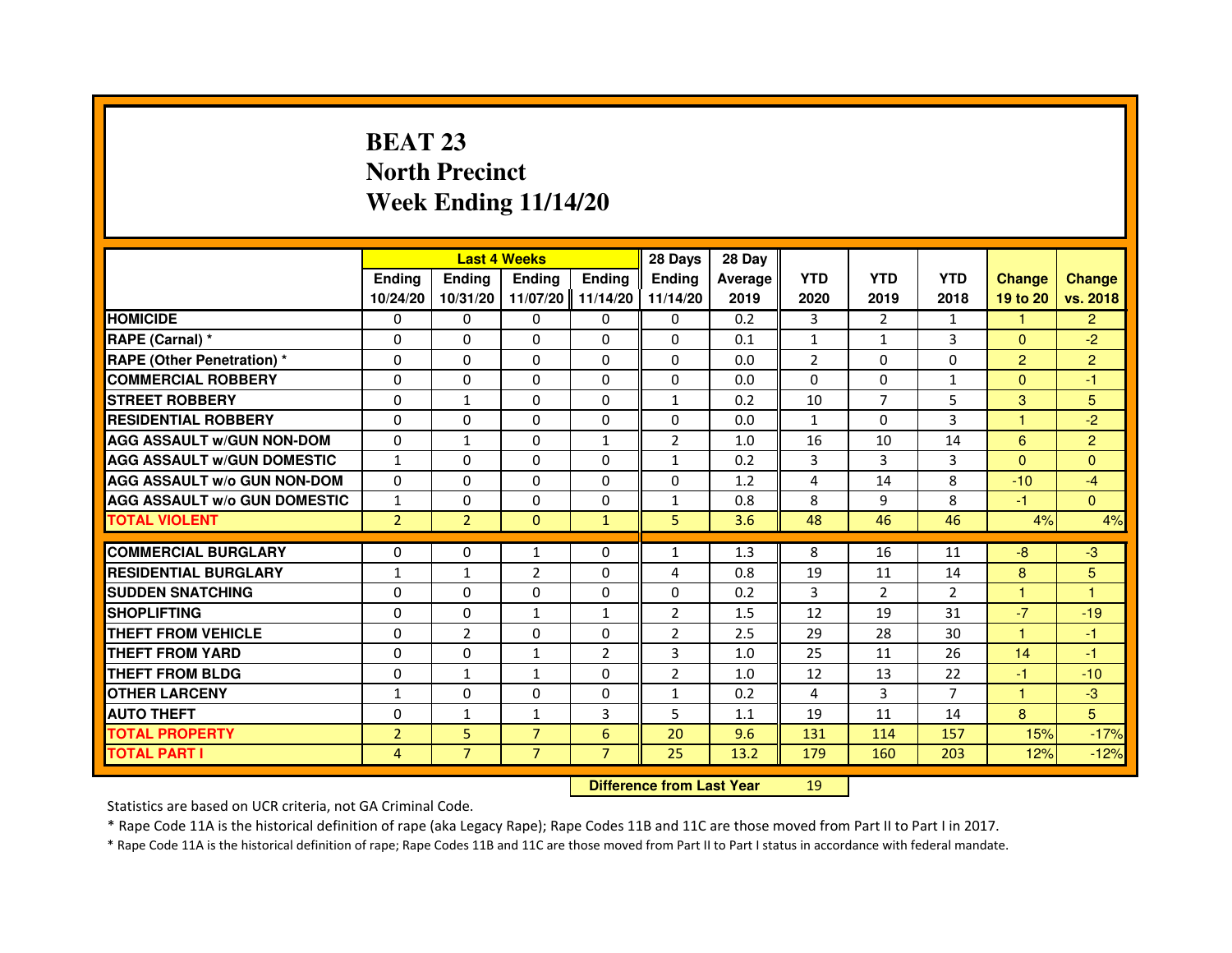# **BEAT 24 North PrecinctWeek Ending 11/14/20**

|                                     |                | <b>Last 4 Weeks</b>              |                |                | 28 Days        | 28 Day  |              |                |                |                |                |
|-------------------------------------|----------------|----------------------------------|----------------|----------------|----------------|---------|--------------|----------------|----------------|----------------|----------------|
|                                     | <b>Ending</b>  | <b>Ending</b>                    | Ending         | <b>Ending</b>  | Ending         | Average | <b>YTD</b>   | <b>YTD</b>     | <b>YTD</b>     | <b>Change</b>  | <b>Change</b>  |
|                                     | 10/24/20       | 10/31/20                         | 11/07/20       | 11/14/20       | 11/14/20       | 2019    | 2020         | 2019           | 2018           | 19 to 20       | vs. 2018       |
| <b>HOMICIDE</b>                     | 0              | $\Omega$                         | $\Omega$       | $\Omega$       | 0              | 0.0     | $\mathbf{1}$ | $\Omega$       | $\Omega$       | 1.             | 1              |
| RAPE (Carnal) *                     | 1              | $\mathbf{0}$                     | 0              | 0              | $\mathbf{1}$   | 0.2     | 3            | 2              | 0              | 1              | 3              |
| RAPE (Other Penetration) *          | $\Omega$       | 0                                | $\Omega$       | $\Omega$       | $\Omega$       | 0.2     | $\Omega$     | 3              | 0              | $-3$           | $\overline{0}$ |
| <b>COMMERCIAL ROBBERY</b>           | 0              | $\overline{2}$                   | $\Omega$       | $\Omega$       | $\overline{2}$ | 0.2     | 6            | $\mathbf{1}$   | $\Omega$       | 5              | $6\phantom{1}$ |
| <b>STREET ROBBERY</b>               | $\mathbf{1}$   | $\Omega$                         | $\Omega$       | $\Omega$       | $\mathbf{1}$   | 0.8     | 5            | 11             | $\overline{7}$ | $-6$           | $-2$           |
| <b>RESIDENTIAL ROBBERY</b>          | 0              | 0                                | 0              | 0              | 0              | 0.1     | 0            | $\mathbf{1}$   | $\Omega$       | $-1$           | $\overline{0}$ |
| <b>AGG ASSAULT w/GUN NON-DOM</b>    | $\overline{2}$ | $\mathbf{1}$                     | $\Omega$       | $\Omega$       | 3              | 0.3     | 8            | 4              | $\overline{2}$ | $\overline{4}$ | $6\phantom{1}$ |
| <b>AGG ASSAULT W/GUN DOMESTIC</b>   | $\Omega$       | $\Omega$                         | $\Omega$       | $\Omega$       | $\Omega$       | 0.0     | $\Omega$     | $\Omega$       | $\Omega$       | $\Omega$       | $\Omega$       |
| <b>AGG ASSAULT W/o GUN NON-DOM</b>  | $\Omega$       | $\Omega$                         | $\Omega$       | $\Omega$       | $\Omega$       | 0.4     | 4            | 5              | $\overline{7}$ | $-1$           | $-3$           |
| <b>AGG ASSAULT w/o GUN DOMESTIC</b> | $\Omega$       | $\Omega$                         | 0              | $\Omega$       | $\Omega$       | 0.5     | 3            | 5              | 4              | $-2$           | $-1$           |
| <b>TOTAL VIOLENT</b>                | $\overline{4}$ | 3                                | $\mathbf{0}$   | $\mathbf{0}$   | $\overline{7}$ | 2.7     | 30           | 32             | 20             | $-6%$          | 50%            |
| <b>COMMERCIAL BURGLARY</b>          | 0              | 0                                | 0              | 0              | 0              | 0.4     | 2            | 5              | 2              | $-3$           | $\mathbf{0}$   |
| <b>RESIDENTIAL BURGLARY</b>         | 1              | $\Omega$                         | 1              | $\Omega$       | $\overline{2}$ | 1.2     | 8            | 14             | 8              | $-6$           | $\mathbf{0}$   |
| <b>SUDDEN SNATCHING</b>             | 0              | $\Omega$                         | $\Omega$       | $\Omega$       | $\Omega$       | 0.2     | $\mathbf{1}$ | $\overline{2}$ | 3              | $-1$           | $-2$           |
| <b>SHOPLIFTING</b>                  | 0              | $\mathbf{1}$                     | 0              | 0              | $\mathbf{1}$   | 2.1     | 26           | 25             | 59             | $\mathbf{1}$   | $-33$          |
| THEFT FROM VEHICLE                  | $\overline{2}$ | 4                                | 5              | 1              | 12             | 3.6     | 39           | 45             | 44             | $-6$           | $-5$           |
| <b>THEFT FROM YARD</b>              | $\overline{2}$ | $\overline{2}$                   | $\Omega$       | $\Omega$       | $\overline{4}$ | 4.1     | 21           | 51             | 22             | $-30$          | $-1$           |
| <b>THEFT FROM BLDG</b>              | $\mathbf{1}$   | $\Omega$                         | $\Omega$       | $\Omega$       | $\mathbf{1}$   | 1.1     | 9            | 12             | 25             | $-3$           | $-16$          |
| <b>OTHER LARCENY</b>                | 0              | $\mathbf{0}$                     | $\mathbf{0}$   | $\Omega$       | 0              | 1.4     | 15           | 15             | 6              | $\mathbf{0}$   | 9              |
| <b>AUTO THEFT</b>                   | $\Omega$       | $\overline{2}$                   | $\mathbf{1}$   | $\mathbf{1}$   | 4              | 0.7     | 18           | 9              | 12             | 9              | 6              |
| <b>TOTAL PROPERTY</b>               | 6              | 9                                | $\overline{7}$ | $\overline{2}$ | 24             | 14.8    | 139          | 178            | 181            | $-22%$         | $-23%$         |
| <b>TOTAL PART I</b>                 | 10             | 12                               | $\overline{7}$ | $\overline{2}$ | 31             | 17.5    | 169          | 210            | 201            | $-20%$         | $-16%$         |
|                                     |                | <b>Difference from Last Year</b> |                | $-41$          |                |         |              |                |                |                |                |

 **Difference from Last Year**

Statistics are based on UCR criteria, not GA Criminal Code.

\* Rape Code 11A is the historical definition of rape (aka Legacy Rape); Rape Codes 11B and 11C are those moved from Part II to Part I in 2017.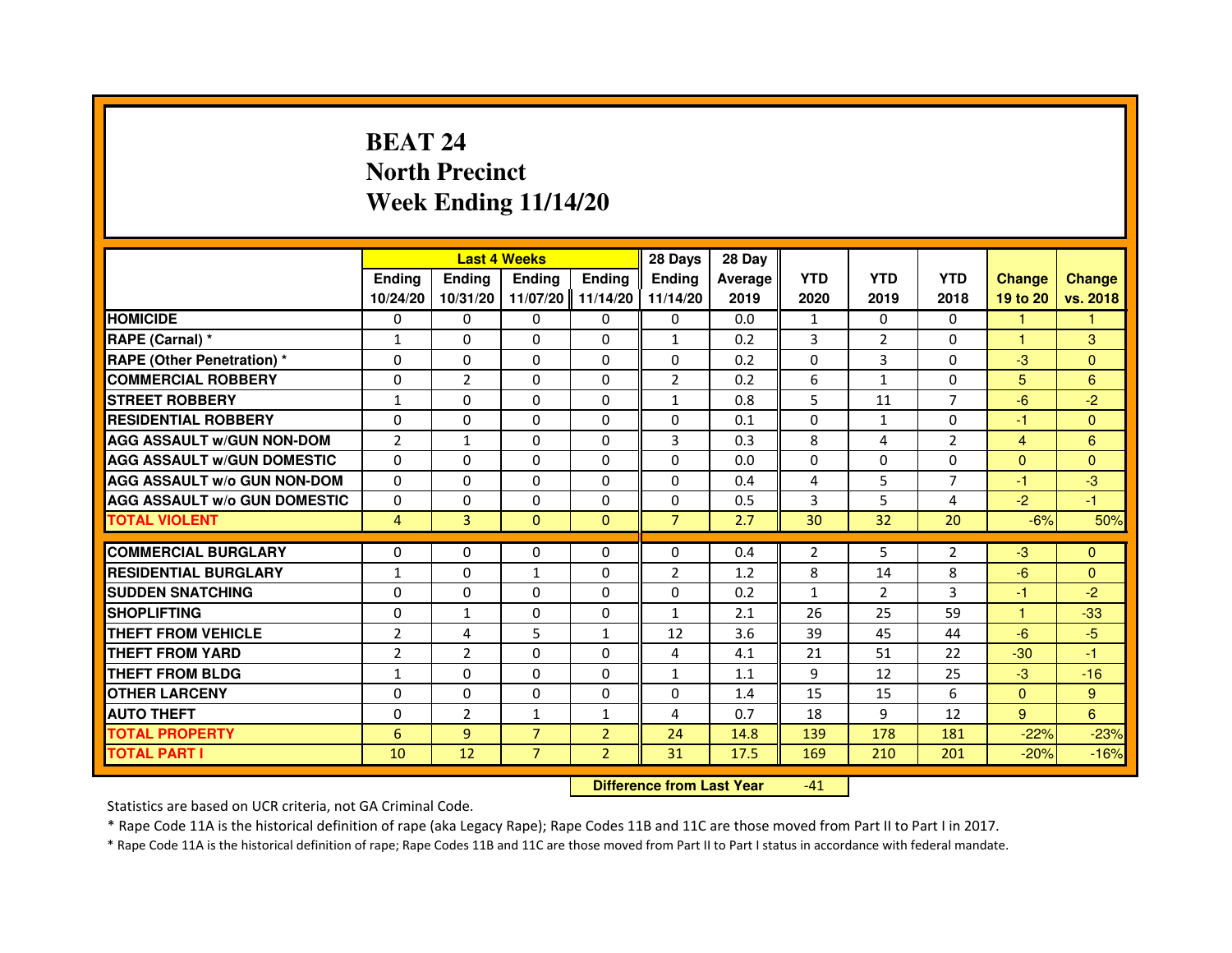## **BEAT 25 North PrecinctWeek Ending 11/14/20**

|                                     |                |                | <b>Last 4 Weeks</b> |                | 28 Days        | 28 Day  |                |                |                |                |                |
|-------------------------------------|----------------|----------------|---------------------|----------------|----------------|---------|----------------|----------------|----------------|----------------|----------------|
|                                     | Ending         | <b>Endina</b>  | <b>Ending</b>       | <b>Ending</b>  | <b>Endina</b>  | Average | <b>YTD</b>     | <b>YTD</b>     | <b>YTD</b>     | <b>Change</b>  | <b>Change</b>  |
|                                     | 10/24/20       | 10/31/20       | 11/07/20            | 11/14/20       | 11/14/20       | 2019    | 2020           | 2019           | 2018           | 19 to 20       | vs. 2018       |
| <b>HOMICIDE</b>                     | 0              | $\Omega$       | $\mathbf{0}$        | 0              | 0              | 0.0     | $\mathbf{1}$   | 0              | $\Omega$       | 1              |                |
| RAPE (Carnal) *                     | $\Omega$       | $\Omega$       | $\Omega$            | $\Omega$       | $\Omega$       | 0.1     | $\overline{2}$ | $\mathbf{1}$   | $\overline{2}$ | $\mathbf{1}$   | $\mathbf{0}$   |
| <b>RAPE (Other Penetration) *</b>   | 0              | $\mathbf{0}$   | $\mathbf{0}$        | 0              | 0              | 0.0     | 0              | 0              | 0              | $\mathbf{0}$   | $\Omega$       |
| <b>COMMERCIAL ROBBERY</b>           | 0              | $\Omega$       | $\Omega$            | $\Omega$       | $\Omega$       | 0.1     | $\Omega$       | $\mathbf{1}$   | $\Omega$       | $-1$           | $\mathbf{0}$   |
| <b>STREET ROBBERY</b>               | 1              | 1              | $\Omega$            | $\Omega$       | $\overline{2}$ | 0.5     | $\overline{2}$ | 4              | 15             | $-2$           | $-13$          |
| <b>RESIDENTIAL ROBBERY</b>          | 0              | $\Omega$       | $\mathbf{1}$        | $\Omega$       | $\mathbf{1}$   | 0.0     | $\overline{2}$ | $\Omega$       | $\Omega$       | $\overline{2}$ | $\overline{2}$ |
| <b>AGG ASSAULT w/GUN NON-DOM</b>    | $\Omega$       | $\Omega$       | $\Omega$            | $\Omega$       | $\Omega$       | 0.2     | $\Omega$       | $\overline{2}$ | $\Omega$       | $-2$           | $\Omega$       |
| <b>AGG ASSAULT W/GUN DOMESTIC</b>   | $\Omega$       | $\Omega$       | $\Omega$            | 0              | $\Omega$       | 0.0     | $\Omega$       | 0              | $\overline{2}$ | $\Omega$       | $-2$           |
| <b>AGG ASSAULT W/o GUN NON-DOM</b>  | 0              | $\Omega$       | $\mathbf{1}$        | $\Omega$       | $\mathbf{1}$   | 0.2     | 6              | 3              | $\overline{2}$ | 3              | $\overline{4}$ |
| <b>AGG ASSAULT W/o GUN DOMESTIC</b> | $\Omega$       | $\Omega$       | $\Omega$            | $\Omega$       | $\Omega$       | 0.2     | 6              | $\overline{2}$ | $\overline{2}$ | 4              | $\overline{4}$ |
| <b>TOTAL VIOLENT</b>                | $\mathbf{1}$   | $\mathbf{1}$   | $\overline{2}$      | $\Omega$       | 4              | 1.2     | 19             | 13             | 23             | 46%            | $-17%$         |
|                                     |                |                |                     |                |                |         |                |                |                |                |                |
| <b>COMMERCIAL BURGLARY</b>          | 1              | $\mathbf{0}$   | 0                   | 0              | 1              | 0.8     | 8              | 9              | 1              | -1             | $\overline{7}$ |
| <b>RESIDENTIAL BURGLARY</b>         | 0              | $\Omega$       | 0                   | 1              | 1              | 1.4     | 11             | 16             | 3              | $-5$           | 8              |
| <b>SUDDEN SNATCHING</b>             | 0              | $\Omega$       | 0                   | 0              | 0              | 0.1     | 2              | $\mathbf{1}$   | $\Omega$       | 1              | $\overline{2}$ |
| <b>SHOPLIFTING</b>                  | $\Omega$       | $\Omega$       | $\Omega$            | $\mathbf{1}$   | $\mathbf{1}$   | 1.5     | 19             | 17             | 16             | $\overline{2}$ | 3              |
| THEFT FROM VEHICLE                  | $\mathbf{1}$   | 3              | $\mathbf{1}$        | $\Omega$       | 5              | 5.0     | 31             | 57             | 51             | $-26$          | $-20$          |
| <b>THEFT FROM YARD</b>              | 0              | 0              | $\Omega$            | $\Omega$       | $\Omega$       | 1.8     | 16             | 22             | 26             | $-6$           | $-10$          |
| THEFT FROM BLDG                     | $\Omega$       | 1              | 0                   | 0              | 1              | 2.0     | 7              | 21             | 18             | $-14$          | $-11$          |
| <b>OTHER LARCENY</b>                | $\Omega$       | $\mathbf{1}$   | $\Omega$            | $\Omega$       | $\mathbf{1}$   | 0.5     | 11             | $\overline{7}$ | 9              | $\overline{4}$ | $\overline{2}$ |
| <b>AUTO THEFT</b>                   | $\Omega$       | 1              | $\Omega$            | $\Omega$       | $\mathbf{1}$   | 1.3     | 10             | 11             | 15             | $-1$           | $-5$           |
| <b>TOTAL PROPERTY</b>               | $\overline{2}$ | 6              | $\mathbf{1}$        | $\overline{2}$ | 11             | 14.3    | 115            | 161            | 139            | $-29%$         | $-17%$         |
| <b>TOTAL PART I</b>                 | 3              | $\overline{7}$ | 3                   | $\overline{2}$ | 15             | 15.4    | 134            | 174            | 162            | $-23%$         | $-17%$         |

 **Difference from Last Year**-40

Statistics are based on UCR criteria, not GA Criminal Code.

\* Rape Code 11A is the historical definition of rape (aka Legacy Rape); Rape Codes 11B and 11C are those moved from Part II to Part I in 2017.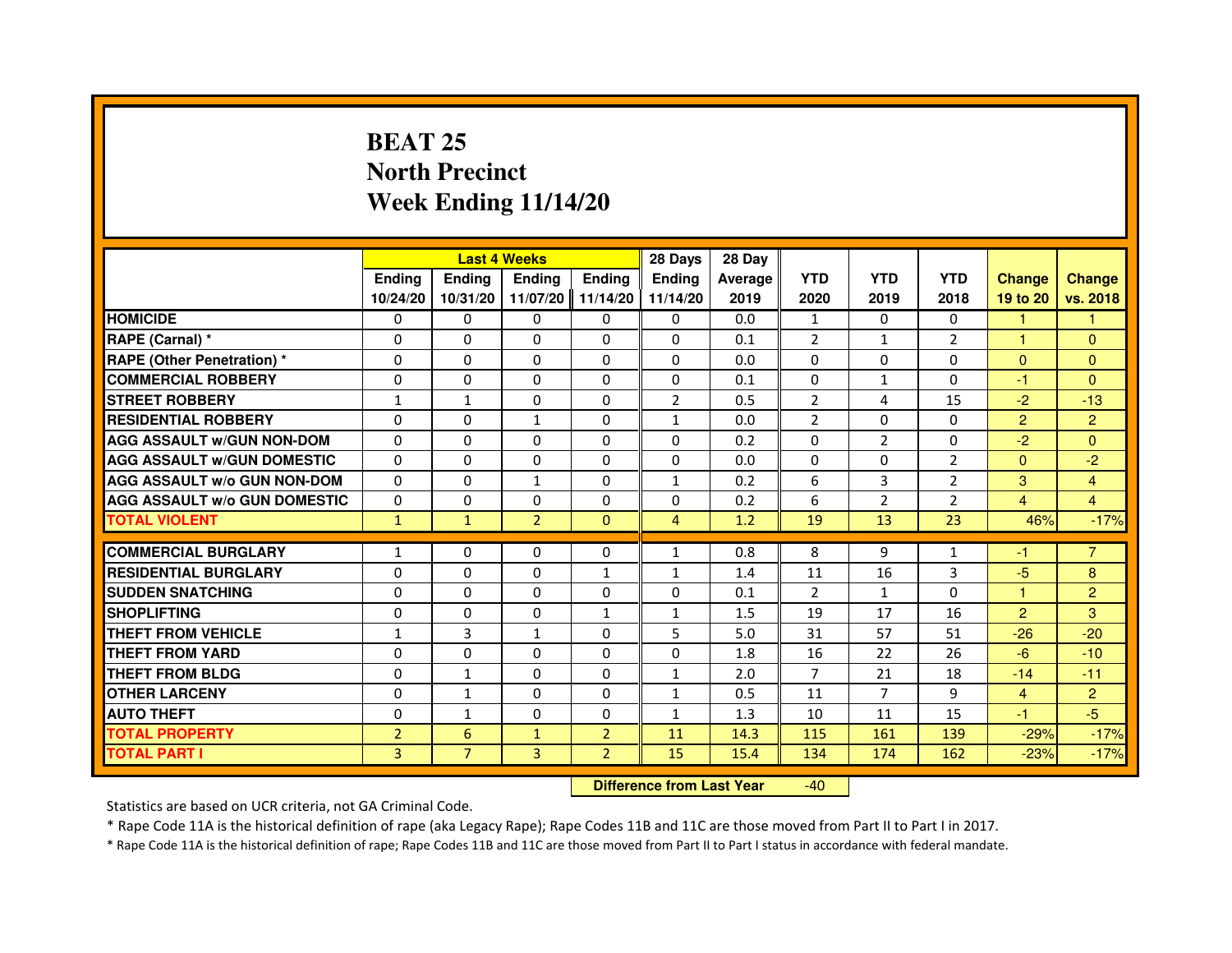# **BEAT 26 North PrecinctWeek Ending 11/14/20**

|                                     |                |                 | <b>Last 4 Weeks</b> |               | 28 Days                          | 28 Day  |                |                |                |                |                |
|-------------------------------------|----------------|-----------------|---------------------|---------------|----------------------------------|---------|----------------|----------------|----------------|----------------|----------------|
|                                     | <b>Ending</b>  | <b>Ending</b>   | <b>Ending</b>       | <b>Ending</b> | <b>Ending</b>                    | Average | <b>YTD</b>     | <b>YTD</b>     | <b>YTD</b>     | <b>Change</b>  | <b>Change</b>  |
|                                     | 10/24/20       | 10/31/20        | 11/07/20            | 11/14/20      | 11/14/20                         | 2019    | 2020           | 2019           | 2018           | 19 to 20       | vs. 2018       |
| <b>HOMICIDE</b>                     | $\Omega$       | $\Omega$        | $\Omega$            | $\Omega$      | 0                                | 0.1     | 0              | $\mathbf{1}$   | $\Omega$       | $-1$           | $\Omega$       |
| RAPE (Carnal) *                     | 0              | 0               | $\mathbf{1}$        | 0             | $\mathbf{1}$                     | 0.2     | 5              | $\overline{2}$ | 3              | 3              | $\overline{2}$ |
| <b>RAPE (Other Penetration) *</b>   | $\Omega$       | $\Omega$        | $\Omega$            | $\Omega$      | $\Omega$                         | 0.0     | $\mathbf{1}$   | $\Omega$       | $\mathbf{1}$   | $\mathbf{1}$   | $\mathbf{0}$   |
| <b>COMMERCIAL ROBBERY</b>           | $\Omega$       | $\Omega$        | $\Omega$            | $\Omega$      | $\Omega$                         | 0.1     | $\mathbf{1}$   | $\mathbf{1}$   | $\Omega$       | $\Omega$       | $\mathbf{1}$   |
| <b>STREET ROBBERY</b>               | $\Omega$       | $\Omega$        | $\Omega$            | $\Omega$      | $\Omega$                         | 1.2     | 10             | 13             | 14             | $-3$           | $-4$           |
| <b>RESIDENTIAL ROBBERY</b>          | $\Omega$       | $\Omega$        | $\Omega$            | $\Omega$      | $\Omega$                         | 0.0     | $\Omega$       | $\Omega$       | $\Omega$       | $\Omega$       | $\Omega$       |
| <b>AGG ASSAULT W/GUN NON-DOM</b>    | $\Omega$       | $\Omega$        | $\Omega$            | $\Omega$      | $\Omega$                         | 0.4     | 5              | 5              | 1              | $\Omega$       | 4              |
| <b>AGG ASSAULT W/GUN DOMESTIC</b>   | $\Omega$       | $\Omega$        | $\Omega$            | $\Omega$      | $\Omega$                         | 0.0     | $\Omega$       | $\Omega$       | 1              | $\Omega$       | $-1$           |
| <b>AGG ASSAULT W/o GUN NON-DOM</b>  | $\Omega$       | 0               | 0                   | 0             | 0                                | 1.2     | 18             | 15             | 19             | 3              | $-1$           |
| <b>AGG ASSAULT W/o GUN DOMESTIC</b> | $\Omega$       | 0               | 0                   | 1             | $\mathbf{1}$                     | 0.2     | $\overline{7}$ | 3              | $\mathbf{1}$   | 4              | 6              |
| <b>TOTAL VIOLENT</b>                | $\mathbf{0}$   | $\mathbf 0$     | $\mathbf{1}$        | $\mathbf{1}$  | $\overline{2}$                   | 3.4     | 47             | 40             | 40             | 18%            | 18%            |
| <b>COMMERCIAL BURGLARY</b>          | 0              | 0               | 0                   | 0             | 0                                | 0.5     | 13             | 6              | $\overline{2}$ | $\overline{7}$ | 11             |
| <b>RESIDENTIAL BURGLARY</b>         | $\Omega$       | $\Omega$        | $\Omega$            | $\mathbf{1}$  | $\mathbf{1}$                     | 0.2     | $\mathbf{1}$   | $\overline{2}$ | $\overline{2}$ | $-1$           | $-1$           |
| <b>SUDDEN SNATCHING</b>             | $\Omega$       | $\mathbf{1}$    | $\Omega$            | $\mathbf{1}$  | $\overline{2}$                   | 0.5     | 6              | 5              | 11             | 1              | $-5$           |
| <b>SHOPLIFTING</b>                  | 0              | $\mathbf{1}$    | 1                   | 1             | 3                                | 2.6     | 27             | 30             | 27             | $-3$           | $\Omega$       |
| THEFT FROM VEHICLE                  | $\overline{2}$ | $\mathbf{1}$    | $\mathbf{1}$        | $\Omega$      | 4                                | 2.9     | 27             | 35             | 30             | $-8$           | $-3$           |
| THEFT FROM YARD                     | $\mathbf{1}$   | $\mathbf{1}$    | $\Omega$            | 0             | $\overline{2}$                   | 1.7     | 20             | 21             | 25             | $-1$           | $-5$           |
| <b>THEFT FROM BLDG</b>              | $\overline{2}$ | $\mathbf{1}$    | $\Omega$            | $\Omega$      | 3                                | 2.5     | 13             | 25             | 33             | $-12$          | $-20$          |
| <b>OTHER LARCENY</b>                | $\Omega$       | $\mathbf{1}$    | $\mathbf{1}$        | $\Omega$      | $\overline{2}$                   | 0.4     | 3              | 5              | 11             | $-2$           | $-8$           |
| <b>AUTO THEFT</b>                   | $\mathbf{1}$   | $\Omega$        | $\Omega$            | $\Omega$      | $\mathbf{1}$                     | 0.7     | 15             | 5              | 19             | 10             | $-4$           |
| <b>TOTAL PROPERTY</b>               | 6              | $6\phantom{1}6$ | $\overline{3}$      | 3             | 18                               | 11.9    | 125            | 134            | 160            | $-7%$          | $-22%$         |
| <b>TOTAL PART I</b>                 | 6              | 6               | 4                   | 4             | 20                               | 15.3    | 172            | 174            | 200            | $-1%$          | $-14%$         |
|                                     |                |                 |                     |               | <b>Difference from Last Year</b> |         | $-2$           |                |                |                |                |

 **Difference from Last Year**

Statistics are based on UCR criteria, not GA Criminal Code.

\* Rape Code 11A is the historical definition of rape (aka Legacy Rape); Rape Codes 11B and 11C are those moved from Part II to Part I in 2017.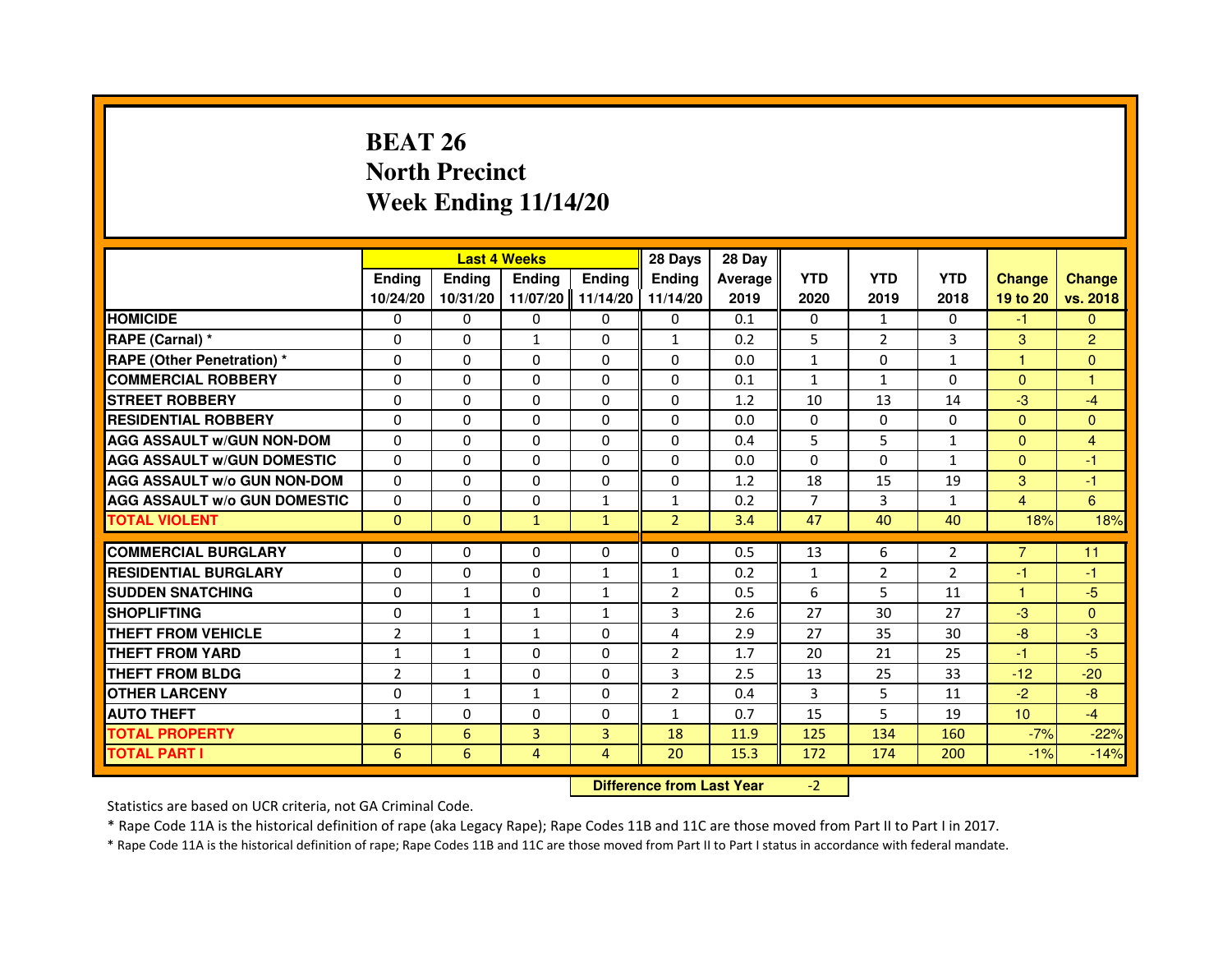# **BEAT 27 North PrecinctWeek Ending 11/14/20**

|                                     |                | <b>Last 4 Weeks</b> |                |                   | 28 Days        | 28 Day  |              |                |                |                |                |
|-------------------------------------|----------------|---------------------|----------------|-------------------|----------------|---------|--------------|----------------|----------------|----------------|----------------|
|                                     | <b>Ending</b>  | <b>Endina</b>       | <b>Endina</b>  | <b>Ending</b>     | <b>Endina</b>  | Average | <b>YTD</b>   | <b>YTD</b>     | <b>YTD</b>     | <b>Change</b>  | <b>Change</b>  |
|                                     | 10/24/20       | 10/31/20            |                | 11/07/20 11/14/20 | 11/14/20       | 2019    | 2020         | 2019           | 2018           | 19 to 20       | vs. 2018       |
| <b>HOMICIDE</b>                     | 0              | 0                   | 0              | 0                 | 0              | 0.1     | $\mathbf{0}$ | $\mathbf{1}$   | $\Omega$       | -1             | $\mathbf{0}$   |
| RAPE (Carnal) *                     | $\Omega$       | $\Omega$            | $\Omega$       | $\Omega$          | $\Omega$       | 0.3     | 3            | 2              | $\overline{2}$ | $\mathbf{1}$   | $\mathbf{1}$   |
| <b>RAPE (Other Penetration) *</b>   | 0              | $\Omega$            | $\Omega$       | $\Omega$          | $\Omega$       | 0.2     | $\mathbf{1}$ | 3              | 3              | $-2$           | $-2$           |
| <b>COMMERCIAL ROBBERY</b>           | 0              | 0                   | 0              | 0                 | $\Omega$       | 0.1     | $\Omega$     | 1              | $\overline{2}$ | $-1$           | $-2$           |
| <b>STREET ROBBERY</b>               | 0              | $\Omega$            | $\mathbf{1}$   | $\mathbf{1}$      | $\overline{2}$ | 1.4     | 14           | 16             | 7              | $-2$           | $\overline{7}$ |
| <b>RESIDENTIAL ROBBERY</b>          | 0              | $\Omega$            | 0              | $\Omega$          | 0              | 0.1     | $\Omega$     | $\mathbf{1}$   | $\overline{2}$ | $-1$           | $-2$           |
| <b>AGG ASSAULT W/GUN NON-GUN</b>    | $\Omega$       | $\overline{2}$      | $\mathbf{1}$   | $\Omega$          | 3              | 1.0     | 17           | 11             | 11             | 6              | $6\phantom{1}$ |
| <b>AGG ASSAULT W/GUN DOMESTIC</b>   | $\Omega$       | 0                   | 0              | 0                 | $\Omega$       | 0.2     | $\mathbf{1}$ | 3              | $\mathbf{1}$   | $-2$           | $\Omega$       |
| <b>AGG ASSAULT W/o GUN NON-DOM</b>  | $\Omega$       | $\mathbf{1}$        | $\Omega$       | $\mathbf{1}$      | $\overline{2}$ | 1.5     | 19           | 16             | 6              | 3              | 13             |
| <b>AGG ASSAULT W/o GUN DOMESTIC</b> | $\Omega$       | 0                   | $\mathbf{1}$   | $\mathbf{0}$      | 1              | 1.3     | 6            | 17             | 3              | $-11$          | 3              |
| <b>TOTAL VIOLENT</b>                | $\Omega$       | 3                   | 3              | $\overline{2}$    | 8              | 6.2     | 61           | 71             | 37             | $-14%$         | 65%            |
|                                     |                |                     |                |                   |                |         |              |                |                |                |                |
| <b>COMMERCIAL BURGLARY</b>          | 1              | 0                   | $\Omega$       | 0                 | $\mathbf{1}$   | 0.7     | 4            | 4              | 5              | $\Omega$       | $-1$           |
| <b>RESIDENTIAL BURGLARY</b>         | 0              | $\Omega$            | 0              | $\mathbf{0}$      | $\Omega$       | 0.5     | 4            | 5              | 9              | $-1$           | $-5$           |
| <b>SUDDEN SNATCHING</b>             | $\mathbf{1}$   | 0                   | $\Omega$       | $\Omega$          | $\mathbf{1}$   | 0.3     | 6            | $\overline{a}$ | 8              | $\overline{2}$ | $-2$           |
| <b>SHOPLIFTING</b>                  | 0              | 0                   | $\mathbf{1}$   | $\overline{2}$    | 3              | 3.1     | 24           | 37             | 39             | $-13$          | $-15$          |
| <b>THEFT FROM VEHICLE</b>           | 0              | $\mathbf{1}$        | $\Omega$       | $\overline{2}$    | 3              | 3.1     | 24           | 37             | 25             | $-13$          | $-1$           |
| <b>THEFT FROM YARD</b>              | 0              | 0                   | $\mathbf{1}$   | $\Omega$          | $\mathbf{1}$   | 0.8     | 20           | 11             | 18             | 9              | $\overline{2}$ |
| <b>THEFT FROM BLDG</b>              | $\overline{2}$ | 1                   | 0              | 1                 | 4              | 2.4     | 23           | 29             | 34             | -6             | $-11$          |
| <b>OTHER LARCENY</b>                | 0              | $\Omega$            | 0              | 0                 | $\Omega$       | 0.2     | $\Omega$     | 3              | 6              | $-3$           | $-6$           |
| <b>AUTO THEFT</b>                   | $\mathbf 0$    | 0                   | $\Omega$       | $\Omega$          | $\Omega$       | 0.9     | 17           | 12             | 14             | 5              | 3              |
| <b>TOTAL PROPERTY</b>               | 4              | $\overline{2}$      | $\overline{2}$ | 5                 | 13             | 12.0    | 122          | 142            | 158            | $-14%$         | $-23%$         |
| <b>TOTAL PART I</b>                 | 4              | 5                   | 5              | $\overline{7}$    | 21             | 18.3    | 183          | 213            | 195            | $-14%$         | $-6%$          |

 **Difference from Last Year**-30

Statistics are based on UCR criteria, not GA Criminal Code.

\* Rape Code 11A is the historical definition of rape (aka Legacy Rape); Rape Codes 11B and 11C are those moved from Part II to Part I in 2017.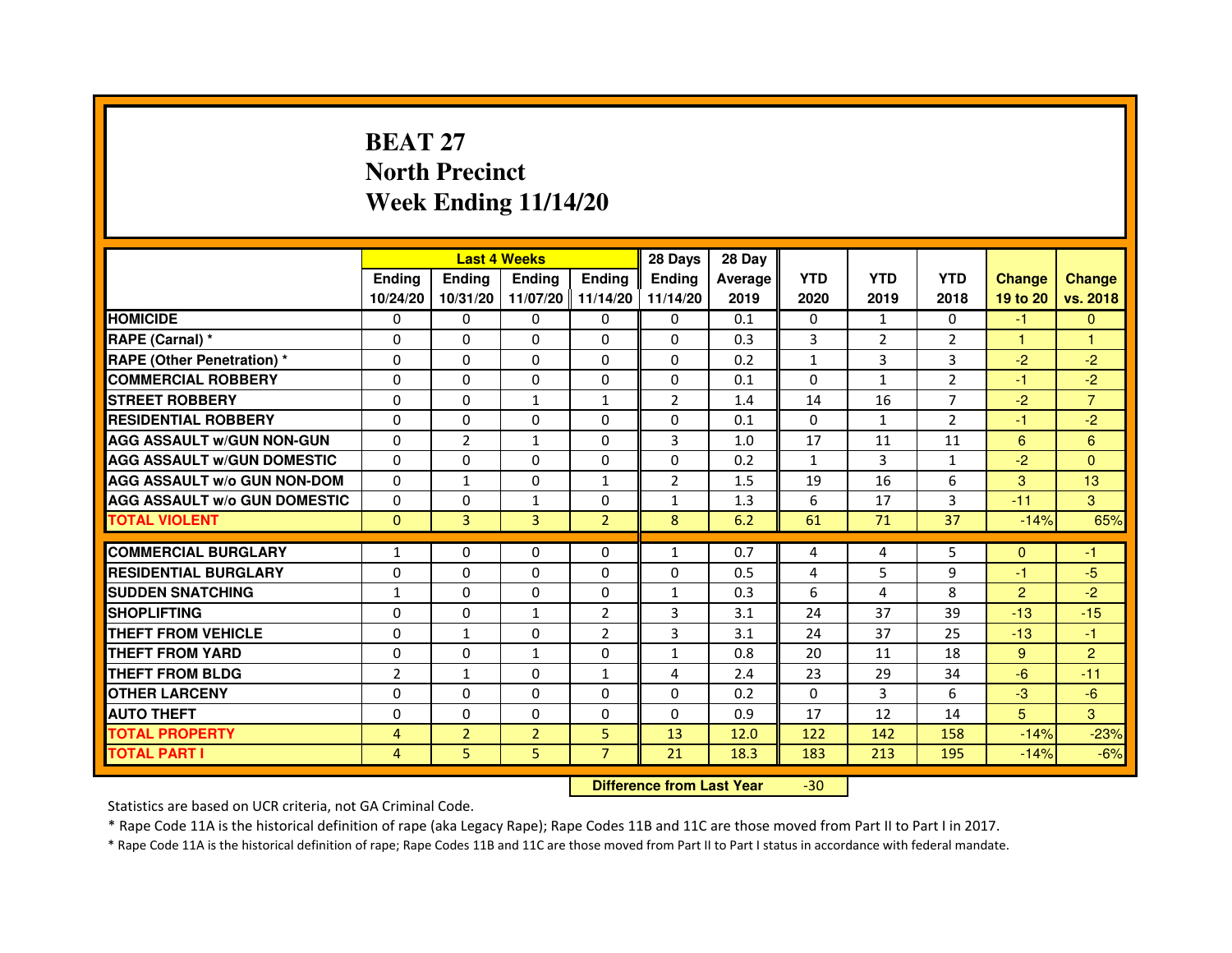# **BEAT 31 Central PrecinctWeek Ending 11/14/20**

|                                     |               |                | <b>Last 4 Weeks</b> |               | 28 Days        | 28 Day  |                |                |                |                |                |
|-------------------------------------|---------------|----------------|---------------------|---------------|----------------|---------|----------------|----------------|----------------|----------------|----------------|
|                                     | <b>Endina</b> | <b>Ending</b>  | <b>Ending</b>       | <b>Endina</b> | <b>Endina</b>  | Average | <b>YTD</b>     | <b>YTD</b>     | <b>YTD</b>     | <b>Change</b>  | <b>Change</b>  |
|                                     | 10/24/20      | 10/31/20       | 11/07/20 11/14/20   |               | 11/14/20       | 2019    | 2020           | 2019           | 2018           | 19 to 20       | vs. 2018       |
| <b>HOMICIDE</b>                     | 0             | 0              | 0                   | 0             | 0              | 0.1     | $\mathbf{1}$   | $\mathbf{1}$   | $\mathbf{1}$   | $\mathbf{0}$   | $\mathbf{0}$   |
| RAPE (Carnal) *                     | $\Omega$      | $\Omega$       | $\Omega$            | $\Omega$      | $\Omega$       | 0.3     | 4              | 4              | $\Omega$       | $\Omega$       | $\overline{4}$ |
| <b>RAPE (Other Penetration) *</b>   | $\Omega$      | $\Omega$       | $\Omega$            | $\Omega$      | $\Omega$       | 0.2     | $\mathbf{1}$   | $\overline{2}$ | $\mathbf{1}$   | $-1$           | $\Omega$       |
| <b>COMMERCIAL ROBBERY</b>           | 0             | 0              | $\Omega$            | 0             | $\Omega$       | 0.0     | $\mathbf{1}$   | $\Omega$       | $\mathbf{1}$   | 1              | $\Omega$       |
| <b>STREET ROBBERY</b>               | $\Omega$      | 0              | $\Omega$            | 0             | 0              | 0.7     | 4              | 8              | 9              | $-4$           | $-5$           |
| <b>RESIDENTIAL ROBBERY</b>          | $\Omega$      | $\Omega$       | $\Omega$            | $\Omega$      | 0              | 0.0     | 4              | $\Omega$       | $\Omega$       | $\overline{4}$ | $\overline{4}$ |
| <b>AGG ASSAULT w/GUN NON-DOM</b>    | $\Omega$      | $\mathbf 1$    | $\mathbf 0$         | 0             | $\mathbf{1}$   | 1.1     | 13             | 13             | 9              | $\Omega$       | $\overline{4}$ |
| <b>AGG ASSAULT W/GUN DOMESTIC</b>   | $\Omega$      | 0              | 0                   | 0             | 0              | 0.2     | $\overline{2}$ | $\overline{2}$ | $\mathbf{1}$   | $\mathbf{0}$   | 1              |
| <b>AGG ASSAULT W/o GUN NON-DOM</b>  | $\mathbf{1}$  | $\Omega$       | $\Omega$            | $\Omega$      | 1              | 0.7     | 5              | 9              | 5              | $-4$           | $\Omega$       |
| <b>AGG ASSAULT W/o GUN DOMESTIC</b> | $\Omega$      | $\Omega$       | $\mathbf{1}$        | 0             | 1              | 0.9     | 9              | 12             | 3              | $-3$           | 6              |
| <b>TOTAL VIOLENT</b>                | $\mathbf{1}$  | $\mathbf{1}$   | $\mathbf{1}$        | $\Omega$      | $\overline{3}$ | 4.1     | 44             | 51             | 30             | $-14%$         | 47%            |
|                                     |               |                |                     |               |                |         |                |                |                |                |                |
| <b>COMMERCIAL BURGLARY</b>          | $\Omega$      | $\Omega$       | $\Omega$            | $\Omega$      | $\Omega$       | 1.2     | 8              | 13             | 8              | $-5$           | $\Omega$       |
| <b>RESIDENTIAL BURGLARY</b>         | 5             | $\Omega$       | 1                   | 0             | 6              | 3.5     | 31             | 37             | 23             | $-6$           | 8              |
| <b>SUDDEN SNATCHING</b>             | 0             | $\Omega$       | 0                   | $\mathbf{1}$  | 1              | 0.3     | $\mathbf{1}$   | 4              | 1              | $-3$           | $\Omega$       |
| <b>SHOPLIFTING</b>                  | 0             | $\mathbf 0$    | 0                   | 0             | 0              | 0.4     | 6              | 5              | $\overline{2}$ | 1              | 4              |
| <b>THEFT FROM VEHICLE</b>           | 1             | $\mathbf{1}$   | $\Omega$            | $\mathbf{1}$  | 3              | 4.3     | 31             | 54             | 61             | $-23$          | $-30$          |
| <b>THEFT FROM YARD</b>              | $\mathbf{1}$  | $\Omega$       | $\mathbf{1}$        | $\Omega$      | $\overline{2}$ | 4.4     | 33             | 50             | 45             | $-17$          | $-12$          |
| <b>THEFT FROM BLDG</b>              | $\mathbf{1}$  | $\Omega$       | 0                   | 2             | 3              | 1.5     | 17             | 18             | 24             | $-1$           | $-7$           |
| <b>OTHER LARCENY</b>                | $\mathbf{1}$  | $\Omega$       | 1                   | $\mathbf{1}$  | 3              | 1.9     | 17             | 19             | 8              | $-2$           | 9              |
| <b>AUTO THEFT</b>                   | $\mathbf{1}$  | $\mathbf 0$    | 0                   | $\mathbf{1}$  | $\overline{2}$ | 1.1     | 24             | 13             | 21             | 11             | 3              |
| <b>TOTAL PROPERTY</b>               | 10            | $\mathbf{1}$   | 3                   | 6             | 20             | 18.6    | 168            | 213            | 193            | $-21%$         | $-13%$         |
| <b>TOTAL PART I</b>                 | 11            | $\overline{2}$ | 4                   | 6             | 23             | 22.7    | 212            | 264            | 223            | $-20%$         | $-5%$          |

 **Difference from Last Year**-52

Statistics are based on UCR criteria, not GA Criminal Code.

\* Rape Code 11A is the historical definition of rape (aka Legacy Rape); Rape Codes 11B and 11C are those moved from Part II to Part I in 2017.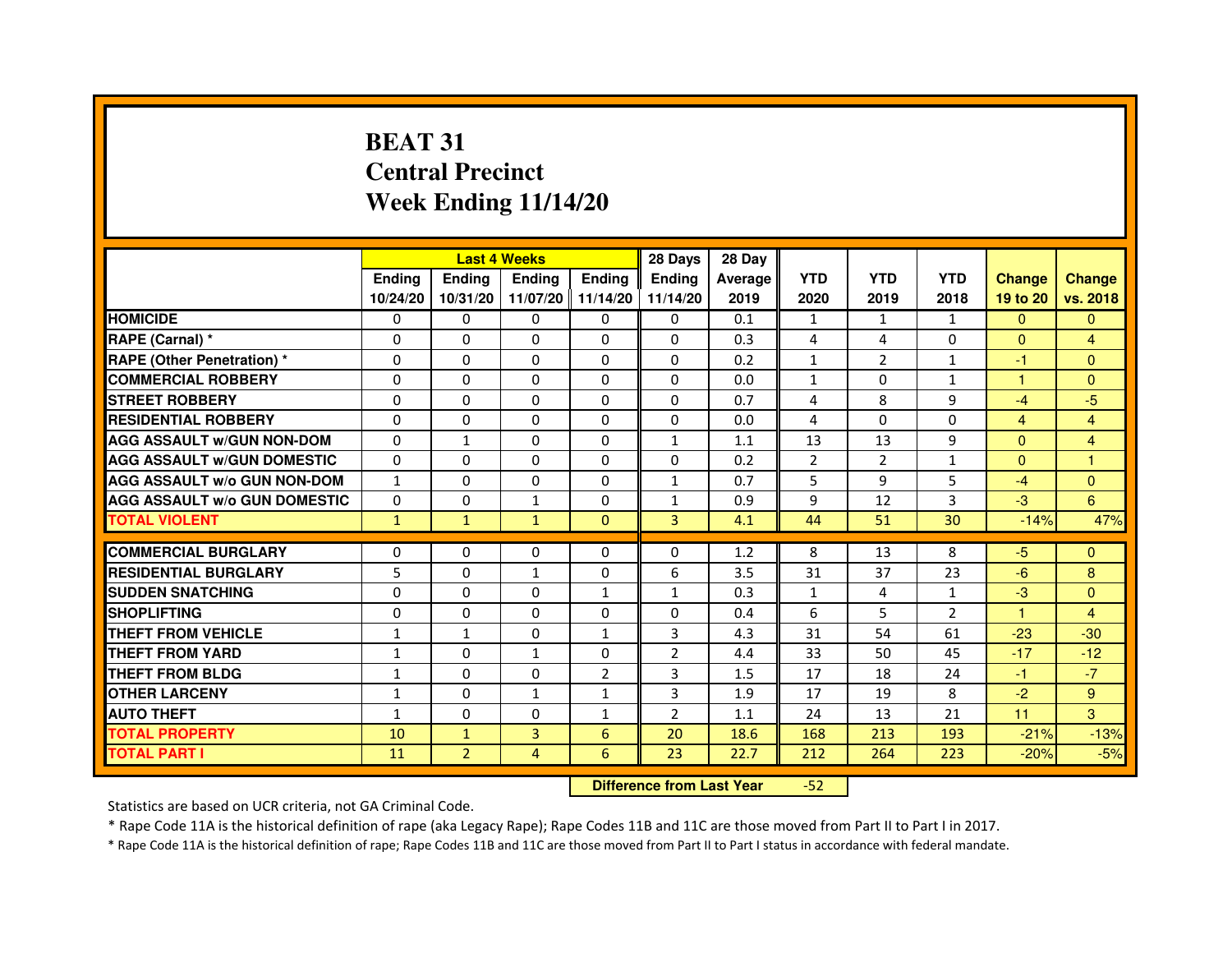## **BEAT 32 Central PrecinctWeek Ending 11/14/20**

|                                     |                |               | <b>Last 4 Weeks</b> |                | 28 Days        | 28 Day  |              |              |                |                      |                |
|-------------------------------------|----------------|---------------|---------------------|----------------|----------------|---------|--------------|--------------|----------------|----------------------|----------------|
|                                     | <b>Endina</b>  | <b>Ending</b> | <b>Endina</b>       | <b>Endina</b>  | <b>Endina</b>  | Average | <b>YTD</b>   | <b>YTD</b>   | <b>YTD</b>     | <b>Change</b>        | <b>Change</b>  |
|                                     | 10/24/20       | 10/31/20      | 11/07/20            | 11/14/20       | 11/14/20       | 2019    | 2020         | 2019         | 2018           | 19 to 20             | vs. 2018       |
| <b>HOMICIDE</b>                     | 0              | $\Omega$      | $\Omega$            | $\Omega$       | 0              | 0.1     | $\mathbf{0}$ | $\mathbf{1}$ | $\mathbf{0}$   | $-1$                 | $\Omega$       |
| RAPE (Carnal) *                     | $\Omega$       | $\Omega$      | $\Omega$            | $\Omega$       | $\Omega$       | 0.2     | $\mathbf{1}$ | $\mathbf{1}$ | $\mathbf{1}$   | $\Omega$             | $\mathbf{0}$   |
| <b>RAPE (Other Penetration)*</b>    | 0              | $\mathbf{0}$  | 0                   | $\mathbf{0}$   | $\Omega$       | 0.1     | $\Omega$     | $\mathbf{1}$ | $\mathbf{1}$   | $-1$                 | -1             |
| <b>COMMERCIAL ROBBERY</b>           | 1              | 0             | 0                   | 0              | $\mathbf{1}$   | 0.9     | 6            | 8            | 4              | $-2$                 | $\overline{2}$ |
| <b>STREET ROBBERY</b>               | $\Omega$       | $\Omega$      | 0                   | $\Omega$       | 0              | 0.2     | $\mathbf{1}$ | 3            | 4              | $-2$                 | $-3$           |
| <b>RESIDENTIAL ROBBERY</b>          | 0              | $\mathbf{0}$  | 0                   | $\Omega$       | 0              | 0.0     | 0            | 0            | $\mathbf{1}$   | $\mathbf{0}$         | -1             |
| <b>AGG ASSAULT w/GUN NON-DOM</b>    | $\Omega$       | $\Omega$      | $\mathbf{1}$        | $\Omega$       | $\mathbf{1}$   | 0.2     | 6            | 3            | $\overline{7}$ | 3                    | $-1$           |
| <b>AGG ASSAULT W/GUN DOMESTIC</b>   | $\Omega$       | $\Omega$      | $\Omega$            | $\Omega$       | $\Omega$       | 0.0     | $\mathbf{1}$ | $\Omega$     | $\Omega$       | $\mathbf{1}$         | 1              |
| <b>AGG ASSAULT w/o GUN NON-DOM</b>  | 0              | 0             | 0                   | 2              | 2              | 0.3     | 5            | 4            | 3              | $\blacktriangleleft$ | 2              |
| <b>AGG ASSAULT W/o GUN DOMESTIC</b> | 0              | 0             | 0                   | 0              | 0              | 0.4     | 4            | 4            | 3              | $\Omega$             | $\mathbf{1}$   |
| <b>TOTAL VIOLENT</b>                | $\mathbf{1}$   | $\mathbf{0}$  | $\mathbf{1}$        | $\overline{2}$ | $\overline{4}$ | 2.5     | 24           | 25           | 24             | $-4%$                | 0%             |
|                                     |                |               |                     |                |                |         |              |              |                |                      |                |
| <b>COMMERCIAL BURGLARY</b>          | 0              | 0             | 0                   | 0              | 0              | 0.3     | 6            | 4            | 2              | $\overline{2}$       | $\overline{4}$ |
| <b>RESIDENTIAL BURGLARY</b>         | $\overline{2}$ | 2             | $\mathbf{1}$        | $\overline{2}$ | $\overline{7}$ | 1.8     | 20           | 23           | 25             | $-3$                 | $-5$           |
| <b>SUDDEN SNATCHING</b>             | $\Omega$       | $\Omega$      | $\Omega$            | $\Omega$       | 0              | 0.2     | $\Omega$     | 3            | $\Omega$       | $-3$                 | $\Omega$       |
| <b>SHOPLIFTING</b>                  | $\Omega$       | $\Omega$      | $\mathbf{1}$        | 3              | 4              | 3.1     | 26           | 38           | 65             | $-12$                | $-39$          |
| <b>THEFT FROM VEHICLE</b>           | $\Omega$       | $\Omega$      | $\mathbf{1}$        | $\mathbf{1}$   | $\overline{2}$ | 4.9     | 32           | 52           | 74             | $-20$                | $-42$          |
| <b>THEFT FROM YARD</b>              | 0              | $\mathbf{1}$  | 0                   | $\mathbf{1}$   | 2              | 2.6     | 24           | 30           | 47             | $-6$                 | $-23$          |
| <b>THEFT FROM BLDG</b>              | $\Omega$       | $\mathbf{1}$  | 0                   | $\mathbf{0}$   | $\mathbf{1}$   | 2.5     | 16           | 31           | 31             | $-15$                | $-15$          |
| <b>OTHER LARCENY</b>                | $\Omega$       | $\mathbf{1}$  | $\Omega$            | $\mathbf{1}$   | $\overline{2}$ | 0.8     | 19           | 6            | 16             | 13                   | 3              |
| <b>AUTO THEFT</b>                   | $\Omega$       | $\Omega$      | $\Omega$            | $\Omega$       | $\Omega$       | 1.2     | 11           | 14           | 18             | $-3$                 | $-7$           |
| <b>TOTAL PROPERTY</b>               | $\overline{2}$ | 5             | 3                   | 8              | 18             | 17.3    | 154          | 201          | 278            | $-23%$               | $-45%$         |
| <b>TOTAL PART I</b>                 | 3              | 5.            | 4                   | 10             | 22             | 19.8    | 178          | 226          | 302            | $-21%$               | $-41%$         |

 **Difference from Last Year**-48

Statistics are based on UCR criteria, not GA Criminal Code.

\* Rape Code 11A is the historical definition of rape (aka Legacy Rape); Rape Codes 11B and 11C are those moved from Part II to Part I in 2017.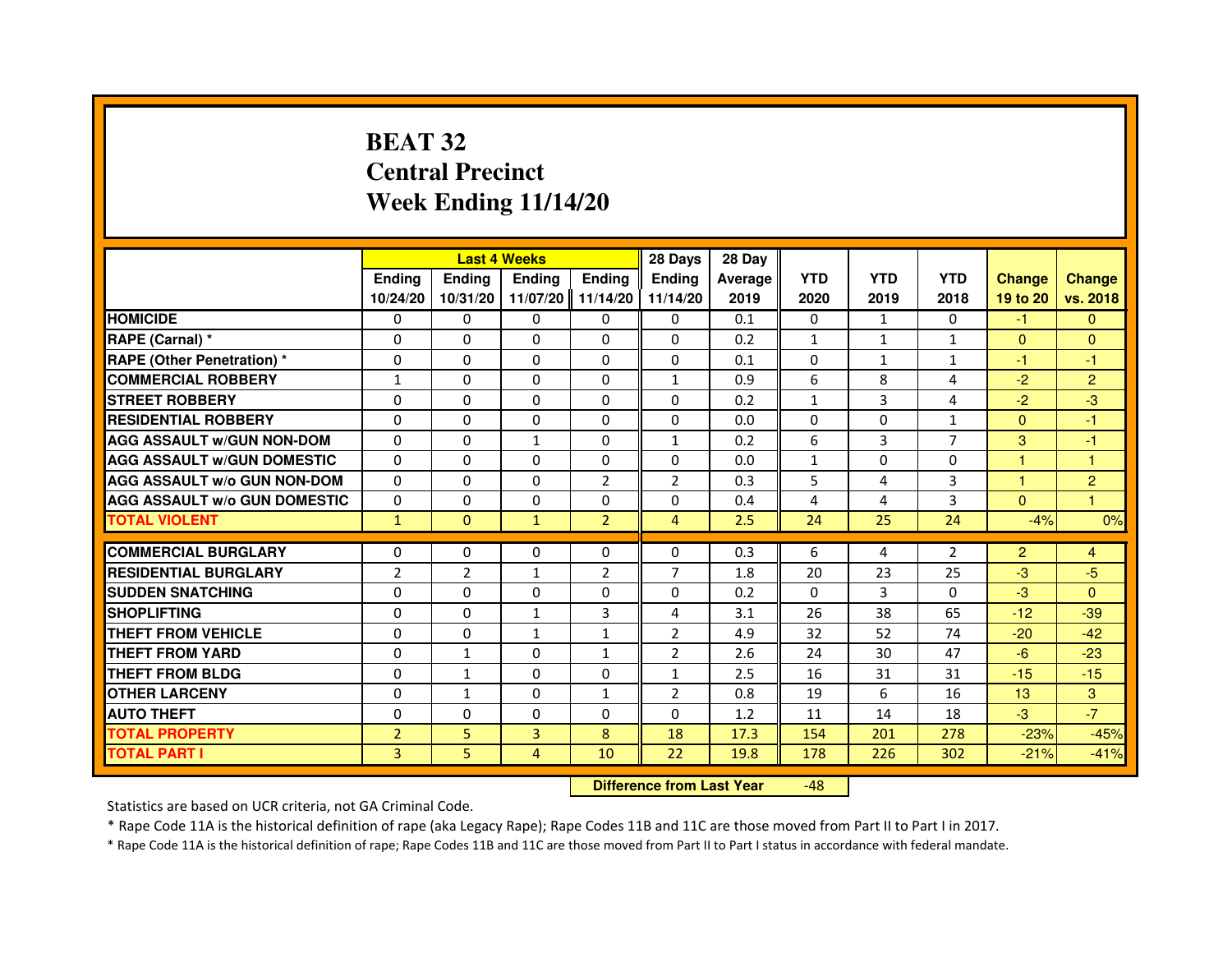# **BEAT 33 Central PrecinctWeek Ending 11/14/20**

|                                     |                |                | <b>Last 4 Weeks</b> |                   | 28 Days        | 28 Day  |                |                |                |                |                |
|-------------------------------------|----------------|----------------|---------------------|-------------------|----------------|---------|----------------|----------------|----------------|----------------|----------------|
|                                     | <b>Endina</b>  | <b>Endina</b>  | <b>Endina</b>       | <b>Endina</b>     | <b>Endina</b>  | Average | <b>YTD</b>     | <b>YTD</b>     | <b>YTD</b>     | <b>Change</b>  | <b>Change</b>  |
|                                     | 10/24/20       | 10/31/20       |                     | 11/07/20 11/14/20 | 11/14/20       | 2019    | 2020           | 2019           | 2018           | 19 to 20       | vs. 2018       |
| <b>HOMICIDE</b>                     | 0              | 0              | 0                   | 0                 | 0              | 0.2     | $\mathbf{1}$   | $\overline{2}$ | 0              | $-1$           | 1              |
| RAPE (Carnal) *                     | $\Omega$       | $\Omega$       | $\Omega$            | $\Omega$          | $\Omega$       | 0.0     | $\overline{2}$ | $\Omega$       | 3              | $\overline{2}$ | $-1$           |
| <b>RAPE (Other Penetration)*</b>    | $\Omega$       | $\Omega$       | $\Omega$            | $\Omega$          | $\Omega$       | 0.1     | $\Omega$       | $\mathbf{1}$   | 2              | $-1$           | $-2$           |
| <b>COMMERCIAL ROBBERY</b>           | 0              | 0              | 1                   | 0                 | $\mathbf{1}$   | 0.3     | 3              | 3              | $\overline{2}$ | $\Omega$       | 1              |
| <b>STREET ROBBERY</b>               | 0              | $\mathbf{1}$   | 0                   | 0                 | $\mathbf{1}$   | 1.3     | 12             | 16             | 19             | $-4$           | $-7$           |
| <b>RESIDENTIAL ROBBERY</b>          | $\Omega$       | $\Omega$       | $\Omega$            | $\Omega$          | $\Omega$       | 0.0     | $\Omega$       | $\Omega$       | $\Omega$       | $\Omega$       | $\Omega$       |
| <b>AGG ASSAULT W/GUN NON-DOM</b>    | $\mathbf{1}$   | $\Omega$       | $\Omega$            | $\mathbf{0}$      | $\mathbf{1}$   | 1.0     | 9              | 10             | 10             | $-1$           | $-1$           |
| <b>AGG ASSAULT w/GUN DOMESTIC</b>   | $\Omega$       | $\Omega$       | $\Omega$            | 0                 | $\Omega$       | 0.2     | $\mathbf{1}$   | $\mathcal{P}$  | $\Omega$       | $-1$           | $\mathbf{1}$   |
| <b>AGG ASSAULT W/o GUN NON-DOM</b>  | $\Omega$       | $\Omega$       | $\mathbf{1}$        | 0                 | $\mathbf{1}$   | 0.9     | 9              | 10             | $\overline{7}$ | $-1$           | $\overline{2}$ |
| <b>AGG ASSAULT W/o GUN DOMESTIC</b> | $\Omega$       | $\Omega$       | 0                   | $\Omega$          | 0              | 0.7     | 10             | 9              | $\mathbf{1}$   | 1              | 9              |
| <b>TOTAL VIOLENT</b>                | $\mathbf{1}$   | $\mathbf{1}$   | $\overline{2}$      | $\Omega$          | 4              | 4.7     | 47             | 53             | 44             | $-11%$         | 7%             |
|                                     |                |                |                     |                   |                |         |                |                |                |                |                |
| <b>COMMERCIAL BURGLARY</b>          | 0              | 0              | $\Omega$            | 0                 | $\Omega$       | 1.3     | 9              | 11             | 10             | $-2$           | -1             |
| <b>RESIDENTIAL BURGLARY</b>         | $\Omega$       | 0              | 0                   | $\Omega$          | 0              | 1.8     | 14             | 24             | 18             | $-10$          | $-4$           |
| <b>SUDDEN SNATCHING</b>             | $\Omega$       | $\Omega$       | $\Omega$            | $\Omega$          | $\Omega$       | 0.1     | $\overline{2}$ | $\mathbf{1}$   | 5              | 1              | $-3$           |
| <b>SHOPLIFTING</b>                  | $\mathbf 0$    | $\mathbf{1}$   | $\Omega$            | $\mathbf{1}$      | $\overline{2}$ | 7.9     | 28             | 96             | 56             | $-68$          | $-28$          |
| <b>THEFT FROM VEHICLE</b>           | 0              | $\overline{2}$ | $\mathbf{1}$        | $\mathbf{1}$      | 4              | 3.4     | 35             | 43             | 55             | $-8$           | $-20$          |
| <b>THEFT FROM YARD</b>              | $\mathbf{1}$   | $\mathbf{1}$   | $\Omega$            | $\overline{2}$    | $\overline{4}$ | 3.6     | 43             | 46             | 43             | $-3$           | $\Omega$       |
| <b>THEFT FROM BLDG</b>              | 0              | $\Omega$       | 0                   | $\Omega$          | $\Omega$       | 1.7     | 13             | 17             | 30             | $-4$           | $-17$          |
| <b>OTHER LARCENY</b>                | $\overline{2}$ | $\mathbf{1}$   | $\mathbf{1}$        | $\Omega$          | $\overline{4}$ | 2.0     | 12             | 25             | 6              | $-13$          | 6              |
| <b>AUTO THEFT</b>                   | 0              | 1              | 0                   | $\mathbf{1}$      | $\overline{2}$ | 1.4     | 19             | 16             | 38             | 3              | $-19$          |
| <b>TOTAL PROPERTY</b>               | 3              | 6              | $\overline{2}$      | 5                 | 16             | 23.2    | 175            | 279            | 261            | $-37%$         | $-33%$         |
| <b>TOTAL PART I</b>                 | 4              | $\overline{7}$ | $\overline{4}$      | 5                 | 20             | 27.8    | 222            | 332            | 305            | $-33%$         | $-27%$         |

 **Difference from Last Year**-110

Statistics are based on UCR criteria, not GA Criminal Code.

\* Rape Code 11A is the historical definition of rape (aka Legacy Rape); Rape Codes 11B and 11C are those moved from Part II to Part I in 2017.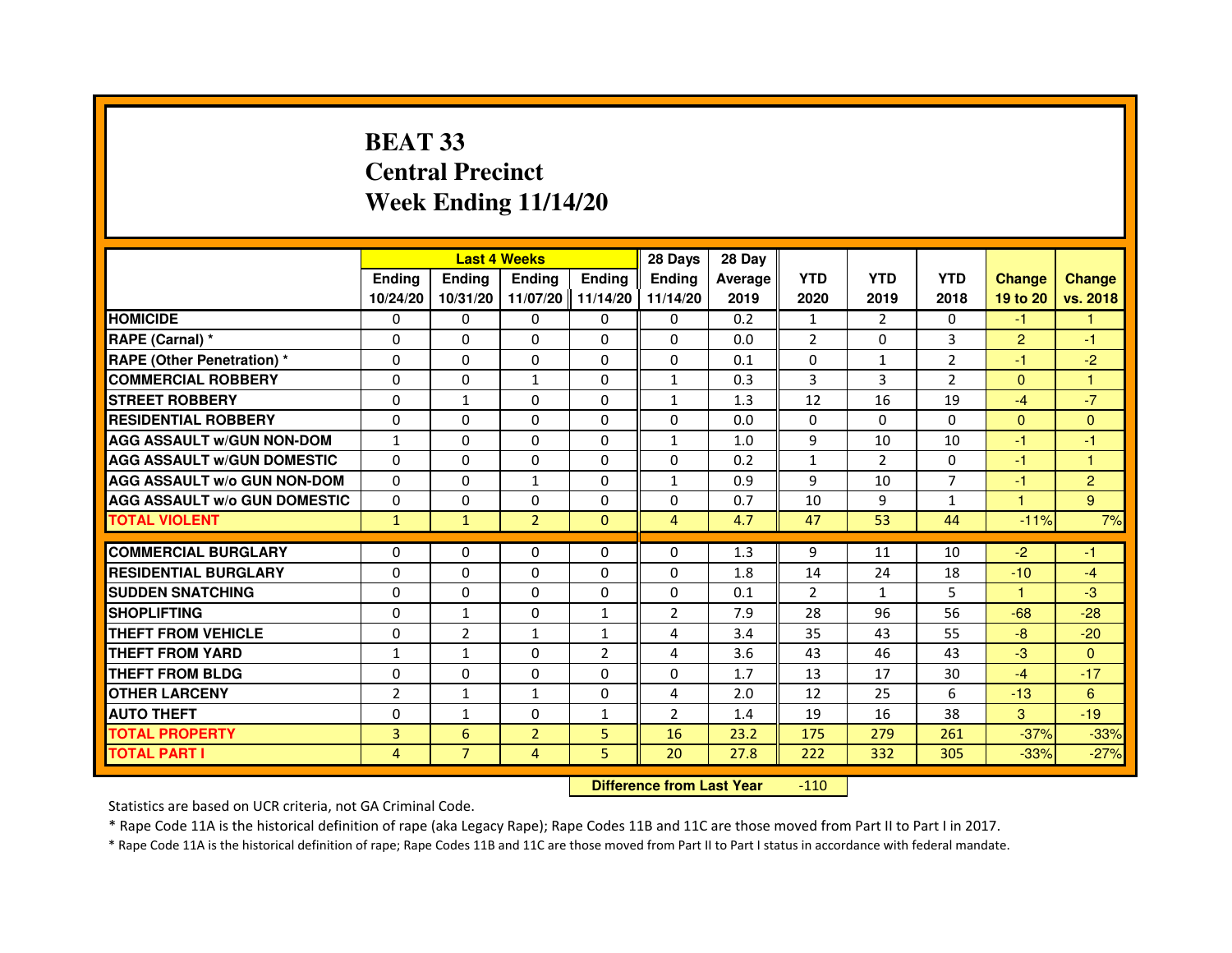# **BEAT 34 Central PrecinctWeek Ending 11/14/20**

|                                     |                | <b>Last 4 Weeks</b> |                   |                | 28 Days                          | 28 Day  |              |                |                |                |                |
|-------------------------------------|----------------|---------------------|-------------------|----------------|----------------------------------|---------|--------------|----------------|----------------|----------------|----------------|
|                                     | Ending         | Ending              | Ending            | <b>Ending</b>  | <b>Ending</b>                    | Average | <b>YTD</b>   | <b>YTD</b>     | <b>YTD</b>     | <b>Change</b>  | <b>Change</b>  |
|                                     | 10/24/20       | 10/31/20            | 11/07/20 11/14/20 |                | 11/14/20                         | 2019    | 2020         | 2019           | 2018           | 19 to 20       | vs. 2018       |
| <b>HOMICIDE</b>                     | 0              | 0                   | $\mathbf{0}$      | 0              | 0                                | 0.1     | 3            | $\mathbf{1}$   | $\mathbf{1}$   | $\overline{2}$ | $\overline{2}$ |
| RAPE (Carnal) *                     | 0              | 0                   | 0                 | 0              | 0                                | 0.2     | 5            | 3              | $\mathbf{1}$   | $\overline{2}$ | 4              |
| RAPE (Other Penetration) *          | $\Omega$       | $\mathbf 0$         | $\Omega$          | 0              | 0                                | 0.1     | $\mathbf{1}$ | 1              | $\Omega$       | $\mathbf{0}$   | 1              |
| <b>COMMERCIAL ROBBERY</b>           | $\mathbf 0$    | 0                   | $\Omega$          | 0              | 0                                | 0.0     | $\mathbf{1}$ | $\Omega$       | $\Omega$       | $\mathbf{1}$   | $\mathbf{1}$   |
| <b>STREET ROBBERY</b>               | $\Omega$       | $\Omega$            | $\Omega$          | $\mathbf{1}$   | 1                                | 0.9     | 13           | 12             | 9              | $\mathbf{1}$   | $\overline{4}$ |
| <b>RESIDENTIAL ROBBERY</b>          | $\Omega$       | $\mathbf 0$         | 0                 | 0              | 0                                | 0.2     | $\mathbf{0}$ | $\overline{2}$ | $\overline{2}$ | $-2$           | $-2$           |
| <b>AGG ASSAULT w/GUN NON-DOM</b>    | $\mathbf{1}$   | $\Omega$            | $\Omega$          | $\Omega$       | $\mathbf{1}$                     | 1.8     | 22           | 17             | 17             | 5              | 5              |
| <b>AGG ASSAULT W/GUN DOMESTIC</b>   | $\Omega$       | $\Omega$            | $\mathbf 0$       | $\Omega$       | 0                                | 0.5     | $\mathbf{0}$ | 6              | 3              | $-6$           | $-3$           |
| <b>AGG ASSAULT W/o GUN NON-DOM</b>  | $\Omega$       | $\Omega$            | $\mathbf{1}$      | $\Omega$       | $\mathbf{1}$                     | 0.9     | 12           | 11             | 11             | $\mathbf{1}$   | $\mathbf{1}$   |
| <b>AGG ASSAULT W/o GUN DOMESTIC</b> | $\mathbf{1}$   | $\mathbf 0$         | $\Omega$          | 0              | $\mathbf{1}$                     | 1.6     | 17           | 20             | 15             | $-3$           | $\overline{2}$ |
| <b>TOTAL VIOLENT</b>                | $\overline{2}$ | $\mathbf 0$         | $\mathbf{1}$      | $\mathbf{1}$   | $\overline{4}$                   | 6.2     | 74           | 73             | 59             | 1%             | 25%            |
| <b>COMMERCIAL BURGLARY</b>          | 0              | 0                   | 0                 | $\mathbf{1}$   | $\mathbf{1}$                     | 0.5     | 5            | 5              | $\mathbf{1}$   | $\mathbf{0}$   | 4              |
| <b>RESIDENTIAL BURGLARY</b>         | $\mathbf 0$    | $\mathbf 0$         | $\mathbf{1}$      | $\overline{2}$ | 3                                | 3.2     | 25           | 40             | 54             | $-15$          | $-29$          |
| <b>SUDDEN SNATCHING</b>             | $\Omega$       | $\mathbf 0$         | $\Omega$          | $\Omega$       | $\Omega$                         | 0.2     | $\mathbf{1}$ | $\mathbf{1}$   | $\overline{2}$ | $\Omega$       | $-1$           |
| <b>SHOPLIFTING</b>                  | 0              | $\Omega$            | $\Omega$          | 1              | 1                                | 1.2     | 6            | 14             | 6              | $-8$           | $\mathbf{0}$   |
| THEFT FROM VEHICLE                  | $\Omega$       | $\Omega$            | $\mathbf{1}$      | 0              | $\mathbf{1}$                     | 2.3     | 27           | 27             | 36             | $\Omega$       | -9             |
| <b>THEFT FROM YARD</b>              | $\Omega$       | $\Omega$            | $\mathbf 0$       | 0              | $\Omega$                         | 2.3     | 14           | 27             | 17             | $-13$          | $-3$           |
| <b>THEFT FROM BLDG</b>              | $\Omega$       | $\Omega$            | $\mathbf{1}$      | $\mathbf{1}$   | $\overline{2}$                   | 1.4     | 17           | 14             | 23             | 3              | $-6$           |
| <b>OTHER LARCENY</b>                | $\Omega$       | $\mathbf{1}$        | $\Omega$          | $\Omega$       | $\mathbf{1}$                     | 0.3     | 5            | 4              | $\mathbf{1}$   | 1.             | $\overline{4}$ |
| <b>AUTO THEFT</b>                   | $\Omega$       | $\mathbf{1}$        | $\mathbf 0$       | 0              | $\mathbf{1}$                     | 2.0     | 22           | 24             | 29             | $-2$           | $-7$           |
| <b>TOTAL PROPERTY</b>               | $\Omega$       | $\overline{2}$      | $\overline{3}$    | 5              | 10                               | 13.3    | 122          | 156            | 169            | $-22%$         | $-28%$         |
| <b>TOTAL PART I</b>                 | $\overline{2}$ | $\overline{2}$      | 4                 | 6              | 14                               | 19.6    | 196          | 229            | 228            | $-14%$         | $-14%$         |
|                                     |                |                     |                   |                | <b>Difference from Last Year</b> |         | $-33$        |                |                |                |                |

 **Difference from Last Year**

Statistics are based on UCR criteria, not GA Criminal Code.

\* Rape Code 11A is the historical definition of rape (aka Legacy Rape); Rape Codes 11B and 11C are those moved from Part II to Part I in 2017.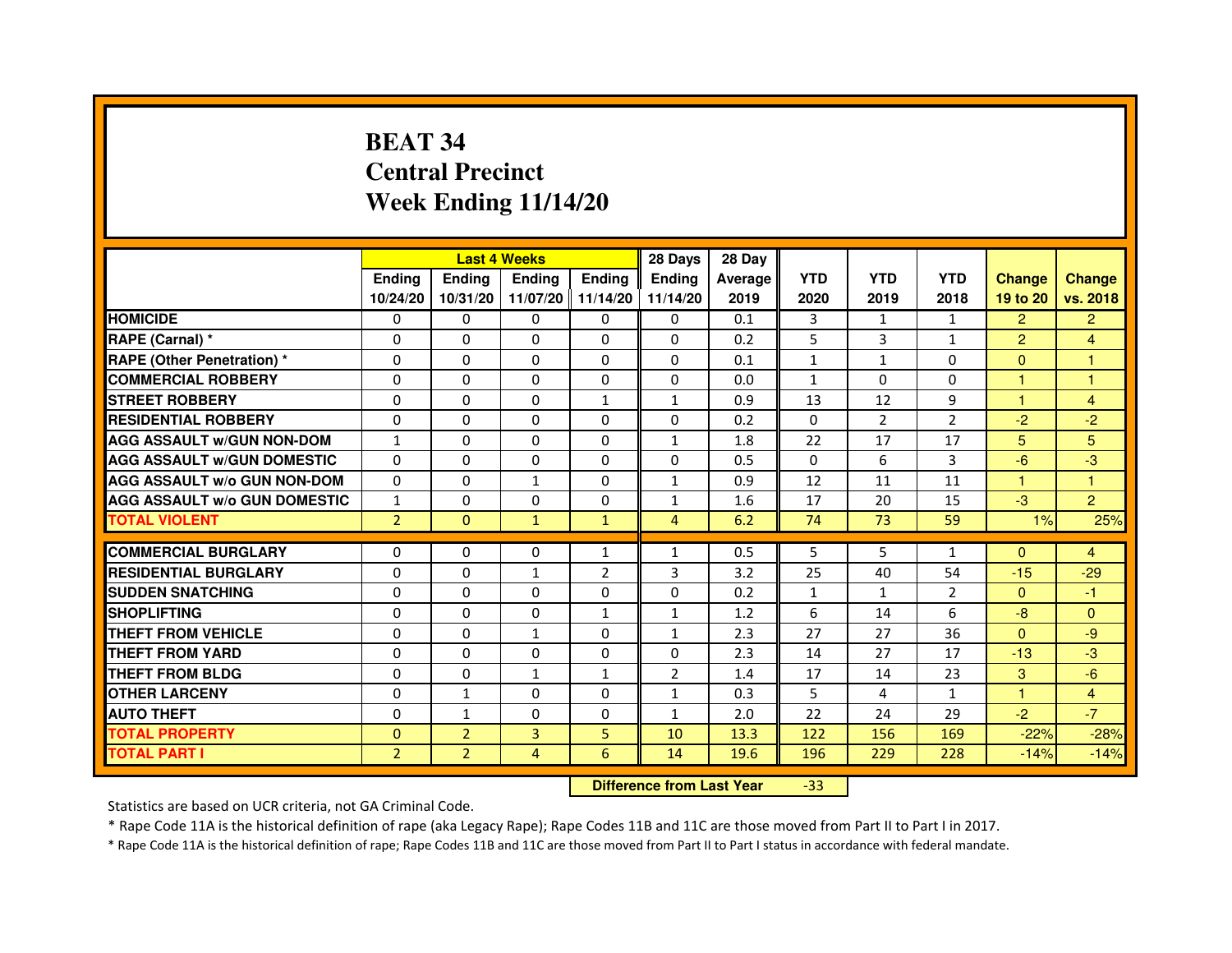# **BEAT 35 Central PrecinctWeek Ending 11/14/20**

|                                               |                     |                         | <b>Last 4 Weeks</b>      |                   | 28 Days                      | 28 Day     |                |                    |                      |                |                |
|-----------------------------------------------|---------------------|-------------------------|--------------------------|-------------------|------------------------------|------------|----------------|--------------------|----------------------|----------------|----------------|
|                                               | Ending              | <b>Ending</b>           | <b>Ending</b>            | <b>Ending</b>     | <b>Endina</b>                | Average    | <b>YTD</b>     | <b>YTD</b>         | <b>YTD</b>           | <b>Change</b>  | <b>Change</b>  |
|                                               | 10/24/20            | 10/31/20                | 11/07/20 11/14/20        |                   | 11/14/20                     | 2019       | 2020           | 2019               | 2018                 | 19 to 20       | vs. 2018       |
| <b>HOMICIDE</b>                               | 0                   | $\mathbf{0}$            | $\mathbf{0}$             | 0                 | $\Omega$                     | 0.0        | 6              | $\Omega$           | $\mathbf{1}$         | 6              | 5.             |
| RAPE (Carnal) *                               | $\Omega$            | $\Omega$                | $\Omega$                 | $\Omega$          | $\Omega$                     | 0.0        | $\overline{2}$ | $\mathbf{0}$       | 4                    | $\overline{2}$ | $-2$           |
| <b>RAPE (Other Penetration) *</b>             | 0                   | $\Omega$                | $\Omega$                 | $\Omega$          | $\Omega$                     | 0.0        | $\mathbf{1}$   | 0                  | 3                    | 1              | $-2$           |
| <b>COMMERCIAL ROBBERY</b>                     | 0                   | 0                       | $\Omega$                 | 0                 | $\Omega$                     | 0.2        | 3              | $\overline{2}$     | 1                    | 1              | $\overline{2}$ |
| <b>STREET ROBBERY</b>                         | 0                   | 0                       | $\Omega$                 | 0                 | 0                            | 1.1        | 5              | 11                 | 6                    | $-6$           | $-1$           |
| <b>RESIDENTIAL ROBBERY</b>                    | $\Omega$            | $\Omega$                | $\Omega$                 | 0                 | 0                            | 0.0        | $\mathbf{1}$   | $\Omega$           | $\Omega$             | 1              | $\mathbf{1}$   |
| <b>AGG ASSAULT w/GUN NON-DOM</b>              | $\Omega$            | $\overline{2}$          | $\Omega$                 | $\Omega$          | $\overline{2}$               | 2.2        | 17             | 26                 | 20                   | $-9$           | -3             |
| <b>AGG ASSAULT W/GUN DOMESTIC</b>             | $\Omega$            | $\Omega$                | $\Omega$                 | $\Omega$          | 0                            | 0.2        | 3              | $\overline{2}$     | 5                    | $\mathbf{1}$   | $-2$           |
| <b>AGG ASSAULT W/o GUN NON-DOM</b>            | $\Omega$            | $\mathbf{1}$            | $\mathbf{1}$             | $\Omega$          | $\mathfrak{p}$               | 0.6        | 5              | 8                  | 9                    | $-3$           | $-4$           |
| <b>AGG ASSAULT W/o GUN DOMESTIC</b>           | $\mathbf{1}$        | $\mathbf{1}$            | 0                        | 0                 | $\overline{2}$               | 0.9        | 12             | 10                 | 7                    | $\overline{2}$ | 5              |
| <b>TOTAL VIOLENT</b>                          | $\mathbf{1}$        | 4                       | $\mathbf{1}$             | $\Omega$          | 6                            | 5.2        | 55             | 59                 | 56                   | $-7%$          | $-2%$          |
| <b>COMMERCIAL BURGLARY</b>                    |                     |                         |                          |                   |                              |            | 6              | 8                  | 5                    |                |                |
| <b>RESIDENTIAL BURGLARY</b>                   | 0                   | 0                       | $\Omega$                 | 0                 | $\Omega$                     | 1.2        |                |                    |                      | $-2$           | 1              |
|                                               | 0                   | 0                       | $\mathbf{1}$             | $\overline{2}$    | 3                            | 2.9        | 27             | 33                 | 42                   | $-6$           | $-15$          |
| <b>SUDDEN SNATCHING</b><br><b>SHOPLIFTING</b> | $\Omega$            | $\Omega$                | 0                        | $\Omega$          | 0                            | 0.2        | $\Omega$       | $\mathbf{1}$<br>28 | $\overline{2}$<br>27 | $-1$           | $-2$           |
| THEFT FROM VEHICLE                            | $\overline{2}$      | $\overline{2}$          | $\overline{2}$           | 0                 | 6                            | 2.4        | 29             | 76                 |                      | 1              | $\overline{2}$ |
| <b>THEFT FROM YARD</b>                        | 0<br>$\Omega$       | $\mathbf 0$<br>$\Omega$ | $\mathbf{1}$<br>$\Omega$ | 0<br>$\mathbf{1}$ | $\mathbf{1}$<br>$\mathbf{1}$ | 6.5<br>1.4 | 37<br>5        | 17                 | 42<br>24             | $-39$<br>$-12$ | $-5$           |
| <b>THEFT FROM BLDG</b>                        | $\mathbf{1}$        | $\Omega$                | $\Omega$                 | $\mathbf{1}$      | $\overline{2}$               | 1.8        | 13             | 21                 | 16                   | $-8$           | $-19$<br>$-3$  |
|                                               |                     |                         |                          |                   |                              |            |                |                    |                      |                |                |
| <b>OTHER LARCENY</b><br><b>AUTO THEFT</b>     | 0<br>$\overline{2}$ | 0<br>$\mathbf{1}$       | 0<br>$\overline{2}$      | 1<br>0            | 1<br>5                       | 1.2<br>2.1 | 4<br>31        | 13<br>22           | 6<br>41              | $-9$<br>9      | $-2$<br>$-10$  |
|                                               |                     |                         |                          |                   |                              |            |                |                    |                      |                |                |
| <b>TOTAL PROPERTY</b>                         | 5                   | 3                       | 6                        | 5                 | 19                           | 19.7       | 152            | 219                | 205                  | $-31%$         | $-26%$         |
| <b>TOTAL PART I</b>                           | 6                   | $\overline{7}$          | $\overline{7}$           | 5                 | 25                           | 24.9       | 207            | 278                | 261                  | $-26%$         | $-21%$         |

 **Difference from Last Year**-71

Statistics are based on UCR criteria, not GA Criminal Code.

\* Rape Code 11A is the historical definition of rape (aka Legacy Rape); Rape Codes 11B and 11C are those moved from Part II to Part I in 2017.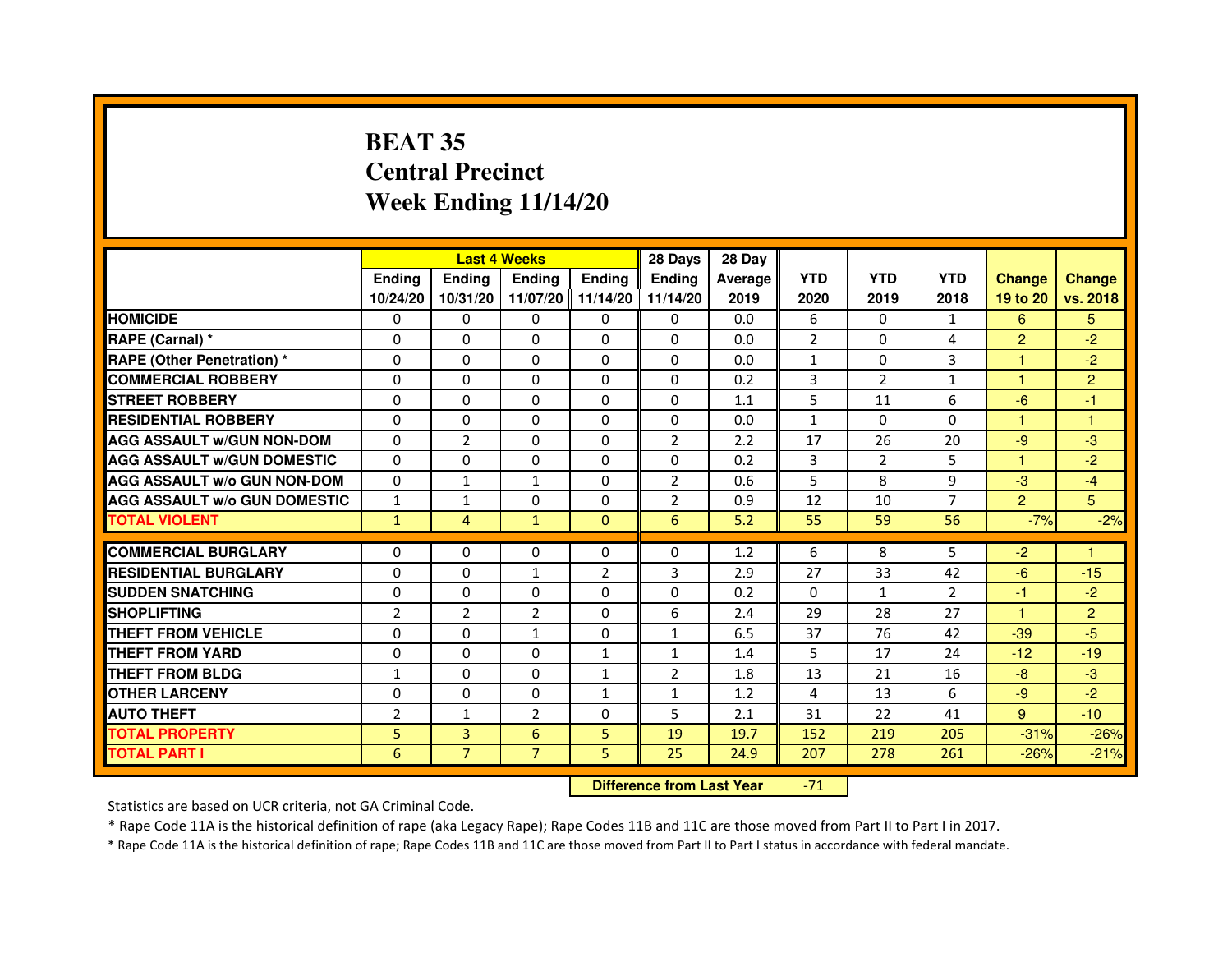#### **BEAT 36 Central PrecinctWeek Ending 11/14/20**

|                                     |               |                | <b>Last 4 Weeks</b> |                   | 28 Days        | 28 Day  |                |               |                |                      |                |
|-------------------------------------|---------------|----------------|---------------------|-------------------|----------------|---------|----------------|---------------|----------------|----------------------|----------------|
|                                     | <b>Endina</b> | <b>Endina</b>  | <b>Endina</b>       | <b>Endina</b>     | <b>Endina</b>  | Average | <b>YTD</b>     | <b>YTD</b>    | <b>YTD</b>     | <b>Change</b>        | <b>Change</b>  |
|                                     | 10/24/20      | 10/31/20       |                     | 11/07/20 11/14/20 | 11/14/20       | 2019    | 2020           | 2019          | 2018           | 19 to 20             | vs. 2018       |
| <b>HOMICIDE</b>                     | 0             | $\Omega$       | $\mathbf{0}$        | $\mathbf{1}$      | $\mathbf{1}$   | 0.0     | 2              | $\Omega$      | $\Omega$       | $\overline{2}$       | $\overline{2}$ |
| RAPE (Carnal) *                     | $\Omega$      | $\Omega$       | $\Omega$            | $\Omega$          | $\Omega$       | 0.2     | 5              | $\mathcal{P}$ | $\mathcal{P}$  | 3                    | 3              |
| RAPE (Other Penetration) *          | 0             | $\mathbf{0}$   | 0                   | $\Omega$          | 0              | 0.0     | $\Omega$       | $\Omega$      | $\mathbf{1}$   | $\Omega$             | -1             |
| <b>COMMERCIAL ROBBERY</b>           | 0             | $\mathbf{0}$   | 0                   | $\Omega$          | 0              | 0.2     | 0              | 3             | 0              | $-3$                 | $\Omega$       |
| <b>STREET ROBBERY</b>               | $\Omega$      | $\Omega$       | $\Omega$            | $\mathbf{0}$      | $\Omega$       | 0.6     | $\overline{2}$ | 6             | 4              | $-4$                 | $-2$           |
| <b>RESIDENTIAL ROBBERY</b>          | $\Omega$      | $\Omega$       | $\Omega$            | $\mathbf{0}$      | $\mathbf{0}$   | 0.1     | $\overline{4}$ | $\mathbf{1}$  | 5              | 3                    | $-1$           |
| <b>AGG ASSAULT W/GUN NON-DOM</b>    | $\Omega$      | $\Omega$       | $\Omega$            | $\Omega$          | 0              | 0.8     | 3              | 10            | $\overline{7}$ | $-7$                 | $-4$           |
| <b>AGG ASSAULT W/GUN DOMESTIC</b>   | $\Omega$      | $\mathbf{0}$   | 0                   | $\Omega$          | 0              | 0.2     | $\mathbf{1}$   | 2             | $\mathbf{1}$   | $-1$                 | $\Omega$       |
| <b>AGG ASSAULT w/o GUN NON-DOM</b>  | $\Omega$      | $\Omega$       | 0                   | $\mathbf{1}$      | 1              | 0.5     | 5              | 4             | 3              | -1                   | $\overline{2}$ |
| <b>AGG ASSAULT W/o GUN DOMESTIC</b> | $\Omega$      | $\Omega$       | 0                   | $\Omega$          | 0              | 0.3     | 12             | 3             | 4              | 9                    | 8              |
| <b>TOTAL VIOLENT</b>                | $\Omega$      | $\mathbf{0}$   | $\mathbf 0$         | $\overline{2}$    | $\overline{2}$ | 2.9     | 34             | 31            | 27             | 10%                  | 26%            |
|                                     |               |                |                     |                   |                |         |                |               |                |                      |                |
| <b>COMMERCIAL BURGLARY</b>          | 0             | 0              | 0                   | $\Omega$          | 0              | 1.1     | 6              | 10            | 6              | $-4$                 | $\Omega$       |
| <b>RESIDENTIAL BURGLARY</b>         | $\Omega$      | $\Omega$       | 0                   | $\Omega$          | 0              | 2.3     | 12             | 26            | 18             | $-14$                | $-6$           |
| <b>SUDDEN SNATCHING</b>             | 0             | $\Omega$       | $\Omega$            | $\mathbf 0$       | $\Omega$       | 0.1     | $\overline{2}$ | $\mathbf{1}$  | $\mathbf{1}$   | $\blacktriangleleft$ | $\overline{1}$ |
| <b>SHOPLIFTING</b>                  | $\Omega$      | 4              | $\Omega$            | $\Omega$          | 4              | 3.7     | 46             | 43            | 38             | 3                    | 8              |
| <b>THEFT FROM VEHICLE</b>           | $\mathbf{1}$  | $\Omega$       | 0                   | $\overline{2}$    | 3              | 3.3     | 32             | 41            | 37             | $-9$                 | $-5$           |
| <b>THEFT FROM YARD</b>              | $\Omega$      | $\Omega$       | $\mathbf{1}$        | $\Omega$          | 1              | 0.7     | 16             | 8             | 11             | 8                    | 5              |
| THEFT FROM BLDG                     | $\Omega$      | $\Omega$       | 0                   | $\mathbf{1}$      | $\mathbf{1}$   | 1.5     | 17             | 19            | 22             | $-2$                 | $-5$           |
| <b>OTHER LARCENY</b>                | 0             | $\Omega$       | $\Omega$            | $\Omega$          | $\Omega$       | 0.3     | 3              | 3             | $\mathbf{1}$   | $\Omega$             | 2              |
| <b>AUTO THEFT</b>                   | $\Omega$      | $\overline{2}$ | $\mathbf{1}$        | $\overline{2}$    | 5              | 1.8     | 30             | 20            | 17             | 10                   | 13             |
| <b>TOTAL PROPERTY</b>               | $\mathbf{1}$  | 6              | $\overline{2}$      | 5                 | 14             | 14.8    | 164            | 171           | 151            | $-4%$                | 9%             |
| <b>TOTAL PART I</b>                 | $\mathbf{1}$  | 6              | $\overline{2}$      | $\overline{7}$    | 16             | 17.7    | 198            | 202           | 178            | $-2%$                | 11%            |

#### **Difference from Last Year**

-4

Statistics are based on UCR criteria, not GA Criminal Code.

\* Rape Code 11A is the historical definition of rape (aka Legacy Rape); Rape Codes 11B and 11C are those moved from Part II to Part I in 2017.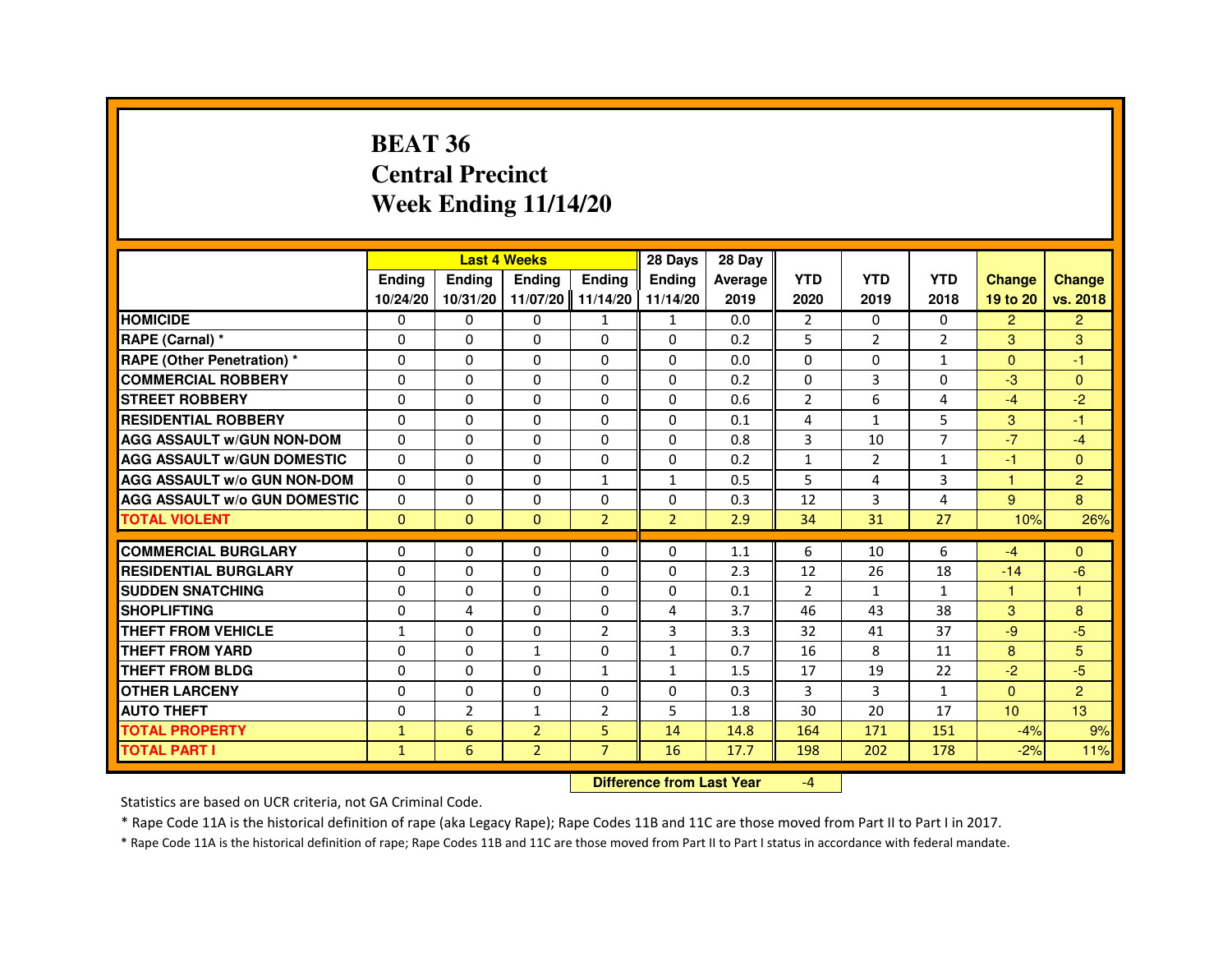# **BEAT 41 South PrecinctWeek Ending 11/14/20**

|                                     |                |                | <b>Last 4 Weeks</b> |               | 28 Days        | 28 Day         |                |                |                |                |                |
|-------------------------------------|----------------|----------------|---------------------|---------------|----------------|----------------|----------------|----------------|----------------|----------------|----------------|
|                                     | Ending         | <b>Endina</b>  | <b>Ending</b>       | <b>Ending</b> | <b>Endina</b>  | <b>Average</b> | <b>YTD</b>     | <b>YTD</b>     | <b>YTD</b>     | <b>Change</b>  | <b>Change</b>  |
|                                     | 10/24/20       | 10/31/20       | 11/07/20            | 11/14/20      | 11/14/20       | 2019           | 2020           | 2019           | 2018           | 19 to 20       | vs. 2018       |
| <b>HOMICIDE</b>                     | 0              | $\Omega$       | $\mathbf{0}$        | 0             | 0              | 0.1            | 0              | $\mathbf{1}$   | $\Omega$       | $-1$           | $\mathbf{0}$   |
| RAPE (Carnal) *                     | $\Omega$       | $\Omega$       | $\Omega$            | $\Omega$      | $\Omega$       | 0.2            | $\mathbf{1}$   | 3              | $\mathbf{1}$   | $-2$           | $\mathbf{0}$   |
| <b>RAPE (Other Penetration) *</b>   | 0              | $\mathbf{0}$   | $\mathbf{0}$        | 0             | 0              | 0.0            | 0              | 0              | $\mathbf{1}$   | $\Omega$       | $-1$           |
| <b>COMMERCIAL ROBBERY</b>           | 0              | 1              | 0                   | $\Omega$      | $\mathbf{1}$   | 0.6            | $\overline{2}$ | 6              | 1              | $-4$           |                |
| <b>STREET ROBBERY</b>               | $\Omega$       | $\Omega$       | $\Omega$            | $\Omega$      | $\Omega$       | 0.9            | 6              | 10             | 4              | $-4$           | $\overline{2}$ |
| <b>RESIDENTIAL ROBBERY</b>          | $\Omega$       | $\Omega$       | $\Omega$            | $\Omega$      | $\Omega$       | 0.1            | $\mathbf{1}$   | $\mathbf{1}$   | $\mathbf{1}$   | $\Omega$       | $\mathbf{0}$   |
| <b>AGG ASSAULT w/GUN NON-DOM</b>    | $\mathbf{1}$   | $\Omega$       | $\Omega$            | $\Omega$      | $\mathbf{1}$   | 0.2            | 5              | $\overline{2}$ | $\Omega$       | 3              | 5              |
| <b>AGG ASSAULT W/GUN DOMESTIC</b>   | $\Omega$       | $\Omega$       | $\Omega$            | 0             | $\Omega$       | 0.1            | $\mathbf{1}$   | $\mathbf{1}$   | $\Omega$       | $\Omega$       | 1              |
| <b>AGG ASSAULT W/o GUN NON-DOM</b>  | 0              | $\Omega$       | $\overline{2}$      | $\Omega$      | $\overline{2}$ | 0.3            | 6              | 4              | $\overline{2}$ | $\overline{2}$ | 4              |
| <b>AGG ASSAULT W/o GUN DOMESTIC</b> | 1              | $\Omega$       | $\Omega$            | $\Omega$      | 1              | 0.5            | 6              | 6              | $\mathbf{1}$   | $\Omega$       | 5              |
| <b>TOTAL VIOLENT</b>                | $\overline{2}$ | $\mathbf{1}$   | $\overline{2}$      | $\Omega$      | 5              | 3.0            | 28             | 34             | 11             | $-18%$         | 155%           |
|                                     |                |                |                     |               |                |                |                |                |                |                |                |
| <b>COMMERCIAL BURGLARY</b>          | 0              | $\mathbf{0}$   | 0                   | 0             | $\Omega$       | 1.1            | 6              | 13             | 10             | $-7$           | $-4$           |
| <b>RESIDENTIAL BURGLARY</b>         | 0              | $\Omega$       | 0                   | 0             | 0              | 0.8            | 8              | 10             | 15             | $-2$           | $-7$           |
| <b>SUDDEN SNATCHING</b>             | 0              | $\Omega$       | 0                   | 0             | 0              | 0.2            | $\mathbf{1}$   | 2              | 4              | $-1$           | $-3$           |
| <b>SHOPLIFTING</b>                  | $\Omega$       | 1              | $\Omega$            | $\Omega$      | $\mathbf{1}$   | 1.8            | 10             | 23             | 18             | $-13$          | $-8$           |
| THEFT FROM VEHICLE                  | $\mathbf{1}$   | $\mathbf{1}$   | $\mathbf{1}$        | $\Omega$      | 3              | 5.4            | 35             | 65             | 42             | $-30$          | $-7$           |
| <b>THEFT FROM YARD</b>              | 0              | 0              | $\Omega$            | $\Omega$      | $\Omega$       | 0.9            | 9              | 9              | 16             | $\Omega$       | $-7$           |
| THEFT FROM BLDG                     | $\Omega$       | $\overline{2}$ | 0                   | 0             | $\overline{2}$ | 3.3            | 25             | 39             | 21             | $-14$          | $\overline{4}$ |
| <b>OTHER LARCENY</b>                | $\Omega$       | $\Omega$       | $\Omega$            | $\Omega$      | $\Omega$       | 0.3            | 4              | 4              | 3              | $\mathbf{0}$   | 1              |
| <b>AUTO THEFT</b>                   | $\Omega$       | $\Omega$       | $\Omega$            | $\mathbf{1}$  | $\mathbf{1}$   | 1.5            | 17             | 18             | 11             | $-1$           | 6              |
| <b>TOTAL PROPERTY</b>               | $\mathbf{1}$   | 4              | $\mathbf{1}$        | $\mathbf{1}$  | $\overline{7}$ | 15.3           | 115            | 183            | 140            | $-37%$         | $-18%$         |
| <b>TOTAL PART I</b>                 | 3              | 5.             | 3                   | $\mathbf{1}$  | 12             | 18.3           | 143            | 217            | 151            | $-34%$         | $-5%$          |

 **Difference from Last Year**-74

Statistics are based on UCR criteria, not GA Criminal Code.

\* Rape Code 11A is the historical definition of rape (aka Legacy Rape); Rape Codes 11B and 11C are those moved from Part II to Part I in 2017.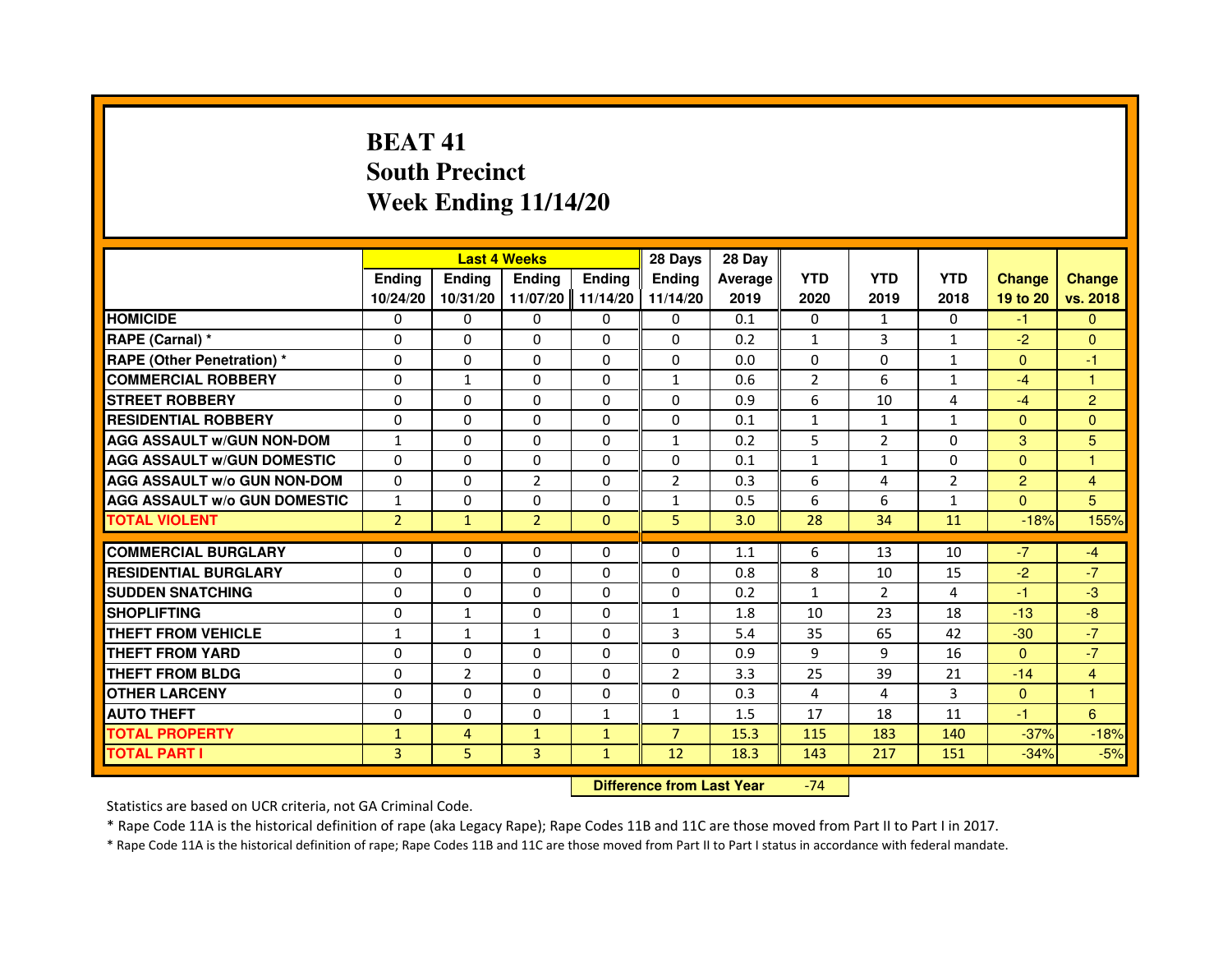# **BEAT 42 South PrecinctWeek Ending 11/14/20**

|                                     |               |                                  | <b>Last 4 Weeks</b> |                | 28 Days        | 28 Day         |                |                |                |                |                         |
|-------------------------------------|---------------|----------------------------------|---------------------|----------------|----------------|----------------|----------------|----------------|----------------|----------------|-------------------------|
|                                     | <b>Ending</b> | <b>Ending</b>                    | <b>Ending</b>       | <b>Ending</b>  | <b>Ending</b>  | <b>Average</b> | <b>YTD</b>     | <b>YTD</b>     | <b>YTD</b>     | <b>Change</b>  | <b>Change</b>           |
|                                     | 10/24/20      | 10/31/20                         | 11/07/20            | 11/14/20       | 11/14/20       | 2019           | 2020           | 2019           | 2018           | 19 to 20       | vs. 2018                |
| <b>HOMICIDE</b>                     | 0             | $\Omega$                         | $\Omega$            | 0              | 0              | 0.1            | 0              | $\Omega$       | $\Omega$       | $\Omega$       | $\Omega$                |
| RAPE (Carnal) *                     | 0             | $\Omega$                         | $\Omega$            | 1              | $\mathbf{1}$   | 0.2            | 4              | $\overline{2}$ | $\mathbf{1}$   | $\overline{2}$ | 3                       |
| RAPE (Other Penetration) *          | $\Omega$      | $\Omega$                         | $\Omega$            | $\Omega$       | $\Omega$       | 0.1            | $\mathbf{1}$   | $\mathbf{1}$   | 3              | $\Omega$       | $-2$                    |
| <b>COMMERCIAL ROBBERY</b>           | 0             | $\Omega$                         | $\Omega$            | $\Omega$       | $\Omega$       | 0.2            | 6              | 3              | $\mathbf{1}$   | 3              | 5                       |
| <b>STREET ROBBERY</b>               | 0             | $\Omega$                         | 0                   | $\Omega$       | $\Omega$       | 0.4            | 2              | 5              | 5              | $-3$           | $-3$                    |
| <b>RESIDENTIAL ROBBERY</b>          | 0             | $\Omega$                         | 0                   | $\Omega$       | $\Omega$       | 0.1            | $\overline{2}$ | $\mathbf{1}$   | 0              | 1              | $\overline{2}$          |
| <b>AGG ASSAULT w/GUN NON-DOM</b>    | $\Omega$      | $\Omega$                         | $\Omega$            | $\Omega$       | $\Omega$       | 0.4            | 4              | 5              | $\Omega$       | $-1$           | $\overline{\mathbf{4}}$ |
| <b>AGG ASSAULT W/GUN DOMESTIC</b>   | $\Omega$      | $\Omega$                         | $\Omega$            | $\Omega$       | $\Omega$       | 0.1            | $\Omega$       | $\mathbf{1}$   | $\mathfrak{p}$ | $-1$           | $-2$                    |
| <b>AGG ASSAULT W/o GUN NON-DOM</b>  | 0             | $\mathbf{0}$                     | 0                   | 0              | 0              | 0.2            | 7              | 3              | 8              | 4              | -1                      |
| <b>AGG ASSAULT W/o GUN DOMESTIC</b> | $\Omega$      | 0                                | 0                   | 0              | $\Omega$       | 0.3            | $\overline{2}$ | 4              | $\mathbf{1}$   | $-2$           | 1                       |
| <b>TOTAL VIOLENT</b>                | $\mathbf 0$   | $\mathbf{0}$                     | $\mathbf{0}$        | $\mathbf{1}$   | $\mathbf{1}$   | 2.1            | 28             | 25             | 21             | 12%            | 33%                     |
| <b>COMMERCIAL BURGLARY</b>          | 0             | 0                                | 0                   | $\Omega$       | $\Omega$       | 0.9            | 9              | 10             | 12             | $-1$           | $-3$                    |
| <b>RESIDENTIAL BURGLARY</b>         | $\mathbf{1}$  | $\Omega$                         | $\Omega$            | $\Omega$       | $\mathbf{1}$   | 0.8            | 3              | 9              | 6              | $-6$           | $-3$                    |
| <b>SUDDEN SNATCHING</b>             | 0             | $\Omega$                         | $\Omega$            | $\Omega$       | $\Omega$       | 0.2            | $\mathcal{P}$  | $\mathcal{P}$  | $\mathfrak{p}$ | $\Omega$       | $\Omega$                |
| <b>SHOPLIFTING</b>                  | 3             | 5                                | 5                   | 5              | 18             | 18.6           | 140            | 214            | 295            | $-74$          | $-155$                  |
| <b>THEFT FROM VEHICLE</b>           | 0             | $\Omega$                         | $\mathbf{1}$        | $\mathbf{1}$   | $\overline{2}$ | 3.2            | 48             | 40             | 46             | 8              | $\overline{2}$          |
| <b>THEFT FROM YARD</b>              | $\mathbf{1}$  | 0                                | $\Omega$            | 0              | $\mathbf{1}$   | 0.7            | 15             | 6              | 12             | 9              | 3                       |
| <b>THEFT FROM BLDG</b>              | $\Omega$      | 2                                | $\Omega$            | $\Omega$       | $\overline{2}$ | 2.3            | 24             | 25             | 20             | $-1$           | $\overline{4}$          |
| <b>OTHER LARCENY</b>                | 0             | $\Omega$                         | 0                   | $\Omega$       | $\Omega$       | 0.8            | 5              | 9              | $\mathbf{1}$   | $-4$           | $\overline{4}$          |
| <b>AUTO THEFT</b>                   | $\Omega$      | $\Omega$                         | $\Omega$            | $\Omega$       | $\Omega$       | 2.0            | 21             | 23             | 19             | $-2$           | $\overline{2}$          |
| <b>TOTAL PROPERTY</b>               | 5             | $\overline{7}$                   | 6                   | 6              | 24             | 29.5           | 267            | 338            | 413            | $-21%$         | $-35%$                  |
| <b>TOTAL PART I</b>                 | 5             | $\overline{7}$                   | 6                   | $\overline{7}$ | 25             | 31.5           | 295            | 363            | 434            | $-19%$         | $-32%$                  |
|                                     |               | <b>Difference from Last Year</b> |                     | $-68$          |                |                |                |                |                |                |                         |

 **Difference from Last Year**

Statistics are based on UCR criteria, not GA Criminal Code.

\* Rape Code 11A is the historical definition of rape (aka Legacy Rape); Rape Codes 11B and 11C are those moved from Part II to Part I in 2017.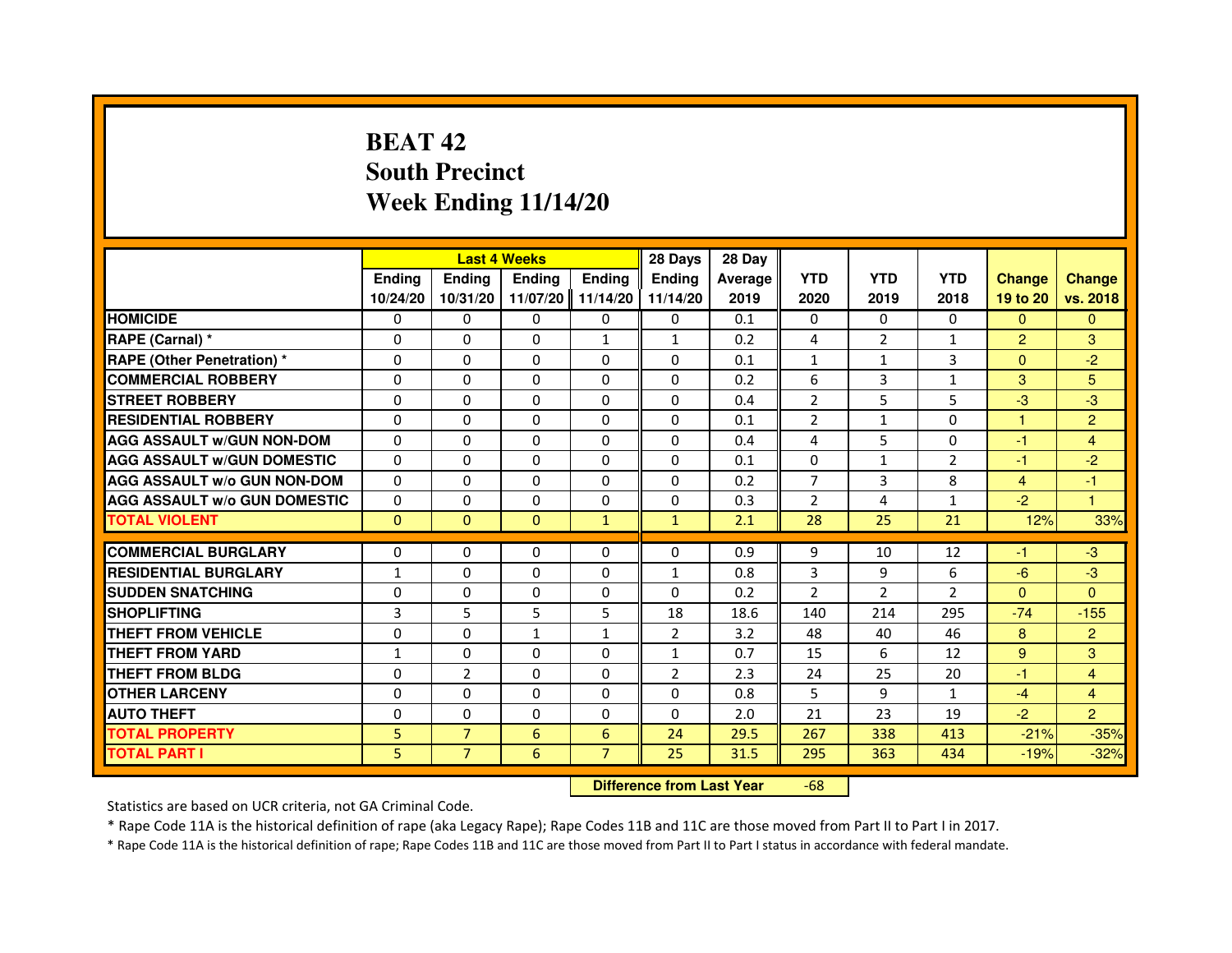# **BEAT 43 South PrecinctWeek Ending 11/14/20**

|                                     |                | <b>Last 4 Weeks</b> |                |                     | 28 Days        | 28 Day  |                |               |                |               |                |
|-------------------------------------|----------------|---------------------|----------------|---------------------|----------------|---------|----------------|---------------|----------------|---------------|----------------|
|                                     | <b>Endina</b>  | Ending              | <b>Endina</b>  | <b>Endina</b>       | <b>Endina</b>  | Average | <b>YTD</b>     | <b>YTD</b>    | <b>YTD</b>     | <b>Change</b> | <b>Change</b>  |
|                                     | 10/24/20       | 10/31/20            |                | 11/07/20   11/14/20 | 11/14/20       | 2019    | 2020           | 2019          | 2018           | 19 to 20      | vs. 2018       |
| <b>HOMICIDE</b>                     | 0              | 0                   | 0              | 0                   | 0              | 0.2     | $\mathbf{0}$   | $\mathbf{1}$  | $\mathbf{1}$   | -1            | -1             |
| RAPE (Carnal) *                     | $\Omega$       | $\Omega$            | $\Omega$       | $\Omega$            | $\Omega$       | 0.2     | $\overline{2}$ | 2             | $\overline{2}$ | $\Omega$      | $\Omega$       |
| <b>RAPE (Other Penetration)*</b>    | $\Omega$       | $\Omega$            | $\Omega$       | $\Omega$            | $\Omega$       | 0.1     | $\mathbf{1}$   | $\mathbf{1}$  | $\Omega$       | $\Omega$      | $\mathbf{1}$   |
| <b>COMMERCIAL ROBBERY</b>           | 0              | 1                   | 0              | 0                   | $\mathbf{1}$   | 0.3     | 9              | 3             | 3              | 6             | 6              |
| <b>STREET ROBBERY</b>               | 0              | 0                   | $\mathbf{1}$   | 0                   | $\mathbf{1}$   | 0.7     | 4              | 5             | $\overline{7}$ | $-1$          | $-3$           |
| <b>RESIDENTIAL ROBBERY</b>          | 0              | $\Omega$            | 0              | $\Omega$            | $\Omega$       | 0.1     | $\Omega$       | $\mathbf{1}$  | 4              | $-1$          | $-4$           |
| <b>AGG ASSAULT w/GUN ON-DOM</b>     | $\Omega$       | $\Omega$            | $\Omega$       | $\mathbf{1}$        | $\mathbf{1}$   | 0.6     | 17             | 8             | $\overline{4}$ | 9             | 13             |
| <b>AGG ASSAULT W/GUN DOMESTIC</b>   | $\Omega$       | $\Omega$            | $\Omega$       | $\Omega$            | $\Omega$       | 0.2     | 3              | $\mathcal{P}$ | $\mathbf{1}$   | 1             | 2              |
| <b>AGG ASSAULT W/o GUN NON-DOM</b>  | 0              | 0                   | 0              | $\Omega$            | $\Omega$       | 0.6     | 5              | 8             | 6              | $-3$          | $-1$           |
| <b>AGG ASSAULT W/o GUN DOMESTIC</b> | 0              | $\mathbf{1}$        | 0              | 0                   | 1              | 0.6     | 13             | 8             | $\overline{2}$ | 5             | 11             |
| <b>TOTAL VIOLENT</b>                | $\Omega$       | $\overline{2}$      | $\mathbf{1}$   | $\mathbf{1}$        | $\overline{4}$ | 3.5     | 54             | 39            | 30             | 38%           | 80%            |
|                                     |                |                     |                |                     |                |         |                |               |                |               |                |
| <b>COMMERCIAL BURGLARY</b>          | 0              | 1                   | 0              | 0                   | $\mathbf{1}$   | 1.2     | 8              | 12            | 15             | $-4$          | $-7$           |
| <b>RESIDENTIAL BURGLARY</b>         | 0              | $\Omega$            | 0              | $\mathbf{1}$        | $\mathbf{1}$   | 2.1     | 19             | 24            | 30             | $-5$          | $-11$          |
| <b>SUDDEN SNATCHING</b>             | 0              | $\Omega$            | $\Omega$       | $\Omega$            | $\Omega$       | 0.2     | $\overline{2}$ | $\mathcal{P}$ | $\overline{a}$ | $\Omega$      | $-2$           |
| <b>SHOPLIFTING</b>                  | $\Omega$       | $\Omega$            | $\Omega$       | $\overline{2}$      | $\overline{2}$ | 6.8     | 29             | 82            | 46             | $-53$         | $-17$          |
| <b>THEFT FROM VEHICLE</b>           | 0              | $\overline{2}$      | $\overline{2}$ | $\mathbf{1}$        | 5              | 2.7     | 48             | 33            | 46             | 15            | $\overline{2}$ |
| <b>THEFT FROM YARD</b>              | 1              | $\mathbf{1}$        | $\Omega$       | $\Omega$            | $\overline{2}$ | 1.2     | 13             | 14            | 20             | $-1$          | $-7$           |
| <b>THEFT FROM BLDG</b>              | 0              | $\Omega$            | 0              | $\overline{2}$      | $\overline{2}$ | 2.1     | 13             | 26            | 27             | $-13$         | $-14$          |
| <b>OTHER LARCENY</b>                | 1              | $\mathbf{1}$        | $\Omega$       | $\Omega$            | $\overline{2}$ | 0.5     | 8              | 5             | 3              | 3             | 5              |
| <b>AUTO THEFT</b>                   | $\overline{2}$ | $\mathbf{1}$        | 0              | $\mathbf{1}$        | 4              | 1.8     | 23             | 17            | 24             | 6             | $-1$           |
| <b>TOTAL PROPERTY</b>               | $\overline{4}$ | 6                   | $\overline{2}$ | $\overline{7}$      | 19             | 18.6    | 163            | 215           | 215            | $-24%$        | $-24%$         |
| <b>TOTAL PART I</b>                 | 4              | 8                   | 3              | 8                   | 23             | 22.1    | 217            | 254           | 245            | $-15%$        | $-11%$         |

 **Difference from Last Year**-37

Statistics are based on UCR criteria, not GA Criminal Code.

\* Rape Code 11A is the historical definition of rape (aka Legacy Rape); Rape Codes 11B and 11C are those moved from Part II to Part I in 2017.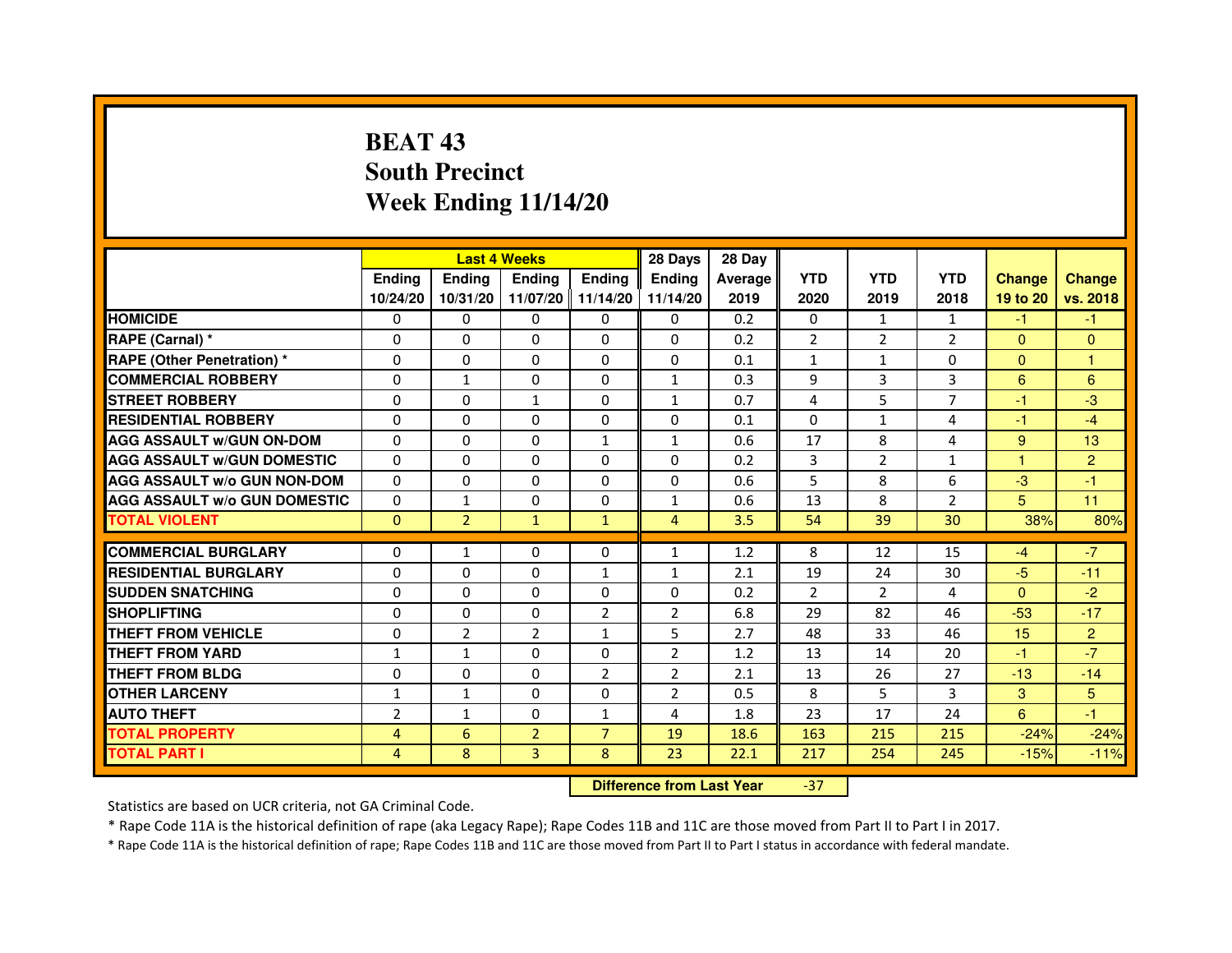# **BEAT 44 South PrecinctWeek Ending 11/14/20**

|                                     |                | <b>Last 4 Weeks</b>              |                |                   | 28 Days        | 28 Day  |                |                |                |                |                |
|-------------------------------------|----------------|----------------------------------|----------------|-------------------|----------------|---------|----------------|----------------|----------------|----------------|----------------|
|                                     | <b>Ending</b>  | Ending                           | <b>Ending</b>  | <b>Ending</b>     | <b>Ending</b>  | Average | <b>YTD</b>     | <b>YTD</b>     | <b>YTD</b>     | <b>Change</b>  | <b>Change</b>  |
|                                     | 10/24/20       | 10/31/20                         |                | 11/07/20 11/14/20 | 11/14/20       | 2019    | 2020           | 2019           | 2018           | 19 to 20       | vs. 2018       |
| <b>HOMICIDE</b>                     | 0              | 0                                | $\mathbf{0}$   | $\Omega$          | 0              | 0.1     | $\mathbf{1}$   | $\mathbf{1}$   | $\mathbf{1}$   | $\Omega$       | $\mathbf{0}$   |
| RAPE (Carnal) *                     | 0              | $\mathbf{0}$                     | 0              | 0                 | 0              | 0.2     | $\overline{2}$ | 2              | 2              | $\mathbf{0}$   | $\Omega$       |
| <b>RAPE (Other Penetration) *</b>   | 0              | 0                                | 0              | $\mathbf{0}$      | $\Omega$       | 0.0     | $\overline{2}$ | $\mathbf{0}$   | $\overline{2}$ | $\overline{2}$ | $\Omega$       |
| <b>COMMERCIAL ROBBERY</b>           | $\mathbf 0$    | 0                                | $\Omega$       | $\mathbf{0}$      | $\mathbf{0}$   | 0.0     | $\mathbf{1}$   | $\mathbf{0}$   | $\mathbf{1}$   | $\mathbf{1}$   | $\mathbf{0}$   |
| <b>STREET ROBBERY</b>               | 0              | $\Omega$                         | $\Omega$       | $\Omega$          | $\Omega$       | 0.5     | 6              | 5              | 5              | $\mathbf{1}$   | 1              |
| <b>RESIDENTIAL ROBBERY</b>          | 0              | 0                                | $\Omega$       | 0                 | $\Omega$       | 0.0     | $\overline{2}$ | $\Omega$       | 5              | $\overline{2}$ | $-3$           |
| <b>AGG ASSAULT W/GUN NON-DOM</b>    | $\Omega$       | $\Omega$                         | 0              | $\Omega$          | $\Omega$       | 0.8     | 10             | 9              | 5              | $\mathbf{1}$   | 5              |
| <b>AGG ASSAULT W/GUN DOMESTIC</b>   | $\Omega$       | $\Omega$                         | $\Omega$       | $\Omega$          | $\Omega$       | 0.2     | $\mathbf{1}$   | $\overline{2}$ | $\overline{2}$ | $-1$           | $-1$           |
| <b>AGG ASSAULT W/o GUN NON-DOM</b>  | $\Omega$       | $\Omega$                         | $\Omega$       | $\Omega$          | $\Omega$       | 0.4     | 5              | 5              | 4              | $\Omega$       | $\mathbf{1}$   |
| <b>AGG ASSAULT W/o GUN DOMESTIC</b> | $\Omega$       | 0                                | 0              | $\Omega$          | $\Omega$       | 1.2     | 13             | 14             | 7              | $-1$           | 6              |
| <b>TOTAL VIOLENT</b>                | $\mathbf{0}$   | $\mathbf{0}$                     | $\mathbf{0}$   | $\mathbf{0}$      | $\mathbf{0}$   | 3.3     | 43             | 38             | 34             | 13%            | 26%            |
| <b>COMMERCIAL BURGLARY</b>          | 0              | 0                                | 0              | 0                 | 0              | 0.8     | 2              | 11             | $\mathbf{1}$   | $-9$           | 1              |
| <b>RESIDENTIAL BURGLARY</b>         | 0              | $\overline{2}$                   | $\Omega$       | $\mathbf{0}$      | $\overline{2}$ | 1.5     | 25             | 18             | 33             | $\overline{7}$ | $-8$           |
| <b>SUDDEN SNATCHING</b>             | 0              | $\Omega$                         | $\Omega$       | $\Omega$          | $\Omega$       | 0.2     | $\Omega$       | $\overline{3}$ | $\Omega$       | $-3$           | $\Omega$       |
| <b>SHOPLIFTING</b>                  | 1              | $\mathbf{0}$                     | $\overline{2}$ | $\mathbf{0}$      | 3              | 2.7     | 20             | 31             | 54             | $-11$          | $-34$          |
| THEFT FROM VEHICLE                  | $\mathbf{1}$   | $\mathbf{1}$                     | $\mathbf{1}$   | $\mathbf{1}$      | 4              | 6.5     | 44             | 77             | 66             | $-33$          | $-22$          |
| <b>THEFT FROM YARD</b>              | $\Omega$       | 0                                | $\Omega$       | $\Omega$          | $\Omega$       | 0.7     | 11             | 9              | 12             | $\overline{2}$ | $-1$           |
| <b>THEFT FROM BLDG</b>              | 0              | $\mathbf{1}$                     | 3              | $\mathbf{1}$      | 5              | 1.4     | 22             | 18             | 11             | $\overline{4}$ | 11             |
| <b>OTHER LARCENY</b>                | 0              | $\Omega$                         | $\mathbf{1}$   | $\mathbf{0}$      | $\mathbf{1}$   | 0.8     | 8              | 10             | 6              | $-2$           | $\overline{2}$ |
| <b>AUTO THEFT</b>                   | $\Omega$       | $\mathbf{1}$                     | $\Omega$       | $\mathbf{0}$      | $\mathbf{1}$   | 2.7     | 18             | 31             | 20             | $-13$          | $-2$           |
| <b>TOTAL PROPERTY</b>               | $\overline{2}$ | 5                                | $\overline{7}$ | $\overline{2}$    | 16             | 17.3    | 150            | 208            | 203            | $-28%$         | $-26%$         |
| <b>TOTAL PART I</b>                 | $\overline{2}$ | 5                                | $\overline{7}$ | $\overline{2}$    | 16             | 20.6    | 193            | 246            | 237            | $-22%$         | $-19%$         |
|                                     |                | <b>Difference from Last Year</b> |                | $-53$             |                |         |                |                |                |                |                |

 **Difference from Last Year**

Statistics are based on UCR criteria, not GA Criminal Code.

\* Rape Code 11A is the historical definition of rape (aka Legacy Rape); Rape Codes 11B and 11C are those moved from Part II to Part I in 2017.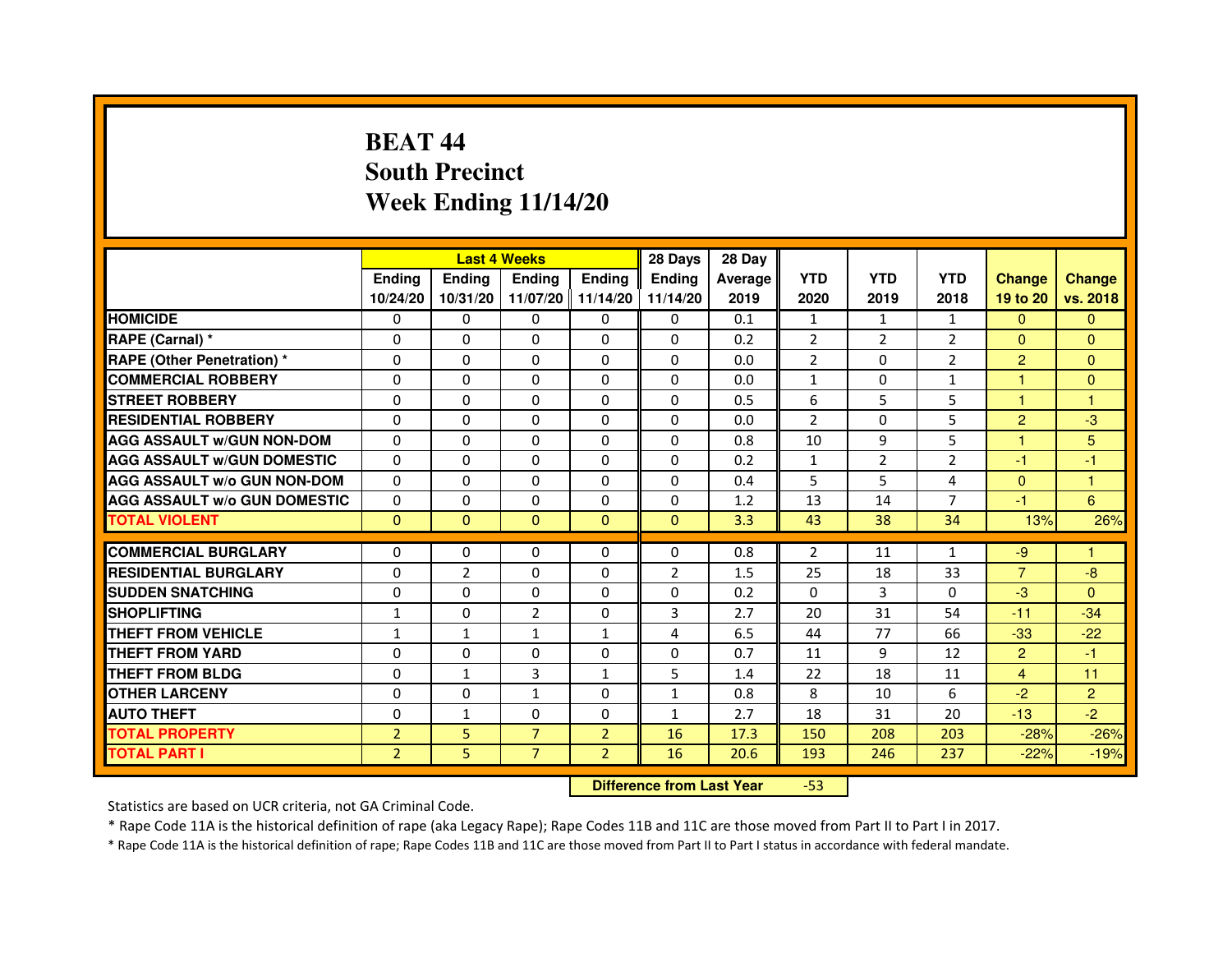# **BEAT 45 South PrecinctWeek Ending 11/14/20**

|                                     |                | <b>Last 4 Weeks</b> |                                  |                | 28 Days        | 28 Day  |                |                |                |                  |                |
|-------------------------------------|----------------|---------------------|----------------------------------|----------------|----------------|---------|----------------|----------------|----------------|------------------|----------------|
|                                     | Ending         | Ending              | Ending                           | <b>Ending</b>  | <b>Ending</b>  | Average | <b>YTD</b>     | <b>YTD</b>     | <b>YTD</b>     | <b>Change</b>    | <b>Change</b>  |
|                                     | 10/24/20       | 10/31/20            | 11/07/20 11/14/20                |                | 11/14/20       | 2019    | 2020           | 2019           | 2018           | 19 to 20         | vs. 2018       |
| <b>HOMICIDE</b>                     | 0              | 0                   | $\mathbf{0}$                     | 0              | 0              | 0.0     | $\mathbf{1}$   | $\Omega$       | $\mathbf{1}$   | $\mathbf{1}$     | $\mathbf{0}$   |
| RAPE (Carnal) *                     | 0              | 0                   | 0                                | 0              | 0              | 0.1     | 3              | $\mathbf{0}$   | 3              | 3                | $\Omega$       |
| <b>RAPE (Other Penetration) *</b>   | $\Omega$       | $\mathbf 0$         | $\Omega$                         | 0              | 0              | 0.0     | $\mathbf{1}$   | $\mathbf{0}$   | 3              | 1                | $-2$           |
| <b>COMMERCIAL ROBBERY</b>           | $\mathbf 0$    | 0                   | $\mathbf{1}$                     | 0              | $\mathbf{1}$   | 0.2     | 4              | $\overline{2}$ | 3              | $\overline{2}$   | $\mathbf{1}$   |
| <b>STREET ROBBERY</b>               | $\Omega$       | $\Omega$            | $\Omega$                         | $\Omega$       | $\Omega$       | 0.3     | 3              | 3              | $\overline{4}$ | $\Omega$         | $-1$           |
| <b>RESIDENTIAL ROBBERY</b>          | $\Omega$       | $\mathbf 0$         | 0                                | 0              | 0              | 0.1     | $\Omega$       | 1              | $\Omega$       | $-1$             | $\mathbf{0}$   |
| <b>AGG ASSAULT w/GUN NON-DOM</b>    | $\Omega$       | $\Omega$            | $\Omega$                         | $\Omega$       | 0              | 0.5     | 6              | 5              | $\overline{2}$ | $\mathbf{1}$     | 4              |
| <b>AGG ASSAULT W/GUN DOMESTIC</b>   | $\Omega$       | $\Omega$            | $\mathbf 0$                      | $\Omega$       | $\Omega$       | 0.2     | $\overline{2}$ | $\overline{2}$ | $\mathbf{1}$   | $\Omega$         | $\mathbf{1}$   |
| <b>AGG ASSAULT W/o GUN NON-DOM</b>  | $\Omega$       | $\Omega$            | $\Omega$                         | $\Omega$       | $\Omega$       | 0.2     | 4              | $\mathbf{1}$   | 4              | 3                | $\Omega$       |
| <b>AGG ASSAULT w/o GUN DOMESTIC</b> | $\Omega$       | $\mathbf 0$         | $\Omega$                         | 0              | 0              | 0.5     | 6              | 5              | 4              | 1                | $\overline{2}$ |
| <b>TOTAL VIOLENT</b>                | $\mathbf{0}$   | $\mathbf{0}$        | $\mathbf{1}$                     | $\mathbf{0}$   | $\mathbf{1}$   | 1.9     | 30             | 19             | 25             | 58%              | 20%            |
| <b>COMMERCIAL BURGLARY</b>          | 0              | 0                   | 0                                | $\mathbf{1}$   | $\mathbf{1}$   | 0.2     | 3              | $\overline{2}$ | 6              | 1                | $-3$           |
| <b>RESIDENTIAL BURGLARY</b>         | 0              | $\mathbf 0$         | 0                                | 0              | 0              | 1.2     | 10             | 12             | 30             | $-2$             | $-20$          |
| <b>SUDDEN SNATCHING</b>             | $\Omega$       | $\mathbf 0$         | $\Omega$                         | $\Omega$       | $\Omega$       | 0.1     | $\mathbf{1}$   | $\mathbf{1}$   | $\mathbf{1}$   | $\Omega$         | $\Omega$       |
| <b>SHOPLIFTING</b>                  | 0              | $\mathbf{1}$        | 0                                | 1              | 2              | 8.0     | 26             | 98             | 55             | $-72$            | $-29$          |
| THEFT FROM VEHICLE                  | $\Omega$       | $\mathbf{1}$        | $\mathbf{1}$                     | 0              | $\overline{2}$ | 3.1     | 44             | 34             | 44             | 10 <sup>10</sup> | $\Omega$       |
| <b>THEFT FROM YARD</b>              | $\Omega$       | 3                   | $\mathbf 0$                      | 0              | 3              | 1.2     | 15             | 15             | 21             | $\Omega$         | $-6$           |
| <b>THEFT FROM BLDG</b>              | $\mathbf{1}$   | $\mathbf{1}$        | $\Omega$                         | $\Omega$       | $\overline{2}$ | 1.2     | 13             | 12             | 17             | $\mathbf{1}$     | $-4$           |
| <b>OTHER LARCENY</b>                | $\Omega$       | $\Omega$            | $\Omega$                         | $\Omega$       | $\Omega$       | 0.5     | $\overline{7}$ | 5              | 5              | $\overline{2}$   | $\overline{2}$ |
| <b>AUTO THEFT</b>                   | $\mathbf{1}$   | $\Omega$            | $\mathbf{1}$                     | $\Omega$       | $\overline{2}$ | 1.0     | 21             | 10             | 16             | 11               | 5              |
| <b>TOTAL PROPERTY</b>               | $\overline{2}$ | $6\phantom{1}$      | $\overline{2}$                   | $\overline{2}$ | 12             | 16.3    | 140            | 189            | 195            | $-26%$           | $-28%$         |
| <b>TOTAL PART I</b>                 | $\overline{2}$ | 6                   | 3                                | $\overline{2}$ | 13             | 18.2    | 170            | 208            | 220            | $-18%$           | $-23%$         |
|                                     |                |                     | <b>Difference from Last Year</b> |                | $-38$          |         |                |                |                |                  |                |

 **Difference from Last Year**

Statistics are based on UCR criteria, not GA Criminal Code.

\* Rape Code 11A is the historical definition of rape (aka Legacy Rape); Rape Codes 11B and 11C are those moved from Part II to Part I in 2017.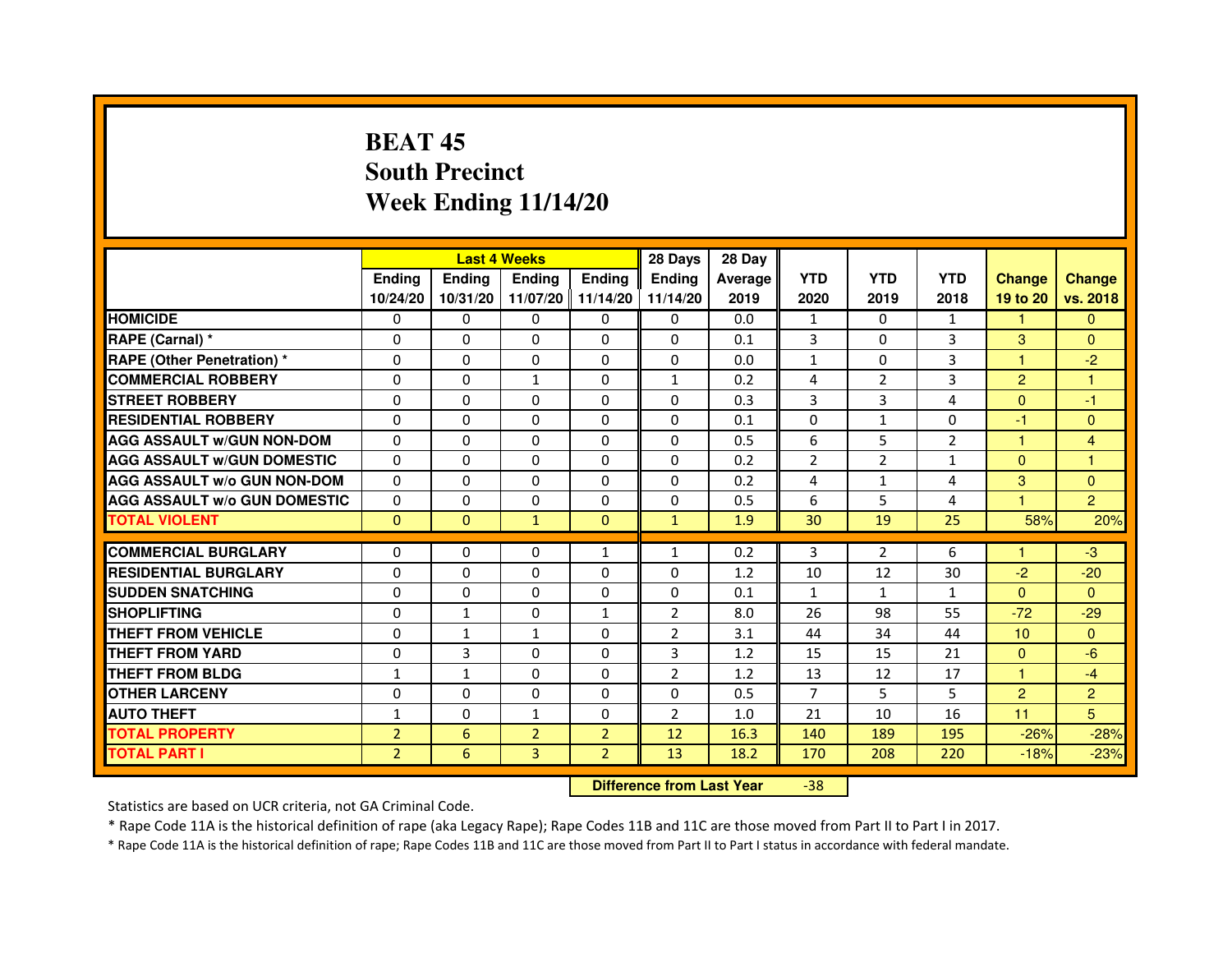# **BEAT 46 South PrecinctWeek Ending 11/14/20**

|                                     |                |                | <b>Last 4 Weeks</b> |                | 28 Days                          | 28 Day         |                |                |                |                |                |
|-------------------------------------|----------------|----------------|---------------------|----------------|----------------------------------|----------------|----------------|----------------|----------------|----------------|----------------|
|                                     | <b>Ending</b>  | <b>Ending</b>  | <b>Ending</b>       | <b>Ending</b>  | <b>Ending</b>                    | <b>Average</b> | <b>YTD</b>     | <b>YTD</b>     | <b>YTD</b>     | <b>Change</b>  | <b>Change</b>  |
|                                     | 10/24/20       | 10/31/20       | 11/07/20            | 11/14/20       | 11/14/20                         | 2019           | 2020           | 2019           | 2018           | 19 to 20       | vs. 2019       |
| <b>HOMICIDE</b>                     | $\Omega$       | $\Omega$       | $\mathbf{0}$        | $\Omega$       | 0                                | 0.2            | 0              | $\overline{2}$ | $\mathbf{1}$   | $-2$           | $-1$           |
| RAPE (Carnal) *                     | 0              | $\mathbf{1}$   | $\mathbf{1}$        | $\Omega$       | $\overline{2}$                   | 0.2            | 5              | $\overline{2}$ | $\mathbf{1}$   | 3              | 4              |
| RAPE (Other Penetration) *          | $\Omega$       | $\Omega$       | $\Omega$            | $\Omega$       | $\Omega$                         | 0.0            | $\Omega$       | $\Omega$       | 3              | $\Omega$       | $-3$           |
| <b>COMMERCIAL ROBBERY</b>           | 0              | $\Omega$       | $\Omega$            | $\Omega$       | $\Omega$                         | 0.2            | $\mathbf{1}$   | 2              | 3              | $-1$           | $-2$           |
| <b>STREET ROBBERY</b>               | 0              | $\Omega$       | 0                   | $\Omega$       | $\Omega$                         | 0.2            | 4              | $\overline{2}$ | $\overline{7}$ | $\overline{2}$ | $-3$           |
| <b>RESIDENTIAL ROBBERY</b>          | 0              | $\Omega$       | 0                   | $\Omega$       | $\Omega$                         | 0.0            | $\Omega$       | $\Omega$       | 0              | $\Omega$       | $\Omega$       |
| <b>AGG ASSAULT w/GUN NON-DOM</b>    | $\mathbf{1}$   | $\Omega$       | $\Omega$            | $\Omega$       | $\mathbf{1}$                     | 0.3            | 9              | 4              | $\overline{7}$ | 5              | $\overline{2}$ |
| <b>AGG ASSAULT W/GUN DOMESTIC</b>   | $\Omega$       | $\Omega$       | $\mathbf{1}$        | $\Omega$       | $\mathbf{1}$                     | 0.2            | $\overline{2}$ | $\mathbf{3}$   | $\Omega$       | $-1$           | $\overline{2}$ |
| <b>AGG ASSAULT W/o GUN NON-DOM</b>  | 0              | $\mathbf{0}$   | $\mathbf{0}$        | 0              | 0                                | 0.4            | 7              | 5              | $\Omega$       | $\overline{2}$ | $\overline{7}$ |
| <b>AGG ASSAULT w/o GUN DOMESTIC</b> | 0              | 0              | 0                   | 0              | $\Omega$                         | 0.9            | 5              | 9              | 10             | $-4$           | $-5$           |
| <b>TOTAL VIOLENT</b>                | $\mathbf{1}$   | $\mathbf{1}$   | $\overline{2}$      | $\mathbf{0}$   | $\overline{4}$                   | 2.5            | 33             | 29             | 32             | 14%            | 3%             |
| <b>COMMERCIAL BURGLARY</b>          | 0              | 0              | 0                   | 0              | $\Omega$                         | 0.8            | 4              | 8              | 12             | $-4$           | $-8$           |
| <b>RESIDENTIAL BURGLARY</b>         | 1              | $\mathbf{1}$   | $\mathbf{1}$        | $\overline{3}$ | 6                                | 2.2            | 17             | 23             | 46             | $-6$           | $-29$          |
| <b>SUDDEN SNATCHING</b>             | $\Omega$       | $\Omega$       | $\Omega$            | $\Omega$       | $\Omega$                         | 0.3            | $\mathcal{P}$  | 4              | $\mathbf{1}$   | $-2$           | 1              |
| <b>SHOPLIFTING</b>                  | 0              | $\overline{2}$ | 2                   | 4              | 8                                | 9.6            | 57             | 110            | 112            | $-53$          | $-55$          |
| <b>THEFT FROM VEHICLE</b>           | 1              | 1              | 0                   | $\Omega$       | $\overline{2}$                   | 4.1            | 30             | 49             | 66             | $-19$          | $-36$          |
| <b>THEFT FROM YARD</b>              | 0              | $\mathbf{1}$   | $\Omega$            | 0              | $\mathbf{1}$                     | 0.6            | 12             | $\overline{7}$ | 11             | 5 <sup>5</sup> | $\mathbf{1}$   |
| <b>THEFT FROM BLDG</b>              | $\Omega$       | $\Omega$       | $\Omega$            | $\Omega$       | $\Omega$                         | 2.1            | 18             | 20             | 33             | $-2$           | $-15$          |
| <b>OTHER LARCENY</b>                | 1              | $\Omega$       | $\mathbf{1}$        | $\Omega$       | 2                                | 0.8            | 5              | 9              | 4              | $-4$           | 1              |
| <b>AUTO THEFT</b>                   | $\Omega$       | $\Omega$       | $\mathbf{1}$        | $\mathbf{1}$   | $\overline{2}$                   | 1.9            | 10             | 23             | 33             | $-13$          | $-23$          |
| <b>TOTAL PROPERTY</b>               | $\overline{3}$ | 5              | 5                   | 8              | 21                               | 22.3           | 155            | 253            | 318            | $-39%$         | $-51%$         |
| <b>TOTAL PART I</b>                 | 4              | 6              | $\overline{7}$      | 8              | 25                               | 24.8           | 188            | 282            | 350            | $-33%$         | $-46%$         |
|                                     |                |                |                     |                | <b>Difference from Last Year</b> |                | $-94$          |                |                |                |                |

Statistics are based on UCR criteria, not GA Criminal Code.

\* Rape Code 11A is the historical definition of rape (aka Legacy Rape); Rape Codes 11B and 11C are those moved from Part II to Part I in 2017.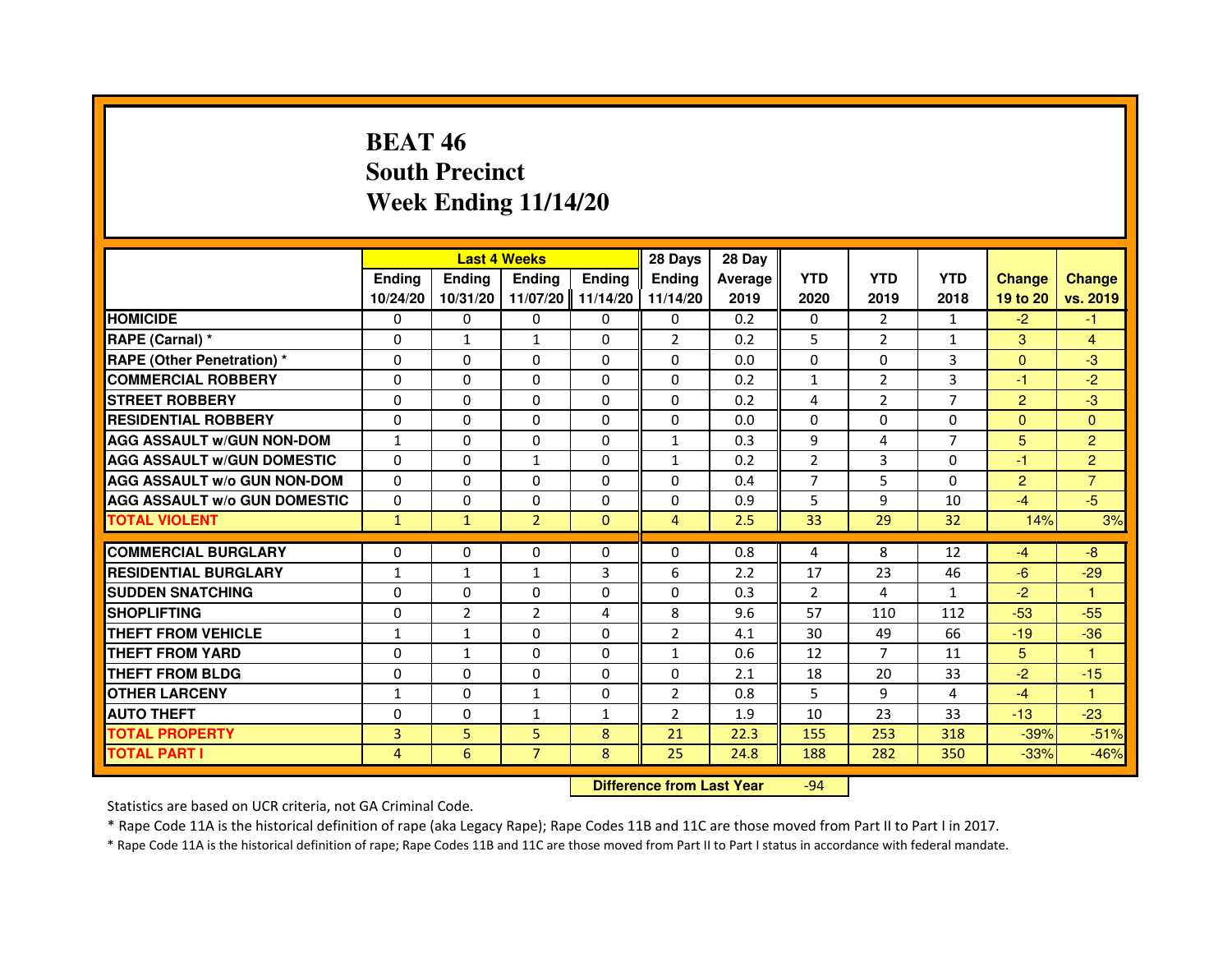# **BEAT 47 South PrecinctWeek Ending 11/14/20**

|                                     |               | <b>Last 4 Weeks</b> |                                  |               | 28 Days      | 28 Day  |                |                |                |               |                |
|-------------------------------------|---------------|---------------------|----------------------------------|---------------|--------------|---------|----------------|----------------|----------------|---------------|----------------|
|                                     | <b>Ending</b> | <b>Ending</b>       | Ending                           | <b>Ending</b> | Ending       | Average | <b>YTD</b>     | <b>YTD</b>     | <b>YTD</b>     | <b>Change</b> | <b>Change</b>  |
|                                     | 10/24/20      | 10/31/20            | 11/07/20                         | 11/14/20      | 11/14/20     | 2019    | 2020           | 2019           | 2018           | 19 to 20      | vs. 2018       |
| <b>HOMICIDE</b>                     | 0             | $\Omega$            | 0                                | $\Omega$      | $\mathbf{0}$ | 0.0     | $\Omega$       | 0              | $\Omega$       | $\mathbf{0}$  | $\mathbf{0}$   |
| RAPE (Carnal) *                     | 0             | 0                   | 0                                | $\mathbf{0}$  | 0            | 0.0     | 0              | 0              | $\mathbf{1}$   | $\mathbf{0}$  | $-1$           |
| RAPE (Other Penetration) *          | 0             | $\Omega$            | $\Omega$                         | $\Omega$      | $\Omega$     | 0.0     | $\Omega$       | $\Omega$       | $\mathbf{1}$   | $\Omega$      | $-1$           |
| <b>COMMERCIAL ROBBERY</b>           | 0             | $\Omega$            | $\Omega$                         | $\Omega$      | 0            | 0.0     | $\Omega$       | $\Omega$       | $\Omega$       | $\Omega$      | $\mathbf{0}$   |
| <b>STREET ROBBERY</b>               | $\Omega$      | $\Omega$            | $\Omega$                         | $\Omega$      | $\Omega$     | 0.1     | $\Omega$       | $\mathbf{1}$   | $\mathbf{1}$   | $-1$          | $-1$           |
| <b>RESIDENTIAL ROBBERY</b>          | 0             | 0                   | 0                                | 0             | 0            | 0.0     | 1              | 0              | $\Omega$       | $\mathbf{1}$  | 1              |
| <b>AGG ASSAULT w/GUN NON-GUN</b>    | $\Omega$      | $\Omega$            | $\Omega$                         | $\Omega$      | $\Omega$     | 0.2     | $\mathbf{1}$   | $\overline{2}$ | $\Omega$       | $-1$          | $\mathbf{1}$   |
| <b>AGG ASSAULT W/GUN DOMESTIC</b>   | $\Omega$      | $\Omega$            | $\Omega$                         | $\Omega$      | $\Omega$     | 0.1     | $\Omega$       | $\mathbf{1}$   | $\Omega$       | $-1$          | $\Omega$       |
| <b>AGG ASSAULT W/o GUN NON-DOM</b>  | $\Omega$      | $\Omega$            | $\Omega$                         | $\Omega$      | $\Omega$     | 0.3     | $\Omega$       | 4              | $\Omega$       | $-4$          | $\Omega$       |
| <b>AGG ASSAULT w/o GUN DOMESTIC</b> | $\Omega$      | $\Omega$            | 0                                | $\Omega$      | $\Omega$     | 0.4     | $\mathbf{1}$   | 3              | $\mathbf{1}$   | $-2$          | $\Omega$       |
| <b>TOTAL VIOLENT</b>                | $\mathbf{0}$  | $\mathbf{0}$        | $\mathbf 0$                      | $\mathbf{0}$  | $\mathbf{0}$ | 1.1     | 3              | 11             | $\overline{4}$ | $-73%$        | $-25%$         |
| <b>COMMERCIAL BURGLARY</b>          | 0             | 0                   | 0                                | 0             | 0            | 0.1     | 0              | $\mathbf{1}$   | 0              | $-1$          | $\Omega$       |
| <b>RESIDENTIAL BURGLARY</b>         | 0             | $\Omega$            | $\Omega$                         | $\Omega$      | 0            | 0.3     | 3              | 3              | 20             | $\Omega$      | $-17$          |
| <b>SUDDEN SNATCHING</b>             | $\Omega$      | $\Omega$            | $\Omega$                         | $\Omega$      | $\Omega$     | 0.0     | $\Omega$       | $\Omega$       | $\Omega$       | $\Omega$      | $\mathbf{0}$   |
| <b>SHOPLIFTING</b>                  | 0             | $\Omega$            | 0                                | $\Omega$      | 0            | 0.1     | $\Omega$       | $\mathbf{1}$   | $\mathbf{1}$   | $-1$          | $-1$           |
| <b>THEFT FROM VEHICLE</b>           | 0             | 0                   | 0                                | $\Omega$      | 0            | 1.3     | 11             | 15             | 22             | $-4$          | $-11$          |
| <b>THEFT FROM YARD</b>              | $\Omega$      | $\Omega$            | $\Omega$                         | $\Omega$      | $\Omega$     | 0.7     | 6              | 8              | 4              | $-2$          | $\overline{2}$ |
| <b>THEFT FROM BLDG</b>              | $\Omega$      | $\Omega$            | $\Omega$                         | $\Omega$      | $\Omega$     | 0.5     | $\overline{2}$ | $\overline{7}$ | $\overline{7}$ | $-5$          | $-5$           |
| <b>OTHER LARCENY</b>                | 0             | 0                   | 0                                | 1             | 1            | 0.8     | $\overline{2}$ | 9              | $\overline{2}$ | $-7$          | $\Omega$       |
| <b>AUTO THEFT</b>                   | $\Omega$      | $\Omega$            | $\Omega$                         | $\Omega$      | $\mathbf{0}$ | 0.5     | 8              | 5              | 5              | 3             | 3              |
| <b>TOTAL PROPERTY</b>               | $\Omega$      | $\mathbf{0}$        | $\Omega$                         | $\mathbf{1}$  | $\mathbf{1}$ | 4.2     | 32             | 49             | 61             | $-35%$        | $-48%$         |
| <b>TOTAL PART I</b>                 | $\mathbf{0}$  | $\mathbf{0}$        | $\mathbf{0}$                     | $\mathbf{1}$  | $\mathbf{1}$ | 5.3     | 35             | 60             | 65             | $-42%$        | $-46%$         |
|                                     |               |                     | <b>Difference from Last Year</b> |               | $-25$        |         |                |                |                |               |                |

 **Difference from Last Year**

Statistics are based on UCR criteria, not GA Criminal Code.

\* Rape Code 11A is the historical definition of rape (aka Legacy Rape); Rape Codes 11B and 11C are those moved from Part II to Part I in 2017.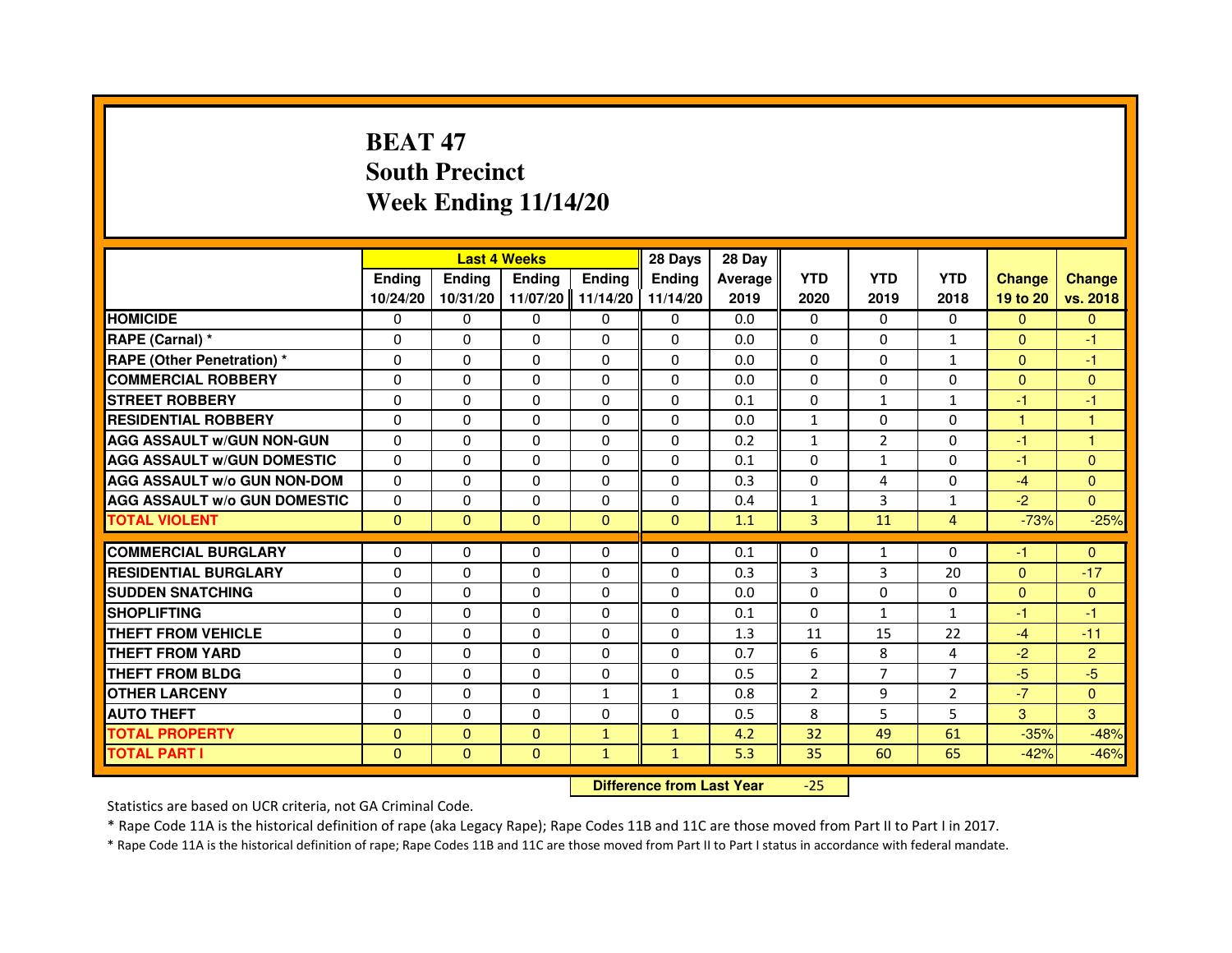#### **BEAT 51 East PrecinctWeek Ending 11/14/20**

|                                     |                |                                  | <b>Last 4 Weeks</b> |                   | 28 Days        | 28 Day  |                |                |                |                |                |
|-------------------------------------|----------------|----------------------------------|---------------------|-------------------|----------------|---------|----------------|----------------|----------------|----------------|----------------|
|                                     | <b>Endina</b>  | <b>Ending</b>                    | <b>Ending</b>       | <b>Ending</b>     | <b>Ending</b>  | Average | <b>YTD</b>     | <b>YTD</b>     | <b>YTD</b>     | <b>Change</b>  | <b>Change</b>  |
|                                     | 10/24/20       | 10/31/20                         |                     | 11/07/20 11/14/20 | 11/14/20       | 2019    | 2020           | 2019           | 2018           | 19 to 20       | vs. 2018       |
| <b>HOMICIDE</b>                     | 0              | 0                                | 0                   | $\Omega$          | 0              | 0.2     | $\overline{2}$ | $\overline{2}$ | $\overline{2}$ | $\overline{0}$ | $\mathbf{0}$   |
| RAPE (Carnal) *                     | 0              | 0                                | 0                   | 0                 | 0              | 0.2     | 1              | 1              | 3              | $\Omega$       | $-2$           |
| <b>RAPE (Other Penetration) *</b>   | 0              | 0                                | 0                   | 0                 | 0              | 0.1     | 1              | 1              | $\overline{2}$ | $\mathbf{0}$   | $-1$           |
| <b>COMMERCIAL ROBBERY</b>           | 0              | $\Omega$                         | 0                   | $\Omega$          | $\Omega$       | 0.1     | $\Omega$       | $\Omega$       | $\mathbf{1}$   | $\Omega$       | $-1$           |
| <b>STREET ROBBERY</b>               | 0              | 0                                | 0                   | 0                 | 0              | 1.2     | 3              | 14             | 6              | $-11$          | $-3$           |
| <b>RESIDENTIAL ROBBERY</b>          | 0              | 0                                | 0                   | 0                 | 0              | 0.2     | $\mathbf{1}$   | $\overline{2}$ | $\Omega$       | $-1$           | $\overline{1}$ |
| <b>AGG ASSAULT w/GUN NON-DOM</b>    | $\overline{3}$ | $\overline{2}$                   | $\mathbf{1}$        | $\Omega$          | 6              | 1.7     | 26             | 18             | 17             | 8              | 9              |
| <b>AGG ASSAULT W/GUN DOMESTIC</b>   | $\Omega$       | $\Omega$                         | $\Omega$            | $\Omega$          | $\Omega$       | 0.5     | $\overline{2}$ | 5              | $\Omega$       | $-3$           | $\overline{2}$ |
| <b>AGG ASSAULT w/o GUN NON-DOM</b>  | $\Omega$       | 1                                | 1                   | $\mathbf{1}$      | 3              | 1.5     | 16             | 18             | 13             | $-2$           | 3              |
| <b>AGG ASSAULT W/o GUN DOMESTIC</b> | $\Omega$       | $\Omega$                         | 0                   | $\Omega$          | $\Omega$       | 0.8     | 15             | 11             | $\Omega$       | $\overline{4}$ | 15             |
| <b>TOTAL VIOLENT</b>                | $\overline{3}$ | $\overline{3}$                   | $\overline{2}$      | $\mathbf{1}$      | $\overline{9}$ | 6.4     | 67             | 72             | 44             | $-7%$          | 52%            |
| <b>COMMERCIAL BURGLARY</b>          | 0              | 0                                | 0                   | 0                 | 0              | 0.2     | 3              | $\overline{2}$ | 4              | $\mathbf{1}$   | -1             |
| <b>RESIDENTIAL BURGLARY</b>         | 0              | $\Omega$                         | $\Omega$            | $\mathbf{1}$      | $\mathbf{1}$   | 2.8     | 19             | 31             | 22             | $-12$          | $-3$           |
| <b>SUDDEN SNATCHING</b>             | 0              | $\Omega$                         | $\Omega$            | $\Omega$          | $\Omega$       | 0.0     | $\mathbf{1}$   | $\Omega$       | 5              | 1              | $-4$           |
| <b>SHOPLIFTING</b>                  | 0              | $\mathbf{1}$                     | 0                   | $\Omega$          | $\mathbf{1}$   | 2.0     | 16             | 26             | 25             | $-10$          | $-9$           |
| <b>THEFT FROM VEHICLE</b>           | 0              | $\mathbf{1}$                     | 3                   | $\mathbf{1}$      | 5              | 2.2     | 28             | 25             | 57             | 3              | $-29$          |
| <b>THEFT FROM YARD</b>              | $\Omega$       | $\Omega$                         | $\Omega$            | $\Omega$          | $\Omega$       | 1.2     | 15             | 15             | 14             | $\Omega$       | $\overline{1}$ |
| THEFT FROM BLDG                     | 0              | 0                                | $\Omega$            | $\mathbf{1}$      | $\mathbf{1}$   | 1.3     | 22             | 16             | 26             | 6              | $-4$           |
| <b>OTHER LARCENY</b>                | $\Omega$       | $\Omega$                         | $\Omega$            | $\Omega$          | $\Omega$       | 1.4     | 8              | 17             | 12             | $-9$           | $-4$           |
| <b>AUTO THEFT</b>                   | $\mathbf{1}$   | $\mathbf{1}$                     | 0                   | $\mathbf{1}$      | 3              | 2.3     | 17             | 24             | 28             | $-7$           | $-11$          |
| <b>TOTAL PROPERTY</b>               | $\mathbf{1}$   | 3                                | 3                   | $\overline{4}$    | 11             | 13.3    | 129            | 156            | 193            | $-17%$         | $-33%$         |
| <b>TOTAL PART I</b>                 | 4              | 6                                | 5                   | 5                 | 20             | 19.8    | 196            | 228            | 237            | $-14%$         | $-17%$         |
|                                     |                | <b>Difference from Last Year</b> |                     | $-32$             |                |         |                |                |                |                |                |

 **Difference from Last Year**

Statistics are based on UCR criteria, not GA Criminal Code.

\* Rape Code 11A is the historical definition of rape (aka Legacy Rape); Rape Codes 11B and 11C are those moved from Part II to Part I in 2017.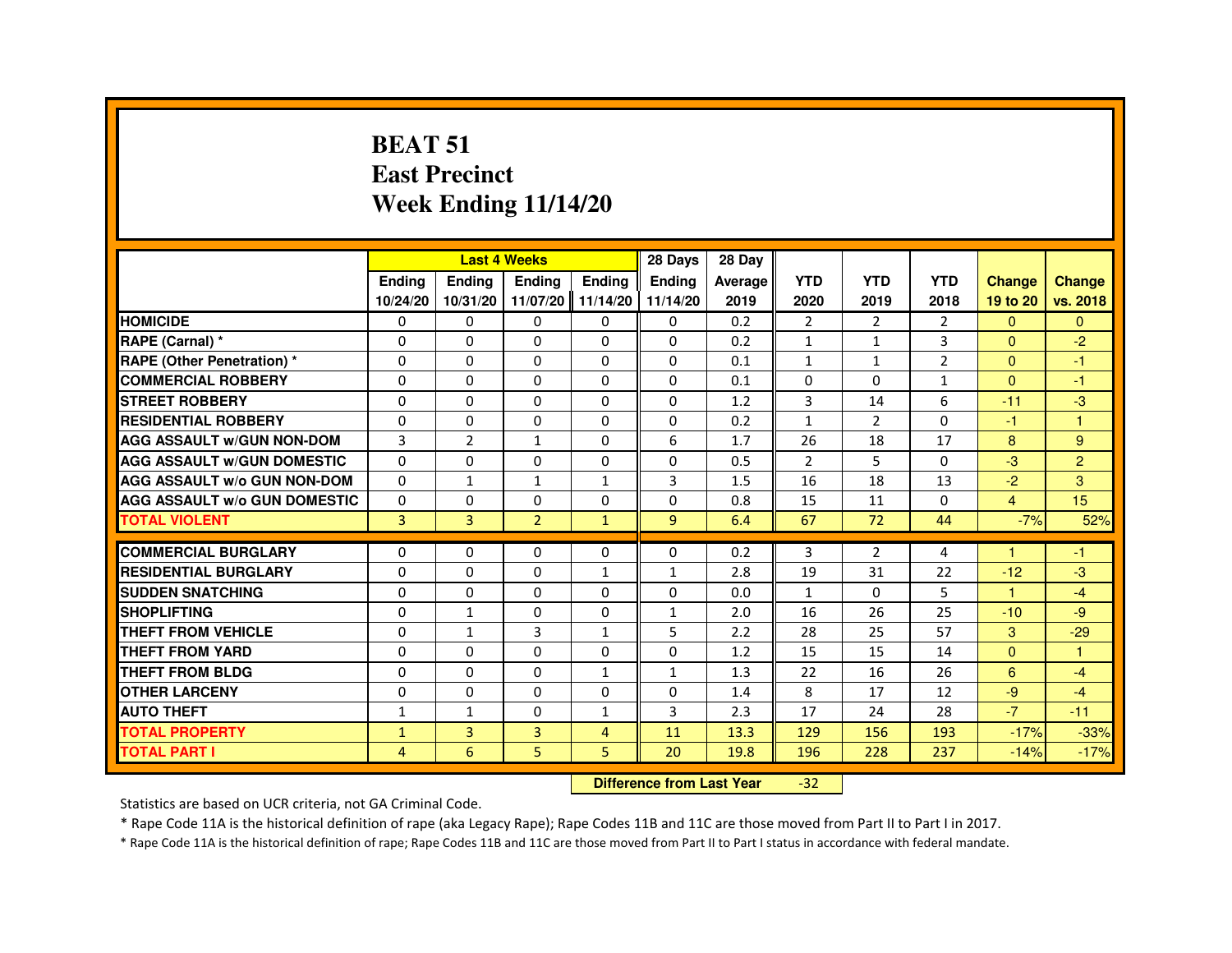# **BEAT 52 East PrecinctWeek Ending 11/14/20**

|                                     |                | <b>Last 4 Weeks</b> |                |                   | 28 Days        | 28 Day         |                |                |                |                |                |
|-------------------------------------|----------------|---------------------|----------------|-------------------|----------------|----------------|----------------|----------------|----------------|----------------|----------------|
|                                     | <b>Endina</b>  | <b>Endina</b>       | <b>Endina</b>  | <b>Endina</b>     | <b>Endina</b>  | <b>Average</b> | <b>YTD</b>     | <b>YTD</b>     | <b>YTD</b>     | <b>Change</b>  | <b>Change</b>  |
|                                     | 10/24/20       | 10/31/20            |                | 11/07/20 11/14/20 | 11/14/20       | 2019           | 2020           | 2019           | 2018           | 19 to 20       | vs. 2018       |
| <b>HOMICIDE</b>                     | 0              | $\Omega$            | $\Omega$       | 0                 | 0              | 0.1            | 0              | $\mathbf{1}$   | 1              | -1.            | -1.            |
| RAPE (Carnal) *                     | $\Omega$       | $\Omega$            | $\Omega$       | $\Omega$          | $\Omega$       | 0.3            | $\mathbf{1}$   | 4              | $\overline{2}$ | $-3$           | $-1$           |
| RAPE (Other Penetration) *          | $\Omega$       | $\Omega$            | $\Omega$       | $\Omega$          | $\Omega$       | 0.0            | $\Omega$       | $\Omega$       | $\Omega$       | $\Omega$       | $\mathbf{0}$   |
| <b>COMMERCIAL ROBBERY</b>           | $\Omega$       | $\Omega$            | $\Omega$       | $\Omega$          | $\Omega$       | 0.2            | 2              | $\mathbf{1}$   | $\mathbf{1}$   | 1              | 1              |
| <b>STREET ROBBERY</b>               | $\Omega$       | $\Omega$            | $\Omega$       | $\Omega$          | $\Omega$       | 0.9            | $\overline{4}$ | 10             | 5              | $-6$           | $-1$           |
| <b>RESIDENTIAL ROBBERY</b>          | 0              | $\Omega$            | $\Omega$       | $\Omega$          | $\Omega$       | 0.2            | $\mathbf{1}$   | 2              | $\Omega$       | $-1$           | 1              |
| <b>AGG ASSAULT W/GUN NON-DOM</b>    | $\mathbf{1}$   | $\Omega$            | $\mathbf{1}$   | $\Omega$          | $\overline{2}$ | 1.1            | 11             | 12             | 12             | $-1$           | $-1$           |
| <b>AGG ASSAULT W/GUN DOMESTIC</b>   | $\Omega$       | 0                   | $\Omega$       | 0                 | $\Omega$       | 0.2            | 4              | 3              | $\Omega$       | $\mathbf{1}$   | $\overline{4}$ |
| <b>AGG ASSAULT W/o GUN NON-DOM</b>  | $\Omega$       | $\Omega$            | $\Omega$       | $\Omega$          | $\Omega$       | 0.8            | 11             | 11             | 8              | $\Omega$       | 3              |
| <b>AGG ASSAULT W/o GUN DOMESTIC</b> | $\mathbf{1}$   | $\Omega$            | $\Omega$       | $\mathbf{1}$      | $\overline{2}$ | 0.8            | 13             | 9              | $\Omega$       | 4              | 13             |
| <b>TOTAL VIOLENT</b>                | $\overline{2}$ | $\Omega$            | $\mathbf{1}$   | $\mathbf{1}$      | $\overline{4}$ | 4.6            | 47             | 53             | 29             | $-11%$         | 62%            |
|                                     |                |                     |                |                   |                |                |                |                |                |                |                |
| <b>COMMERCIAL BURGLARY</b>          | $\Omega$       | $\Omega$            | $\Omega$       | $\Omega$          | $\Omega$       | 0.1            | 3              | $\mathbf{1}$   | 4              | $\overline{2}$ | $-1$           |
| <b>RESIDENTIAL BURGLARY</b>         | $\Omega$       | $\mathbf{1}$        | 1              | $\overline{2}$    | 4              | 4.4            | 29             | 54             | 48             | $-25$          | $-19$          |
| <b>SUDDEN SNATCHING</b>             | $\Omega$       | $\Omega$            | $\Omega$       | $\Omega$          | $\Omega$       | 0.2            | $\overline{2}$ | $\overline{2}$ | $\overline{2}$ | $\Omega$       | $\Omega$       |
| <b>SHOPLIFTING</b>                  | 0              | 0                   | 0              | 0                 | 0              | 0.5            | 8              | 6              | $\overline{2}$ | $\overline{2}$ | 6              |
| <b>THEFT FROM VEHICLE</b>           | 1              | $\mathbf{1}$        | $\overline{2}$ | $\Omega$          | $\overline{4}$ | 4.9            | 54             | 58             | 48             | $-4$           | 6              |
| <b>THEFT FROM YARD</b>              | $\mathbf{1}$   | $\mathbf{1}$        | $\Omega$       | $\Omega$          | $\overline{2}$ | 2.5            | 24             | 32             | 17             | $-8$           | $\overline{7}$ |
| <b>THEFT FROM BLDG</b>              | 0              | 0                   | 0              | 1                 | 1              | 2.8            | 20             | 32             | 17             | $-12$          | 3              |
| <b>OTHER LARCENY</b>                | $\Omega$       | $\Omega$            | $\overline{2}$ | $\Omega$          | $\overline{2}$ | 0.8            | 17             | 9              | 9              | 8              | 8              |
| <b>AUTO THEFT</b>                   | $\Omega$       | $\mathbf{1}$        | $\Omega$       | $\Omega$          | $\mathbf{1}$   | 2.0            | 19             | 22             | 25             | $-3$           | $-6$           |
| <b>TOTAL PROPERTY</b>               | $\overline{2}$ | $\overline{4}$      | 5              | 3                 | 14             | 18.3           | 176            | 216            | 172            | $-19%$         | 2%             |
| <b>TOTAL PART I</b>                 | $\overline{4}$ | $\overline{4}$      | 6              | $\overline{4}$    | 18             | 22.9           | 223            | 269            | 201            | $-17%$         | 11%            |

 **Difference from Last Year**-46

Statistics are based on UCR criteria, not GA Criminal Code.

\* Rape Code 11A is the historical definition of rape (aka Legacy Rape); Rape Codes 11B and 11C are those moved from Part II to Part I in 2017.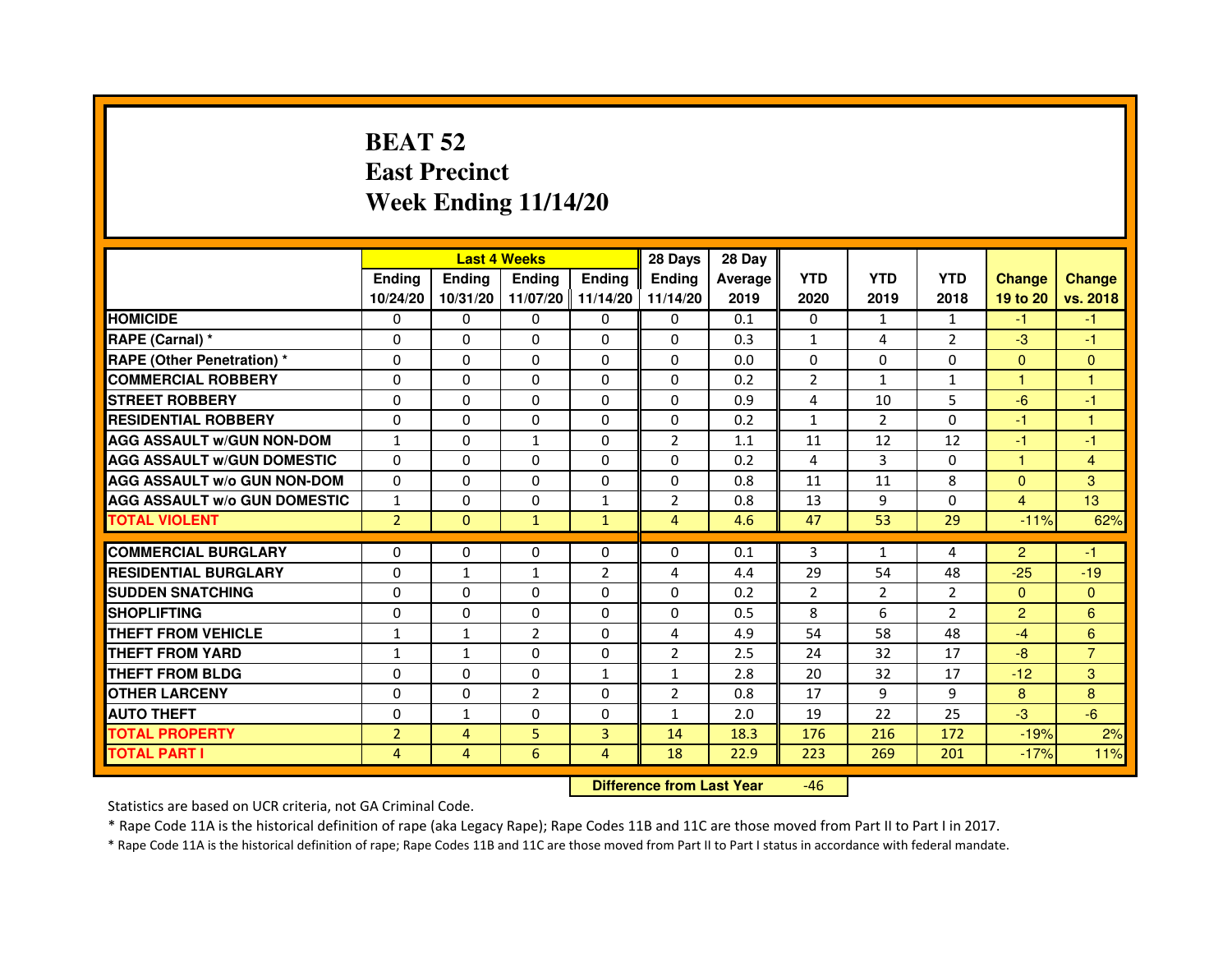# **BEAT 53 East PrecinctWeek Ending 11/14/20**

|                                     |                |                                  | <b>Last 4 Weeks</b> |                | 28 Days        | 28 Day  |              |                |                |               |                |
|-------------------------------------|----------------|----------------------------------|---------------------|----------------|----------------|---------|--------------|----------------|----------------|---------------|----------------|
|                                     | <b>Ending</b>  | Ending                           | Ending              | <b>Ending</b>  | <b>Endina</b>  | Average | <b>YTD</b>   | <b>YTD</b>     | <b>YTD</b>     | <b>Change</b> | <b>Change</b>  |
|                                     | 10/24/20       | 10/31/20                         | 11/07/20            | 11/14/20       | 11/14/20       | 2019    | 2020         | 2019           | 2018           | 19 to 20      | vs. 2018       |
| <b>HOMICIDE</b>                     | 0              | $\Omega$                         | $\Omega$            | 0              | 0              | 0.0     | $\mathbf{1}$ | $\Omega$       | $\mathbf{1}$   | $\mathbf{1}$  | $\Omega$       |
| RAPE (Carnal) *                     | 0              | $\mathbf{0}$                     | 0                   | 0              | 0              | 0.0     | 0            | 0              | 3              | $\Omega$      | $-3$           |
| RAPE (Other Penetration) *          | $\Omega$       | 0                                | $\Omega$            | $\Omega$       | 0              | 0.1     | $\mathbf{1}$ | $\mathbf{1}$   | $\Omega$       | $\mathbf{0}$  | 1              |
| <b>COMMERCIAL ROBBERY</b>           | $\Omega$       | $\Omega$                         | $\Omega$            | $\Omega$       | $\Omega$       | 0.0     | $\Omega$     | $\mathbf{0}$   | $\Omega$       | $\mathbf{0}$  | $\mathbf{0}$   |
| <b>STREET ROBBERY</b>               | $\Omega$       | $\Omega$                         | $\Omega$            | $\Omega$       | $\Omega$       | 0.8     | 8            | 8              | 6              | $\Omega$      | $\overline{2}$ |
| <b>RESIDENTIAL ROBBERY</b>          | 0              | 0                                | 0                   | 0              | 0              | 0.0     | $\mathbf{1}$ | $\mathbf{0}$   | $\Omega$       | 1             | 1              |
| <b>AGG ASSAULT w/GUN NON-DOM</b>    | $\Omega$       | $\mathbf{1}$                     | $\Omega$            | $\Omega$       | $\mathbf{1}$   | 1.3     | 15           | 15             | 11             | $\mathbf{0}$  | $\overline{4}$ |
| <b>AGG ASSAULT W/GUN DOMESTIC</b>   | $\Omega$       | $\Omega$                         | $\Omega$            | $\Omega$       | $\Omega$       | 0.2     | 5            | $\overline{2}$ | $\Omega$       | 3             | 5              |
| <b>AGG ASSAULT W/o GUN NON-DOM</b>  | $\Omega$       | $\mathbf{1}$                     | $\mathbf{1}$        | $\Omega$       | $\overline{2}$ | 0.6     | 15           | $\overline{7}$ | $\overline{7}$ | 8             | 8              |
| <b>AGG ASSAULT W/o GUN DOMESTIC</b> | $\mathbf{1}$   | $\Omega$                         | 0                   | $\Omega$       | $\mathbf{1}$   | 1.7     | 19           | 19             | 0              | $\Omega$      | 19             |
| <b>TOTAL VIOLENT</b>                | $\mathbf{1}$   | $\overline{2}$                   | $\mathbf{1}$        | $\mathbf{0}$   | $\overline{4}$ | 4.7     | 65           | 52             | 28             | 25%           | 132%           |
| <b>COMMERCIAL BURGLARY</b>          | 0              | 0                                | 0                   | 0              | 0              | 0.2     | 2            | 2              | 4              | $\Omega$      | $-2$           |
| <b>RESIDENTIAL BURGLARY</b>         | 6              | $\overline{2}$                   | $\Omega$            | 1              | 9              | 3.8     | 32           | 45             | 40             | $-13$         | $-8$           |
| <b>SUDDEN SNATCHING</b>             | 0              | $\Omega$                         | $\Omega$            | $\Omega$       | $\Omega$       | 0.2     | $\Omega$     | $\overline{3}$ | 3              | $-3$          | $-3$           |
| <b>SHOPLIFTING</b>                  | 1              | $\Omega$                         | $\Omega$            | 0              | 1              | 0.3     | 2            | 4              | 11             | $-2$          | $-9$           |
| THEFT FROM VEHICLE                  | $\overline{2}$ | $\mathbf{1}$                     | 0                   | $\Omega$       | 3              | 3.7     | 37           | 46             | 56             | $-9$          | $-19$          |
| <b>THEFT FROM YARD</b>              | $\Omega$       | $\Omega$                         | $\mathbf{1}$        | $\Omega$       | $\mathbf{1}$   | 1.4     | 13           | 16             | 30             | $-3$          | $-17$          |
| <b>THEFT FROM BLDG</b>              | $\Omega$       | $\Omega$                         | $\Omega$            | $\mathbf{1}$   | $\mathbf{1}$   | 2.7     | 28           | 32             | 30             | $-4$          | $-2$           |
| <b>OTHER LARCENY</b>                | 0              | $\mathbf{0}$                     | $\mathbf{0}$        | 0              | 0              | 1.1     | 5            | 12             | 12             | $-7$          | $-7$           |
| <b>AUTO THEFT</b>                   | $\Omega$       | $\Omega$                         | $\mathbf{1}$        | $\Omega$       | $\mathbf{1}$   | 1.3     | 17           | 16             | 28             | $\mathbf{1}$  | $-11$          |
| <b>TOTAL PROPERTY</b>               | $\overline{9}$ | $\overline{3}$                   | $\overline{2}$      | $\overline{2}$ | 16             | 14.6    | 136          | 176            | 214            | $-23%$        | $-36%$         |
| <b>TOTAL PART I</b>                 | 10             | 5                                | 3                   | $\overline{2}$ | 20             | 19.3    | 201          | 228            | 242            | $-12%$        | $-17%$         |
|                                     |                | <b>Difference from Last Year</b> |                     | $-27$          |                |         |              |                |                |               |                |

 **Difference from Last Year**

Statistics are based on UCR criteria, not GA Criminal Code.

\* Rape Code 11A is the historical definition of rape (aka Legacy Rape); Rape Codes 11B and 11C are those moved from Part II to Part I in 2017.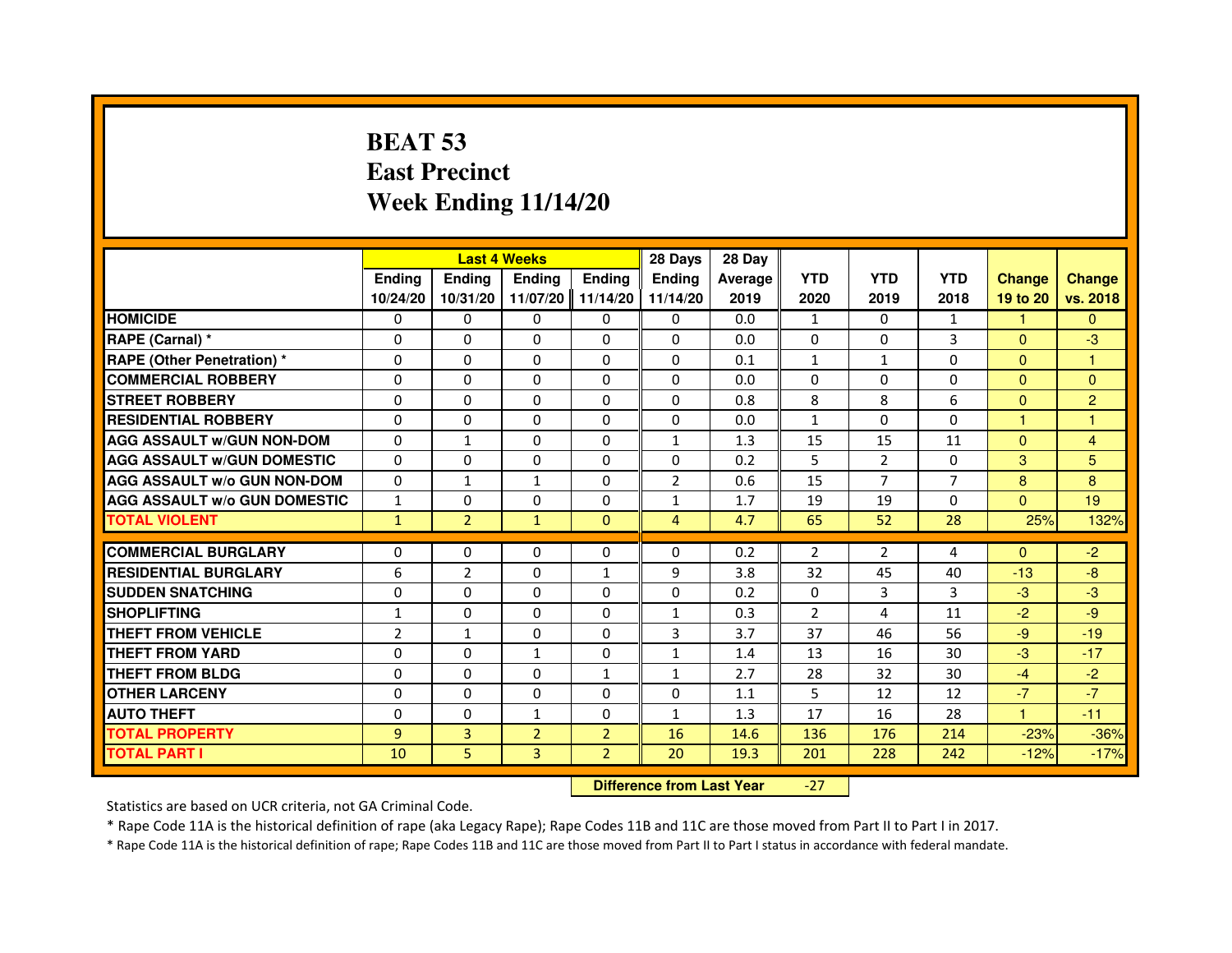# **BEAT 54 East PrecinctWeek Ending 11/14/20**

|                                     |                | <b>Last 4 Weeks</b> |                |                   | 28 Days        | 28 Day  |                |                |                |                |                |
|-------------------------------------|----------------|---------------------|----------------|-------------------|----------------|---------|----------------|----------------|----------------|----------------|----------------|
|                                     | <b>Endina</b>  | <b>Endina</b>       | <b>Endina</b>  | <b>Ending</b>     | <b>Endina</b>  | Average | <b>YTD</b>     | <b>YTD</b>     | <b>YTD</b>     | <b>Change</b>  | <b>Change</b>  |
|                                     | 10/24/20       | 10/31/20            |                | 11/07/20 11/14/20 | 11/14/20       | 2019    | 2020           | 2019           | 2018           | 19 to 20       | vs. 2018       |
| <b>HOMICIDE</b>                     | 0              | 0                   | 0              | 0                 | 0              | 0.0     | 0              | 0              | 5              | $\mathbf{0}$   | $-5$           |
| RAPE (Carnal) *                     | $\Omega$       | $\Omega$            | $\Omega$       | $\Omega$          | $\Omega$       | 0.2     | $\Omega$       | 3              | $\mathbf{1}$   | $-3$           | $-1$           |
| <b>RAPE (Other Penetration)*</b>    | $\Omega$       | $\Omega$            | $\Omega$       | $\Omega$          | $\Omega$       | 0.0     | 3              | $\mathbf{1}$   | $\mathbf{1}$   | $\overline{2}$ | $\overline{2}$ |
| <b>COMMERCIAL ROBBERY</b>           | 0              | 0                   | $\Omega$       | 0                 | 0              | 0.3     | 7              | 3              | 4              | 4              | 3              |
| <b>STREET ROBBERY</b>               | 0              | 0                   | 0              | 0                 | $\Omega$       | 0.7     | 5              | 8              | 10             | $-3$           | $-5$           |
| <b>RESIDENTIAL ROBBERY</b>          | $\Omega$       | $\Omega$            | $\Omega$       | $\Omega$          | $\Omega$       | 0.2     | $\Omega$       | $\overline{2}$ | $\overline{2}$ | $-2$           | $-2$           |
| <b>AGG ASSAULT W/GUN NON-DOM</b>    | $\Omega$       | $\mathbf{1}$        | $\overline{2}$ | $\overline{2}$    | 5              | 1.7     | 17             | 19             | 11             | $-2$           | 6              |
| <b>AGG ASSAULT w/GUN DOMESTIC</b>   | $\Omega$       | $\Omega$            | $\mathbf{1}$   | $\Omega$          | $\mathbf{1}$   | 0.2     | 2              | $\mathbf{1}$   | $\Omega$       | 1              | $\overline{2}$ |
| <b>AGG ASSAULT W/o GUN NON-DOM</b>  | $\Omega$       | $\overline{2}$      | $\Omega$       | $\Omega$          | $\overline{2}$ | 0.8     | 10             | 11             | 11             | $-1$           | $-1$           |
| <b>AGG ASSAULT W/o GUN DOMESTIC</b> | $\Omega$       | $\Omega$            | $\Omega$       | $\overline{2}$    | $\overline{2}$ | 0.2     | 10             | 11             | $\Omega$       | $-1$           | 10             |
| <b>TOTAL VIOLENT</b>                | $\Omega$       | $\overline{3}$      | $\overline{3}$ | $\overline{4}$    | 10             | 4.2     | 54             | 59             | 45             | $-8%$          | 20%            |
|                                     |                |                     |                |                   |                |         |                |                |                |                |                |
| <b>COMMERCIAL BURGLARY</b>          | $\Omega$       | $\Omega$            | $\Omega$       | $\Omega$          | $\Omega$       | 0.5     | $\mathbf{1}$   | 4              | $\overline{2}$ | $-3$           | $-1$           |
| <b>RESIDENTIAL BURGLARY</b>         | $\Omega$       | 0                   | $\mathbf{1}$   | $\overline{2}$    | 3              | 2.9     | 29             | 36             | 53             | $-7$           | $-24$          |
| <b>SUDDEN SNATCHING</b>             | 0              | $\mathbf{1}$        | $\Omega$       | 0                 | $\mathbf{1}$   | 0.3     | $\overline{2}$ | 4              | $\Omega$       | $-2$           | $\overline{2}$ |
| <b>SHOPLIFTING</b>                  | $\Omega$       | $\Omega$            | $\overline{2}$ | $\mathbf{1}$      | 3              | 3.1     | 48             | 36             | 57             | 12             | $-9$           |
| <b>THEFT FROM VEHICLE</b>           | $\Omega$       | 5                   | $\mathbf{1}$   | $\Omega$          | 6              | 6.4     | 42             | 81             | 54             | $-39$          | $-12$          |
| <b>THEFT FROM YARD</b>              | $\mathfrak{p}$ | $\Omega$            | $\Omega$       | $\mathbf{1}$      | 3              | 2.1     | 26             | 27             | 32             | $-1$           | $-6$           |
| <b>THEFT FROM BLDG</b>              | 0              | 0                   | $\mathbf{1}$   | 0                 | 1              | 2.2     | 20             | 26             | 28             | $-6$           | -8             |
| <b>OTHER LARCENY</b>                | 1              | $\Omega$            | $\Omega$       | $\Omega$          | 1              | 0.5     | 13             | 5              | 13             | 8              | $\Omega$       |
| <b>AUTO THEFT</b>                   | $\Omega$       | 0                   | $\Omega$       | $\overline{2}$    | $\overline{2}$ | 2.4     | 24             | 25             | 30             | $-1$           | -6             |
| <b>TOTAL PROPERTY</b>               | 3              | 6                   | 5              | 6                 | 20             | 20.6    | 205            | 244            | 269            | $-16%$         | $-24%$         |
| <b>TOTAL PART I</b>                 | 3              | 9                   | 8              | 10                | 30             | 24.8    | 259            | 303            | 314            | $-15%$         | $-18%$         |

 **Difference from Last Year**-44

Statistics are based on UCR criteria, not GA Criminal Code.

\* Rape Code 11A is the historical definition of rape (aka Legacy Rape); Rape Codes 11B and 11C are those moved from Part II to Part I in 2017.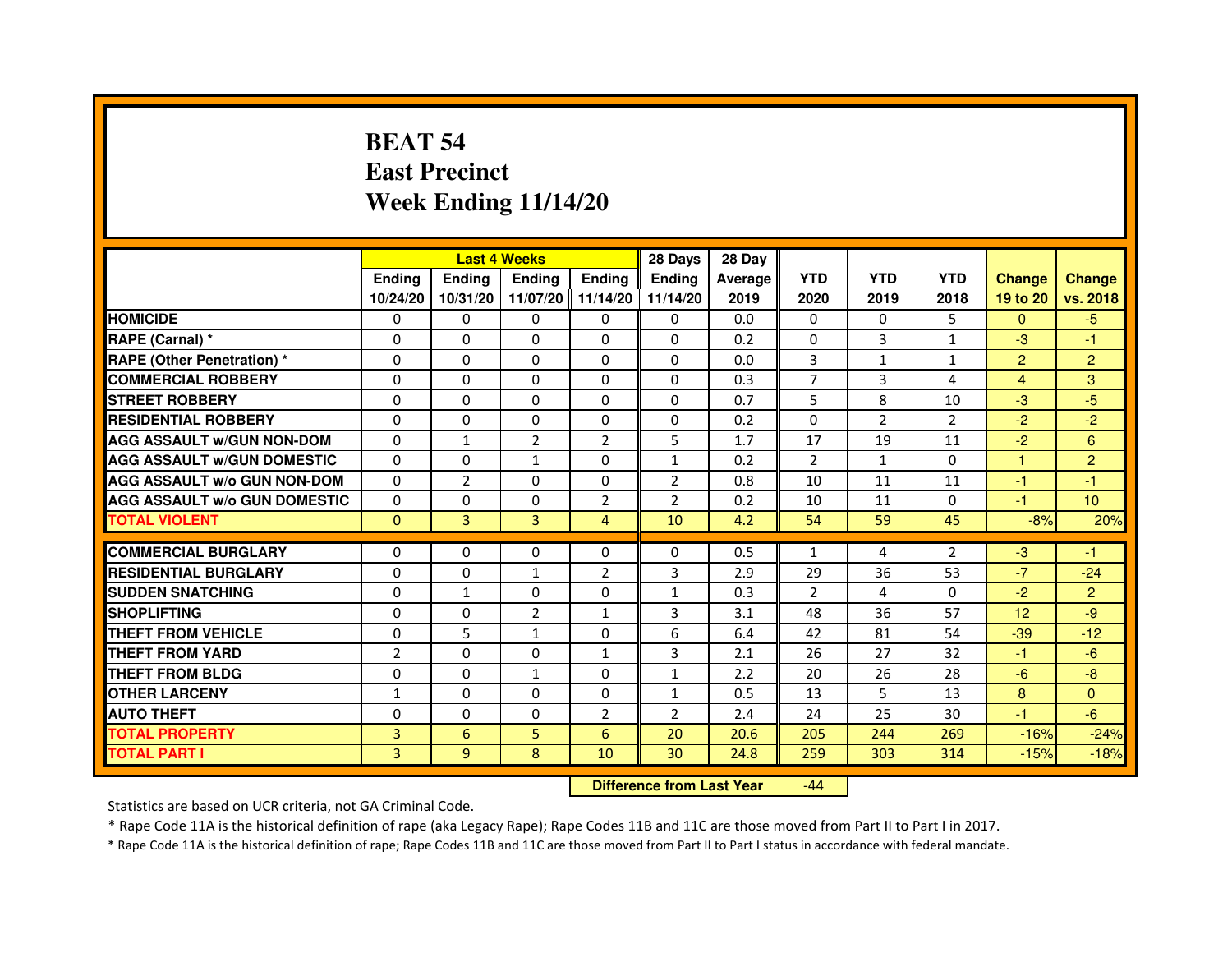# **BEAT 55 East PrecinctWeek Ending 11/14/20**

|                                     |               |                | <b>Last 4 Weeks</b> |                | 28 Days        | 28 Day  |                |                |              |                |               |
|-------------------------------------|---------------|----------------|---------------------|----------------|----------------|---------|----------------|----------------|--------------|----------------|---------------|
|                                     | <b>Endina</b> | <b>Endina</b>  | <b>Endina</b>       | <b>Endina</b>  | <b>Endina</b>  | Average | <b>YTD</b>     | <b>YTD</b>     | <b>YTD</b>   | <b>Change</b>  | <b>Change</b> |
|                                     | 10/24/20      | 10/31/20       | 11/07/20 11/14/20   |                | 11/14/20       | 2019    | 2020           | 2019           | 2018         | 19 to 20       | vs. 2018      |
| <b>HOMICIDE</b>                     | $\Omega$      | $\Omega$       | $\Omega$            | $\mathbf{0}$   | 0              | 0.0     | 2              | $\Omega$       | $\mathbf{1}$ | $\overline{2}$ |               |
| RAPE (Carnal) *                     | $\Omega$      | $\Omega$       | $\Omega$            | $\Omega$       | $\Omega$       | 0.2     | $\Omega$       | 3              | $\Omega$     | $-3$           | $\mathbf{0}$  |
| <b>RAPE (Other Penetration) *</b>   | $\Omega$      | $\Omega$       | $\Omega$            | $\Omega$       | $\Omega$       | 0.0     | $\Omega$       | $\Omega$       | $\Omega$     | $\Omega$       | $\mathbf{0}$  |
| <b>COMMERCIAL ROBBERY</b>           | $\mathbf{1}$  | $\mathbf{0}$   | 0                   | 0              | 1              | 0.1     | 2              | 0              | 1            | $\overline{2}$ |               |
| <b>STREET ROBBERY</b>               | $\Omega$      | $\Omega$       | $\Omega$            | $\Omega$       | $\Omega$       | 0.3     | 3              | 4              | 4            | $-1$           | $-1$          |
| <b>RESIDENTIAL ROBBERY</b>          | $\Omega$      | $\Omega$       | $\Omega$            | $\Omega$       | $\Omega$       | 0.1     | $\mathbf{1}$   | $\mathbf{1}$   | $\mathbf{1}$ | $\mathbf{0}$   | $\mathbf{0}$  |
| <b>AGG ASSAULT w/GUN NON- DOM</b>   | $\Omega$      | $\Omega$       | $\Omega$            | $\Omega$       | $\Omega$       | 0.2     | 3              | 3              | 9            | $\Omega$       | $-6$          |
| <b>AGG ASSAULT W/GUN DOMESTIC</b>   | $\Omega$      | $\Omega$       | $\Omega$            | $\Omega$       | $\Omega$       | 0.3     | $\Omega$       | 4              | $\Omega$     | $-4$           | $\Omega$      |
| <b>AGG ASSAULT W/o GUN NON-DOM</b>  | $\Omega$      | 0              | $\Omega$            | 0              | $\Omega$       | 0.4     | $\overline{2}$ | 5              | $\mathbf{1}$ | $-3$           |               |
| <b>AGG ASSAULT W/o GUN DOMESTIC</b> | $\Omega$      | 1              | $\Omega$            | 0              | 1              | 0.4     | 6              | 4              | 0            | $\overline{2}$ | 6             |
| <b>TOTAL VIOLENT</b>                | $\mathbf{1}$  | $\mathbf{1}$   | $\mathbf{0}$        | $\mathbf{0}$   | $\overline{2}$ | 2.0     | 19             | 24             | 17           | $-21%$         | 12%           |
|                                     |               |                |                     |                |                |         |                |                |              |                |               |
| <b>COMMERCIAL BURGLARY</b>          | $\Omega$      | $\mathbf{0}$   | 0                   | 0              | 0              | 0.5     | 3              | 7              | 5            | $-4$           | $-2$          |
| <b>RESIDENTIAL BURGLARY</b>         | $\Omega$      | $\Omega$       | $\Omega$            | $\Omega$       | $\Omega$       | 1.8     | $\overline{7}$ | 20             | 19           | $-13$          | $-12$         |
| <b>SUDDEN SNATCHING</b>             | $\Omega$      | $\Omega$       | 0                   | 0              | $\Omega$       | 0.2     | 0              | $\overline{2}$ | 3            | $-2$           | $-3$          |
| <b>SHOPLIFTING</b>                  | $\Omega$      | $\overline{2}$ | $\Omega$            | $\mathbf{1}$   | $\overline{3}$ | 16.0    | 107            | 191            | 167          | $-84$          | $-60$         |
| THEFT FROM VEHICLE                  | $\Omega$      | $\mathbf{1}$   | $\Omega$            | $\Omega$       | $\mathbf{1}$   | 3.6     | 25             | 43             | 49           | $-18$          | $-24$         |
| <b>THEFT FROM YARD</b>              | $\Omega$      | $\Omega$       | $\mathbf{1}$        | 0              | 1              | 1.3     | 13             | 16             | 20           | $-3$           | $-7$          |
| <b>THEFT FROM BLDG</b>              | $\Omega$      | $\Omega$       | $\Omega$            | $\Omega$       | $\Omega$       | 1.8     | 13             | 19             | 16           | $-6$           | -3            |
| <b>OTHER LARCENY</b>                | $\Omega$      | $\Omega$       | 0                   | 0              | 0              | 0.3     | $\overline{2}$ | 4              | 8            | $-2$           | $-6$          |
| <b>AUTO THEFT</b>                   | $\Omega$      | $\Omega$       | $\Omega$            | $\mathbf{1}$   | $\mathbf{1}$   | 0.8     | 13             | 9              | 17           | $\overline{4}$ | $-4$          |
| <b>TOTAL PROPERTY</b>               | $\mathbf{0}$  | 3              | $\mathbf{1}$        | $\overline{2}$ | 6              | 26.2    | 183            | 311            | 304          | $-41%$         | $-40%$        |
| <b>TOTAL PART I</b>                 | $\mathbf{1}$  | 4              | $\mathbf{1}$        | $\overline{2}$ | 8              | 28.2    | 202            | 335            | 321          | $-40%$         | $-37%$        |

 **Difference from Last Year**-133

Statistics are based on UCR criteria, not GA Criminal Code.

\* Rape Code 11A is the historical definition of rape (aka Legacy Rape); Rape Codes 11B and 11C are those moved from Part II to Part I in 2017.